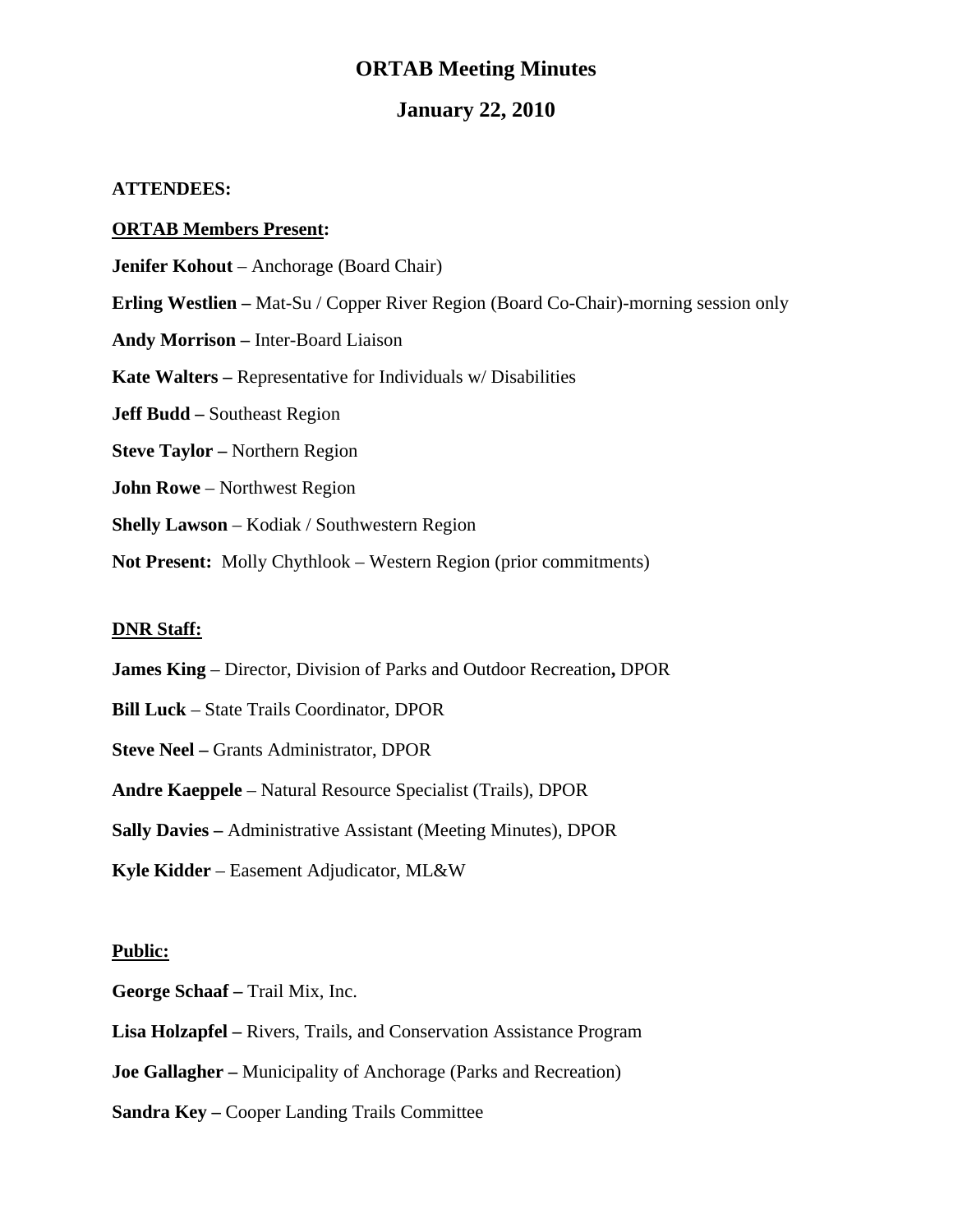**Jack Campbell** – Mat-Su Trail Council

**Tony Torini** - National Wildlife Federation

**Debra Daisy** – Chenega Corporation, IRA Council

**Max Gruner** – AK Trails, Inc.

**Bruce Paulsen** – Matanuska-Susitna Borough

**Leslie Jackson** – Ketchikan Gateway Borough, conference call

### **INTRODUCTION:**

Bill: Brings the meeting to order at 8:33 am.

Indicates that the focus of the meeting today will be the review of all 34 grant applications. 46 applications were received, 12 were determined ineligible.

Will provide breakdown of expenditures after introductions and hand over meeting to Chair and Co-chair.

Initiates a round table of introductions starting with himself after welcoming Shelly Lawson and Kate Walters. Jenifer Kohout is recognized as the Board Chair. Erling Westlien introduced as Co-Chair.

#### *Round table introductions – ending w/ James King, Division Director*

Bill: Emphasizes the importance of keeping to the "Roberts Rules" during the course of the meeting.

Bill: Describes the distribution of grant funds as follows -

 \$650,000 dollars is the total allocated for the sum of all categories of grants. 40% (260k) will be appropriated to the diversified category. 30% (195k) will be appropriated to the motorized category. 30% (195k) will be appropriated to the non-motorized category.

\$36,931 is available for Safety and Education projects. This number is derived from 5% of overall program apportionment.

Based off of these minimum/assumed funding levels, Administrative funds for the program will be \$51,705. This number is derived from 7% of overall program apportionment.

Describes the public demand for grant funds as follows -

\$419,556 in requests for DIVERSIFIED projects. \$247,551 in requests for MOTORIZED projects. \$357,921 in requests for NON-MOTORIZED projects.

\$102,317 (2010) / \$0 (2009) in requests for SAFETY and Education projects.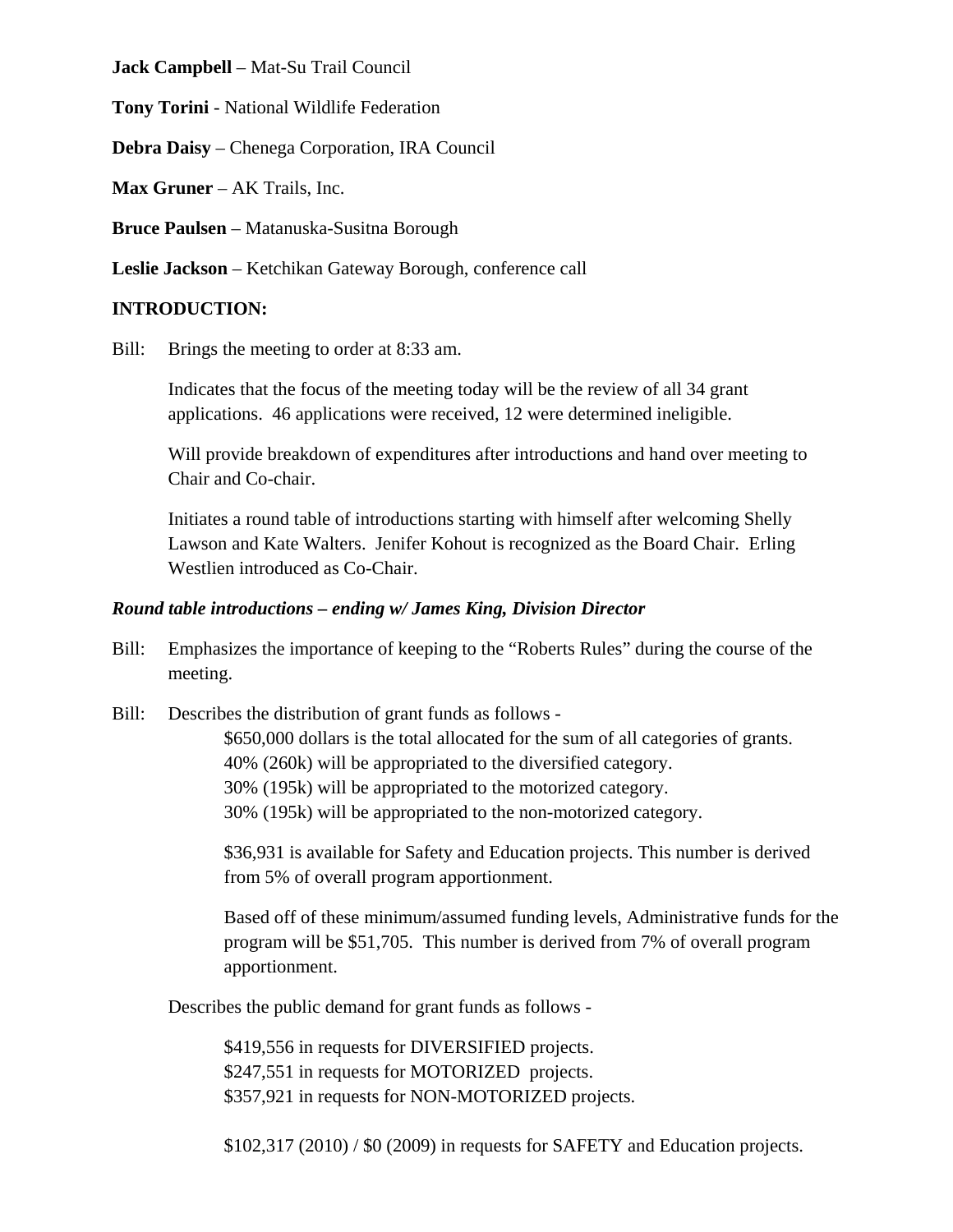**The following pages are brief overviews of the projects that the Outdoor Recreational Trails Advisory Board (ORTAB) ranked and scored. The summary of each project was created from information provided in each grant proposal. This year's application deadline was November 1, 2009. The initial remarks (pros and cons) were completed prior to the meeting by the State Trails Coordinator, Bill Luck. Additional comments are included at the bottom of each project sheet to provide the Board's rationale for scoring each project. Motions to fund or not fund a project are included in each comment section.** 

**Project proposals are listed below are in order by a reference number. The projects were not reviewed by the Board in the order of reference number. They were reviewed by their rank (Score of 1-100) and category (Non-Motorized, Motorized, Diversified). The final scores determined for each project can be referenced at the end of this document in an Excel spreadsheet. In the spreadsheet, Board member scores were the only points to be averaged to create the final ranking for each project. DPOR staff scores were not integrated into the averages.** 

**The ORTAB's scores and recommendations were provided to the Director, James King by the State Trails Coordinator, Bill Luck. On 1-29-2010 the Director approved the ORTAB recommendations, and on 2/1/2010 tentative award letters were sent to applicants. Project applicants currently await the completion of State Agency Review and final approval from our funding source the Federal Highway Administration (FHWA).** 

**If more funds are allocated to the Alaska Recreational Trail Grant Program, projects further down the ORTAB list will be funded. Please see the spreadsheet at the end of this document which shows the rank and score of each project according to Board member and the DPOR Director's approval.** 

**Applicants for all proposals will receive notification which states whether or not their projects were awarded tentative funding. Grant agreements will not be signed until all State Agency and NEPA review requirements are met. FHWA makes the final determination on whether or not all requirements have been met and if projects will be funded.** 

**If there are any questions related to this review process, please feel free to contact Bill**  Luck, the State Trails Coordinator at (907) 269-8699 or by email at Bill.Luck@alaska.gov.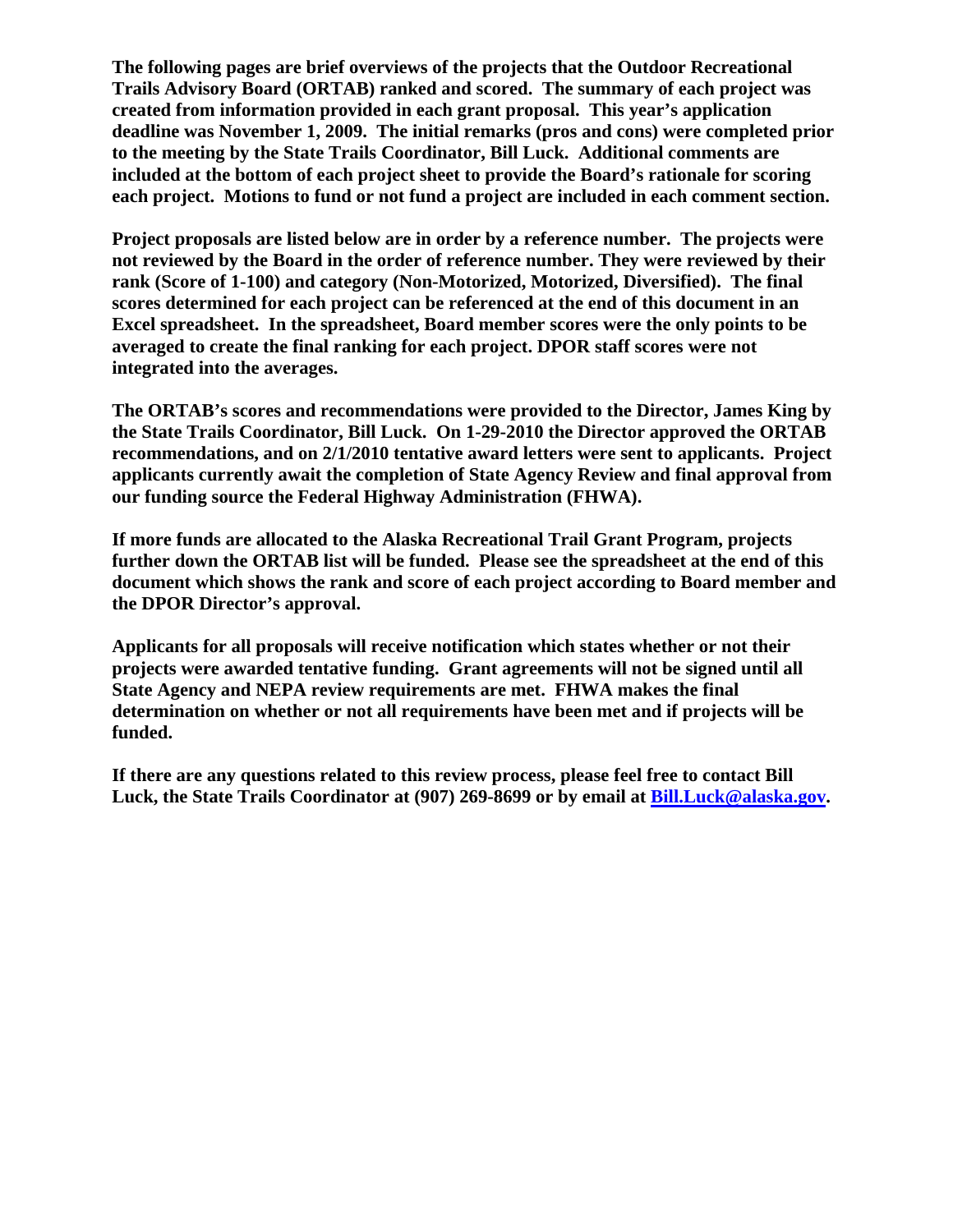- **Bruce Paulsen, Matanuska-Susitna Borough**
- $\bullet$  \$32,477 (requested) / \$8,119.25 (match) / \$40,596.25 (total)
- **MOTORIZED**
- 175 miles of trail to be located and mapped.
- Funding to be used to hire a surveyor and cover administrative costs to oversee the grant; match provided through project oversight and use of a trail guide.
- **Land Owners:** To be determined by survey; in general: Mental Health Land Trust, University of Alaska, Native Corporations, misc. private, State of Alaska - DNR, Matanuska-Susitna Borough
- **PROS**
- a. Applicant has performed extremely well in past.
- b. Mat-Su Borough has made the protection of recreational trails a priority – through media, hiring of personnel, numerous letters of support, and inclusion of trails in various management plans.
- c. Trails are heavily used by the public and this project would work to dissolve trespass issues, while protecting trails.
- d. Claims to protect trails for trail users from all cross-sections, including Handicap Accessible trails. (Note: no use of youth)
- **CONS**
- e. Project will go out to bid, but no detailed basis for the \$30, 930 to be expended. How did applicant come up with that amount?
- f. Always a risk that data may never get used when paying for surveys; however, applicant acknowledges collection of data is a required first step and provides detail on what will be done w/ data. (page 10 – narrative)

**Project Description**: The Big Lake Trail Survey project consists of obtaining the services of a professional surveying firm to locate the extensive network of recreational trails in the Big Lake-Knik-Houston area. From the data acquired land ownership will be determined. The ultimate goal is to obtain recreational trail easements from affected property owners along the trail routes to preserve future public use and enjoyment of the trails and to provide for signing, marking, maintenance and management of the trails. Surveying the trails is the required first step.

| Morrison    | Easement trails surveys. There is public concern to get them in place.                     |
|-------------|--------------------------------------------------------------------------------------------|
| <b>Budd</b> | I like what was done on the application but I think that the survey costs are too<br>high. |
| Rowe        | Rates for work to be performed are actually reasonable.                                    |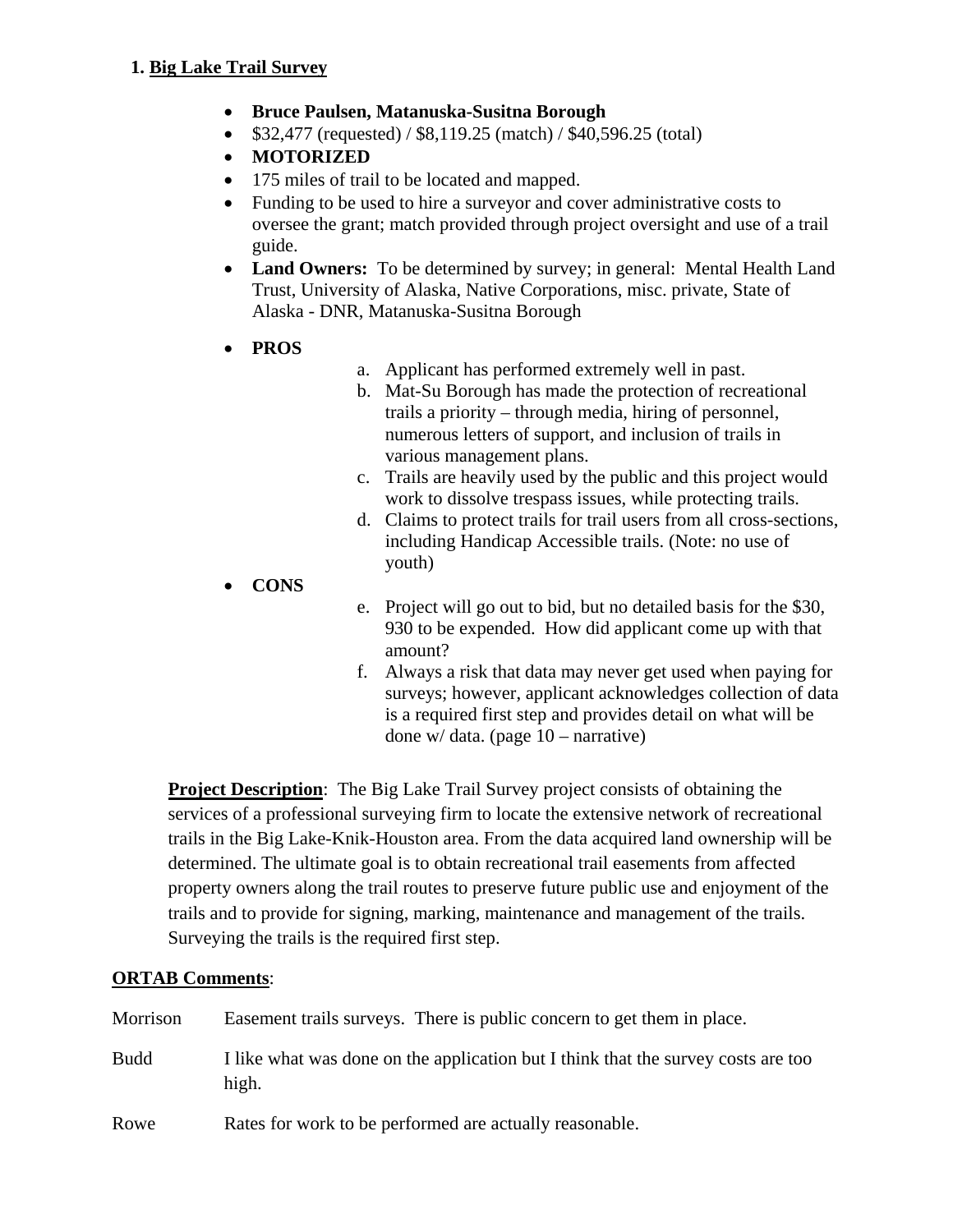- Morrison There is a general lack of quotes in these projects but we rely on the state to get the proper quotes when work is needed.
- Westlien I have doubts when survey costs are too low. I feel the quality of the work may not be good enough.
- Rowe Because of the expansion of the trail the understanding of easement is a good thing for all of us.

ORTAB Vote: YES\_7\_\_ NO\_\_\_\_ Approved / Not Approved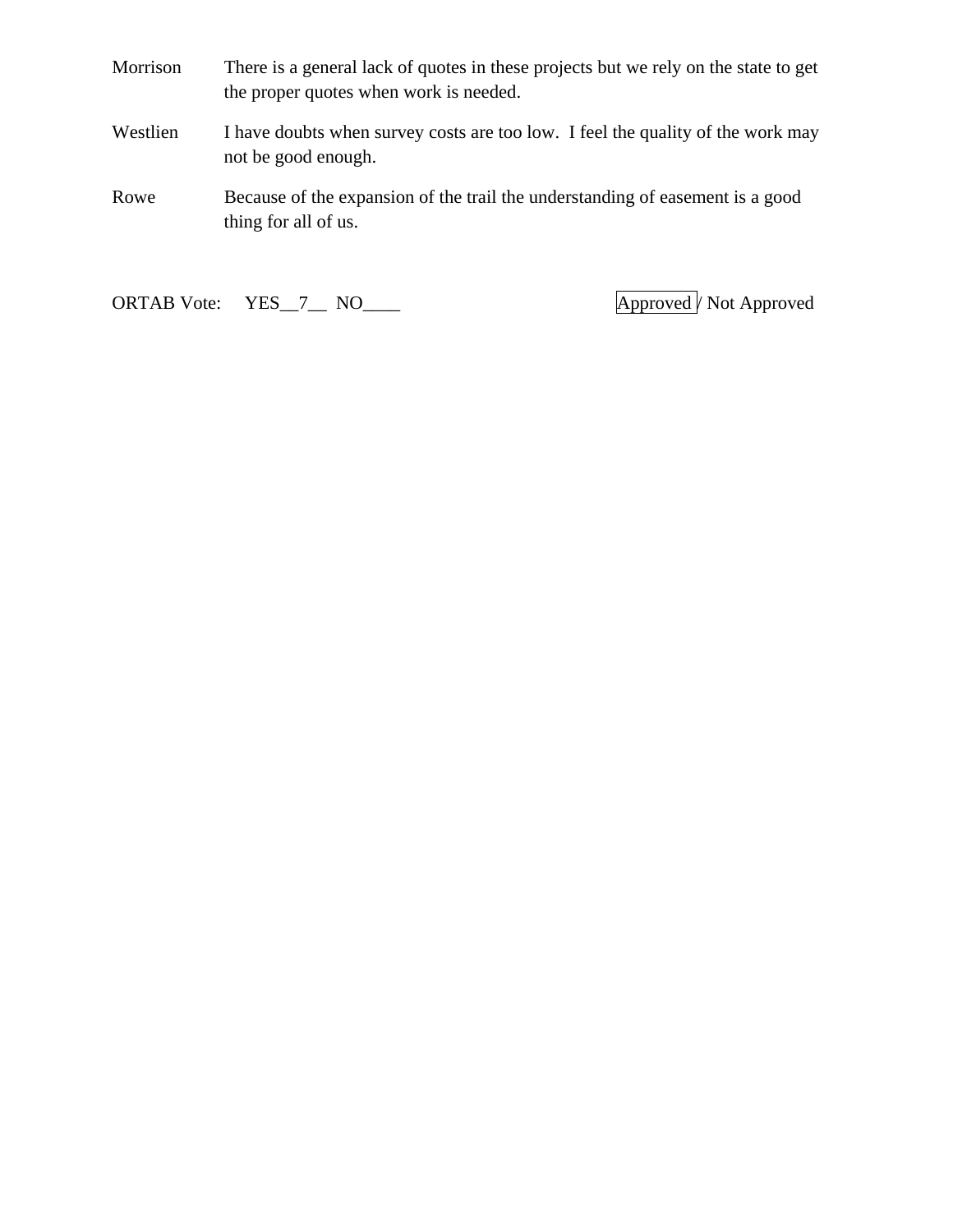### **2. Purchase of a Canycom S160 Carrier**

- **George Schaaf, Trail Mix, Inc.**
- $$31,000$  (requested) /  $$7,750$  (match) /  $$38,750$  (total)
- **DIVERSIFIED**
- Equipment purchase.
- Funding to be used solely for purchase of machine; match provided through payment of shipping and purchase of tracks.
- Land Owners: N/A, equipment purchase.
- **PROS**
- a. Non-profit highly regarded in the Juneau area for sustainable trail design and construction. Highly regarded by local community.
- b. Extensive grant history.
- c. Purchase of the equipment will enable greater efficiency will reduce project costs, resource impacts, and limit required labor hours.
- d. Applicant is currently renting similar equipment attributing to increased construction costs.
- e. Equipment is suited to build trails to ADA standards. (Note: no use of youth)
- **CONS**
- a. Applicant does not address any of the trails where the equipment will be used.
- b. Cost comparisons for rental vs. purchase would be good to know.
- c. No bids included in the application.
- d. Timeline should incorporate the dates the equipment will be used, what project(s) it will be used for, scheduled maintenance, storage, etc.
- e. Budget: if bids have not been solicited how are the costs derived?

**Project Description**: This grant will fund the purchase of a Canycom S160 Rubber Tracked Carrier, to be used for trail maintenance and construction on municipal, state, and federal public lands in the Juneau area.

#### **ORTAB Comments**:

Budd When I was trying to score I was confused because I thought I was scoring for equipment and not trail a trail project. Lawson Are we funding equipment not tied to a project? Luck We need more information about this project. Morrison I rated it low. I need to see more specs on the equipment. We all would like to see all the options to know what this machine does.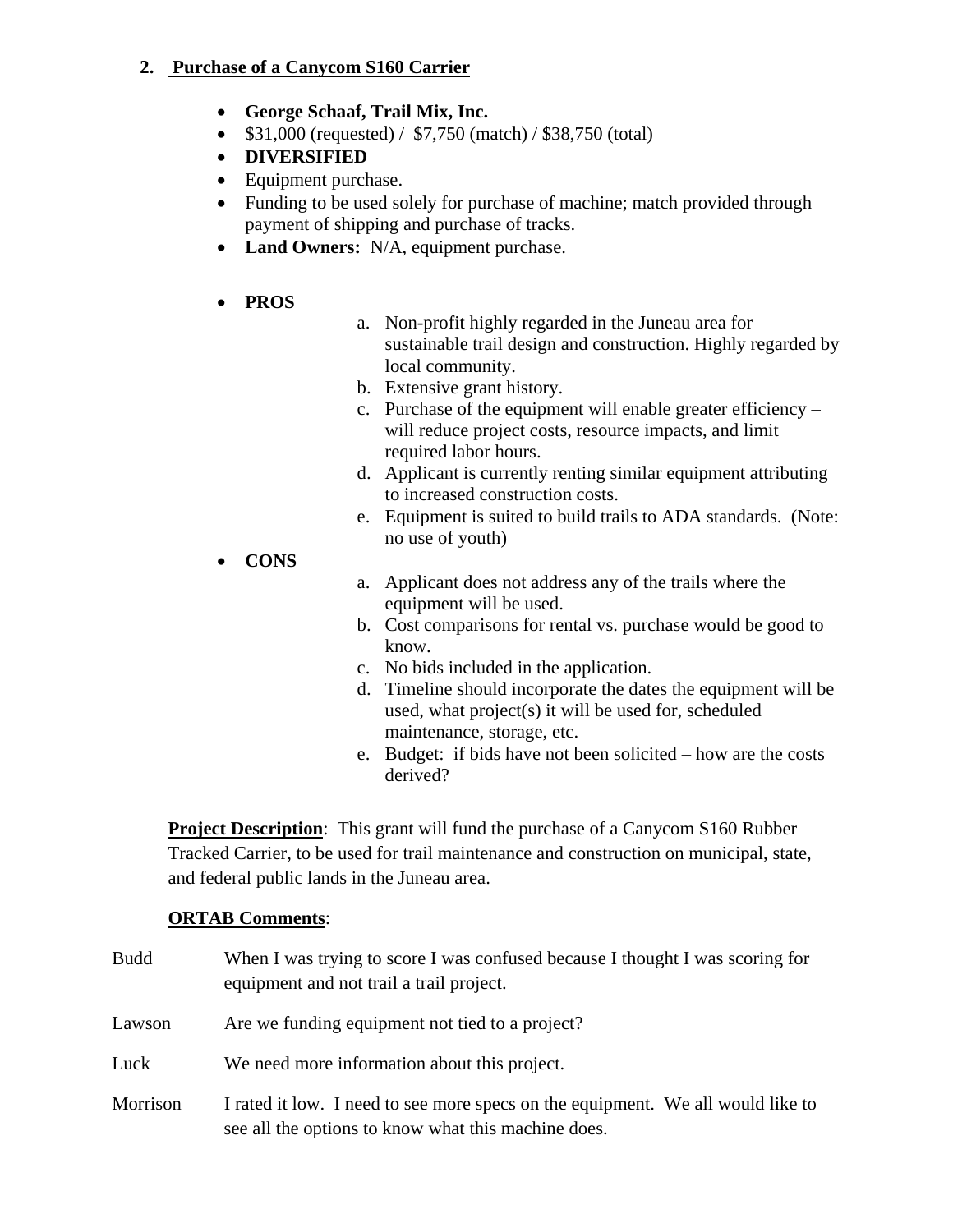Budd Are we clearing parking lots or is it the responsibility of the property owner?

Taylor The Municipality of Fairbanks has invested in this particular machine for trail maintenance. I too would like to see some bids and quotes.

Kohout I scored it lower because of the lack of bids and quotes. I didn't really know how to score this project because of lack of descriptions.

ORTAB Vote: YES\_\_6\_\_ NO\_\_\_\_ \*Approved\* **only if additional funds become available**.

Kate Walters did not vote on this project and claimed a conflict of interest.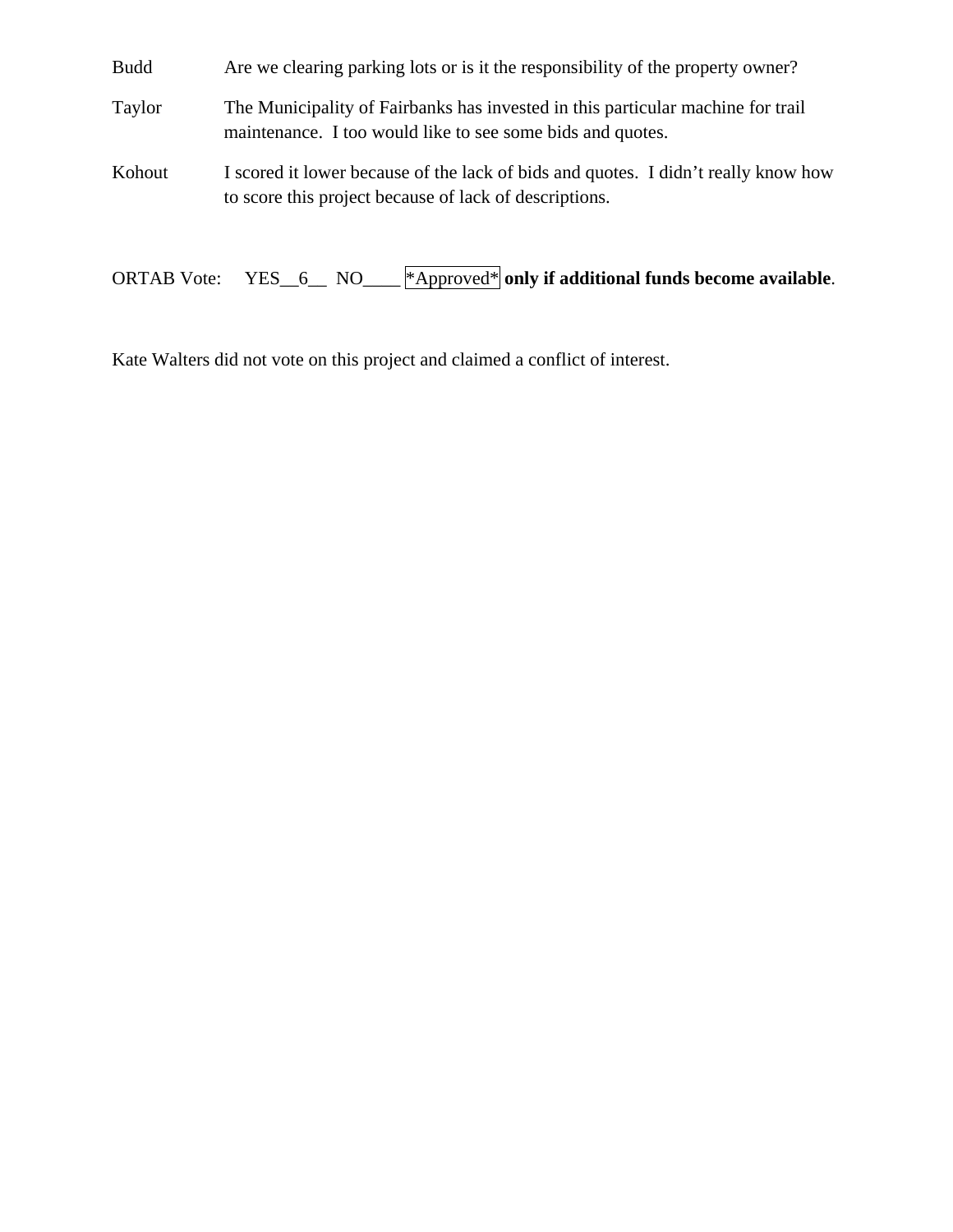#### **3. Caribou Hills Trailhead Parking and Maintenance Improvements**

- **Dave Mastolier, Snomads, Inc.**
- $$50,000$  (requested) / \$12,500 (match) / \$62500 / (total)
- **MOTORIZED**
- 17 miles of trail to be maintained, 11 miles of trail to be reconstructed, 100 miles of trail to be connected.
- **Land Owners:** State of Alaska, DNR
- **PROS**
- a. Very well-supported project by the public many, many letters of support. Appears to be strongly supported by ML&W and local government.
- b. Restoring the Deep Creek Dome and the Center Plateau Trails will allow greater connectivity for increased access, including benefits for the Tustemena 200 Race.
- c. Project will help to reduce trespass on native lands.
- d. Improved parking area makes access easier for individuals with disabilities. Use of youth questionable - "hope" to use no guarantee.
- **CONS**
- a. Land designation is difficult to understand due to the scope of the project. Applications are in progress and ADL is questionable for the Deep Creek Dome trail – although it appears to be on a seismic line and may not require an easement?
- b. Need further clarification on this project from Kyle Kidder.
- c. Application pertains only to issues of connectivity and does not describe in detail the work to be performed; maintenance, clearing widths, type of equipment to be used.
- d. Task schedule is vague.
- e. Explanations for quantities of materials for budget are minimal. Better explanation could have been provided in the narrative.

**Project Description**: Project funds will be used to make improvements to the Caribou Lake Trailhead.parking area; repair and trail mark the Caribou Lake Trail; restore and provide trail signage to the Deep Creek Dome Trail and the Center Plateau Trail.

- Taylor I don't see any permission to cross native lands. I feel that time should have been spent in proofreading the document before submission. The budget is too vague in what they will spend it on. I don't see where the match is being met. There is an \$11,000 cost for snowplowing. Is this a cost that ORTAB should be funding? I also don't see where a state agency review has been done.
- Kohout Is the \$11,000 for parking lot snowplowing?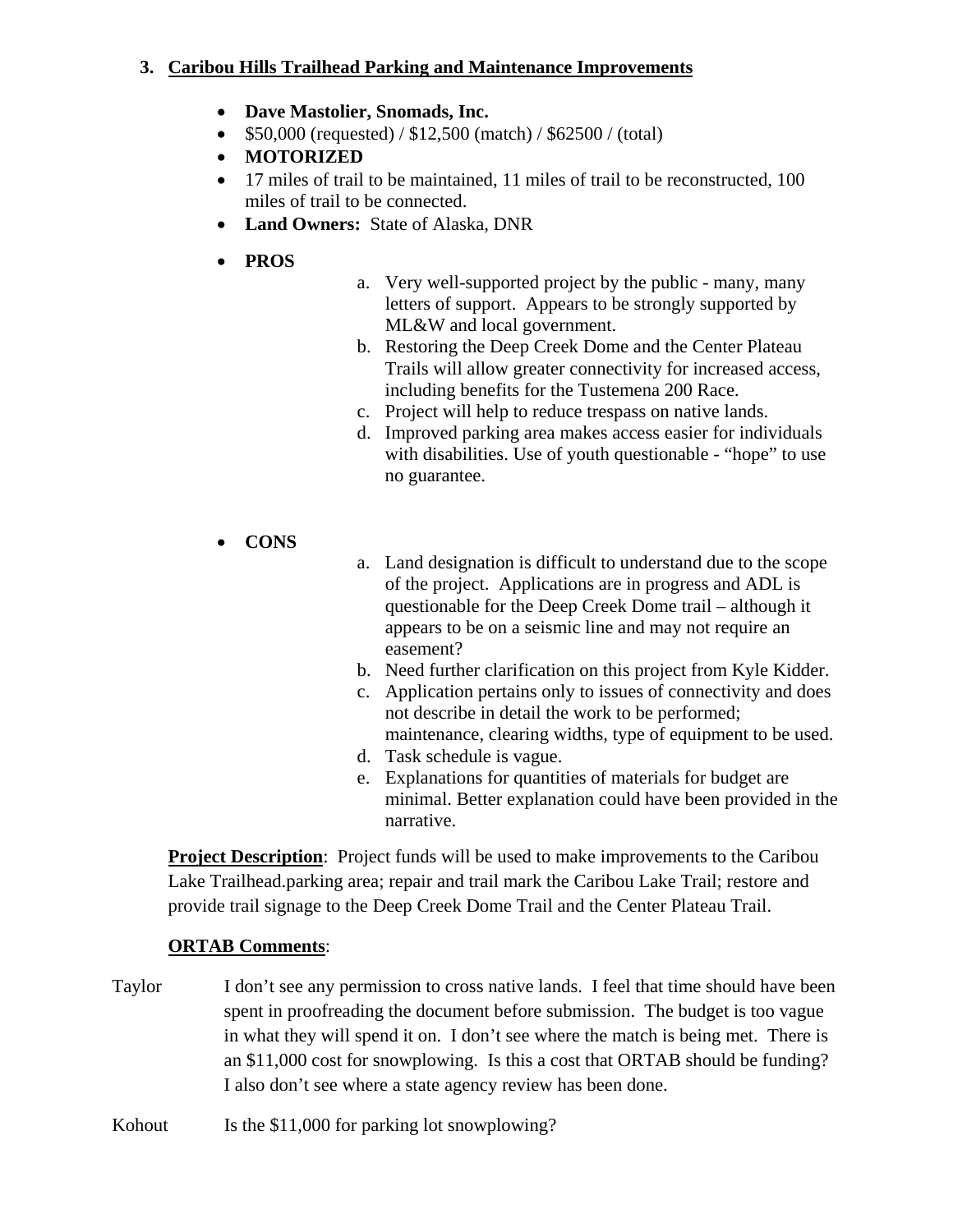| Taylor      | Yes.                                                                                                                                                                                   |
|-------------|----------------------------------------------------------------------------------------------------------------------------------------------------------------------------------------|
| Kidder      | On the matter of permission to cross native lands the state has a Limited State<br>Holding easement with the native corporation. There is permission in place to<br>cross native land. |
| Lawson      | I see this project as non-ground disturbing.                                                                                                                                           |
| Morrison    | There will be hardening of the parking lot.                                                                                                                                            |
| Taylor      | They are not disturbing the habitat.                                                                                                                                                   |
| Kohout      | Bill, would you consider this a ground disturbing project?                                                                                                                             |
| Luck        | I would have to look at the scope of the project again.                                                                                                                                |
| Morrison    | For these projects to get funded they have to go through the agency review.                                                                                                            |
| Kidder      | They have submitted a coastal zone application for permitting and an application<br>for cutting.                                                                                       |
| Taylor      | Groundwork is not a threshold for permitting.                                                                                                                                          |
| Lawson      | Is cutting branches back ground disturbance?                                                                                                                                           |
| Morrison    | Up to the 5 feet of the trail width is not disturbance.                                                                                                                                |
| Taylor      | Is the permitting for the parking lot only or for the trails also?                                                                                                                     |
| Luck        | We should contact them and see what their actual intent is. Maybe funding<br>should be contingent on the amount of ground disturbance.                                                 |
| Taylor      | I am uncomfortable with the \$11,000 for parking lot plowing.                                                                                                                          |
| <b>Budd</b> | I make a motion that we deduct \$9,000 for snowplowing from the grant.                                                                                                                 |
| Taylor      | I second.                                                                                                                                                                              |
| Kohout      | I call a vote to deduct \$9,000 for snowplowing from this grant application.                                                                                                           |

ORTAB Vote: YES\_7\_\_ NO\_0\_\_ Approved w/\$9,000 deduction. Project is also conditional on the degree of ground disturbing activity, since now SAR checklist was completed. One final condition, the match in the application is short; must see if they can provide full match.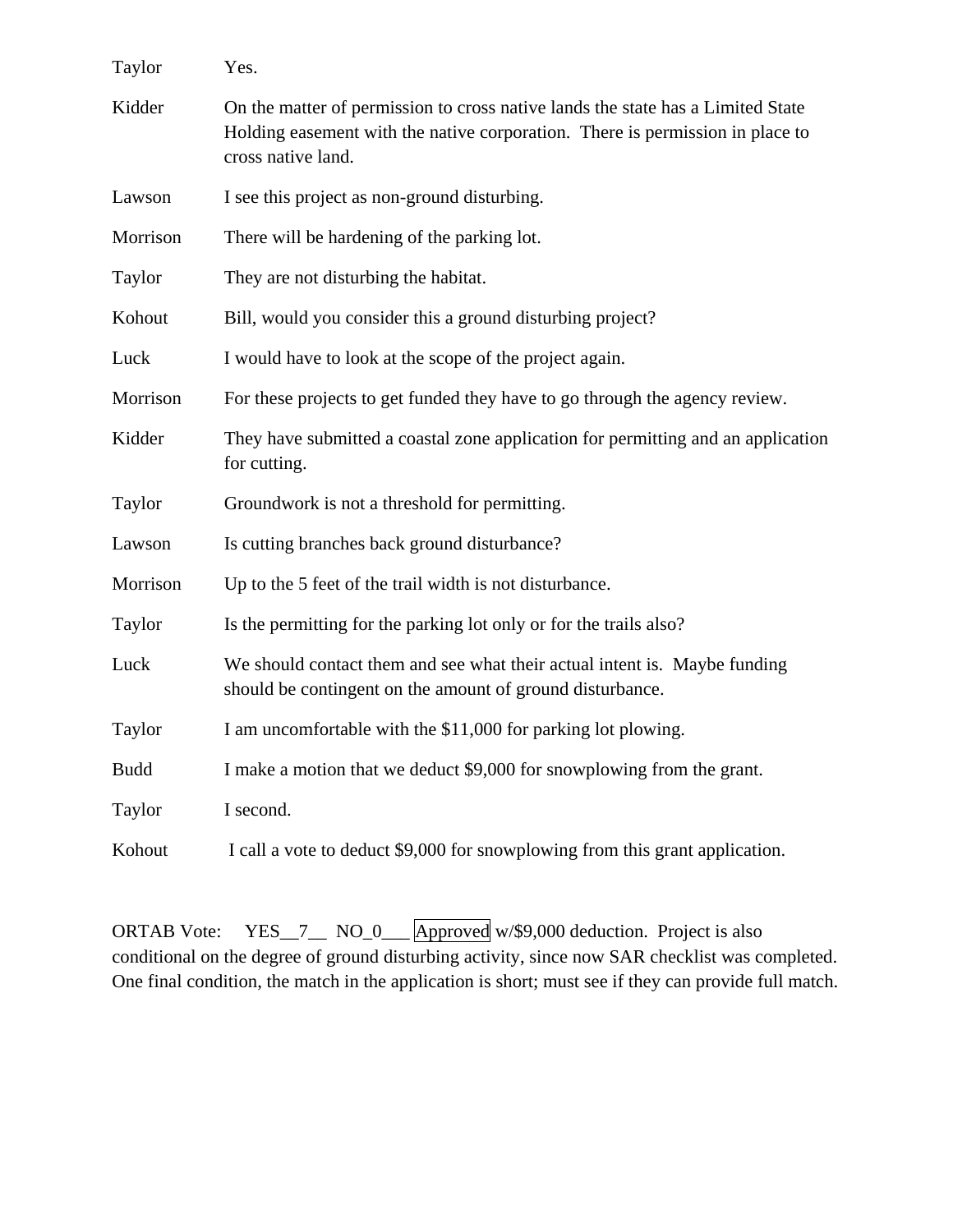### **4. Chicken Lake Cross Park/East Redshirt Lake Trail**

- **Vic Stanculescu, Alaska State Parks (Mat-Su)**
- $$23,368$  (requested) / \$5,592 (match) / \$27,960 (total)
- **DIVERSIFIED**
- 9.5 miles of trail to be maintained and signed
- Funds will be used to pay for an additional ACC trail crew member, tools, and various equipment.
- **Land Owners:** State of Alaska, DNR

\*Note additional funds are being requested to supplement a previous grant proposal for this project. A beaver has flooded the work area which requires the reroute of the trail, hiring of additional personnel, and rental of an excavator. Remaining Balance of Original Grant: \$20,419

**PROS** 

- a. Ongoing grant that has performed well in the past.
- b. Addresses resource damage that is occurring and providing better access for the public.
- c. Rather than destroy the beaver dam, managers have chosen to work around the wildlife issue for added public experience.
- **CONS**
- a. Does not show specific area of impact or where bridge will be placed.
- b. No quotes, bids, or plans on the design of the bridge.
- c. \$20,419 exists in the original grant and the applicant does not explain what will be done with those funds.
- d. Not ADA & though they are open to utilizing youth, do not specifically acknowledge using them for this project.

**Project Description:** This request is for the continued support of the Chicken Lake Cross Park /East Red Shirt Lake Trail upgrades. Due to increased beaver activity and a public request for grade reductions and visual sight improvements, additional funds are being requested for materials, equipment and supplies to complete the 9.5 miles of trail improvements and construct the redesigned Beaver Creek Bridge 1.2 miles from the Nancy Lake Parkway trail head. Additionally funds are requested to hire an Alaska Conservation Corps (ACC) crew member for 5 months.

| Walters  | I felt they gave a good explanation of costs.                                                         |
|----------|-------------------------------------------------------------------------------------------------------|
| Morrison | I don't want to see the same volunteer grants every year                                              |
| Kohout   | Does it feel like it is on-going maintenance to you?                                                  |
| Morrison | Yes. With everyone having budget cuts it feels like they are saying "lets go to<br>ORTAB" to fund us. |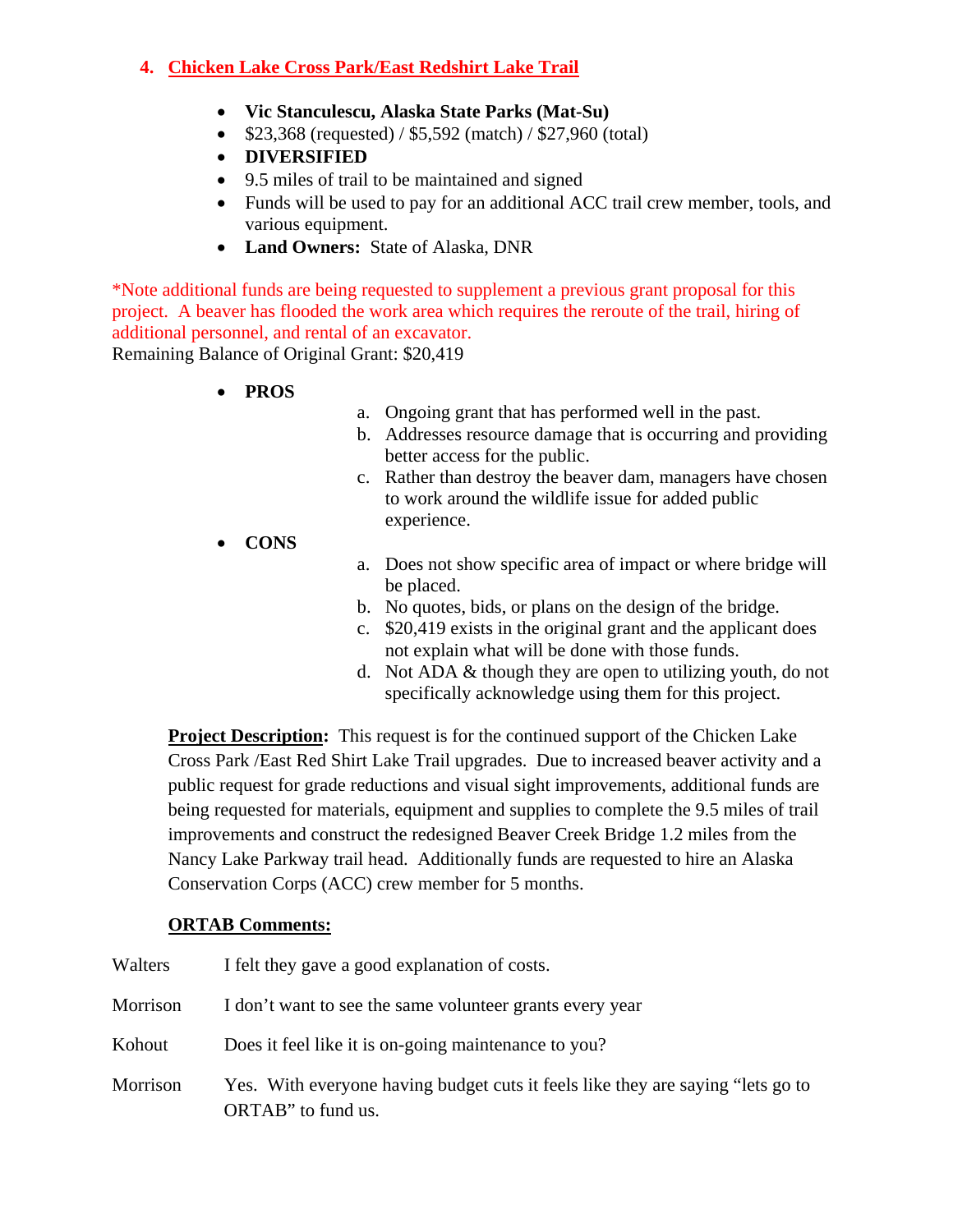| <b>Neel</b> | Andy's correct. The grant has been modified but basically it is the same grant as<br>last time.                                                                                                                                                                                                                                                                                                                      |
|-------------|----------------------------------------------------------------------------------------------------------------------------------------------------------------------------------------------------------------------------------------------------------------------------------------------------------------------------------------------------------------------------------------------------------------------|
| Taylor      | Why does it need the excavator so long? The project description wasn't very<br>clear.                                                                                                                                                                                                                                                                                                                                |
| Kohout      | On the initial grant is this the same work as is stated on this new grant<br>application?                                                                                                                                                                                                                                                                                                                            |
| <b>Neel</b> | I will have to look at the old grant for particulars.                                                                                                                                                                                                                                                                                                                                                                |
| Morrison    | What would they do if they didn't get the funding?                                                                                                                                                                                                                                                                                                                                                                   |
| Luck        | Where they would get their funding, I don't know. Capital improvement requests<br>from the general fund is about it. They are a very motivated group and do quality<br>work. Their history has shown that. Some Park areas take the time to apply for<br>grants and others do not. At least this group has consistently made an effort to<br>obtain funds where they can. There aren't too many options for funding. |

ORTAB Vote: YES\_7\_ NO\_\_\_\_ Approved / Not Approved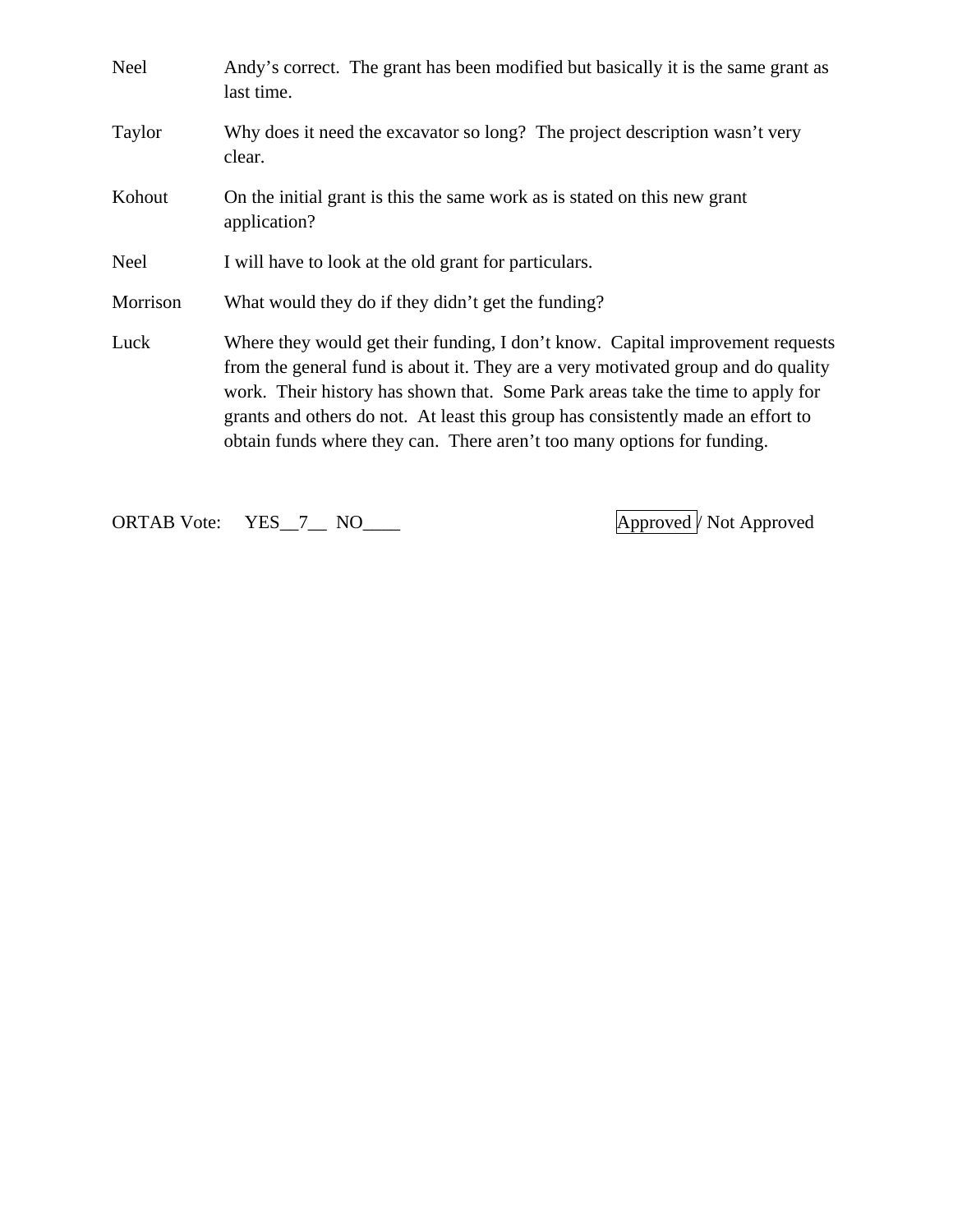### **5. Chena Hot Springs Road Trail Safety and Maintenance Upgrades – Phase I**

- **Steve Taylor, Fairbanks North Star Borough Parks and Recreation**
- $\bullet$  \$50,000 (requested) / \$12.500 (match) / \$62,500 (total)
- **MOTORIZED**
- 5 miles of trail to be maintained, 1 mile of trail to be reconstructed, 21 miles of trail to be signed, 100+ miles of inter-connecting trail to benefit from project.
- Funding to be used for project management and construction materials.
- **Land Owners:** State of Alaska DOT
- **PROS**
- a. Excellent grant history and performance.
- b. Nice diagrams and photo documentation. Well-composed application.
- c. Substantial support for the project and good documentation from DOT to perform the work on the trail.
- **CONS**
- a. There is mention of trail crossing private parcel driveways but map does not portray this. Mapped locations of these sights would give better idea of how much work needs to be performed.
- b. Contract will go out to bid if awarded, but there is no explanation of how the applicant derived the \$19,000 cost for construction.
- c. It appears that some landowners do not like the trail (even though it is a legal public ROW) and have tendencies to block the path.
- d. Proposal presents trail as a moderately difficult ADA trail which is appears to be a stretch from the photos; however, improvements could be done to make it easier for handicapped individuals to snowmobile and ATV along the trail. No youth development.

**Project Description:** Grant funds will be used to rehabilitate degraded sections of the Chena Hot Springs Road Trail (CHSR Trail), located within the right-of-way for Chena Hot Springs Road from 4.5-mile to 25.5-mile. FNSB proposes to reconstruct the trail approaches at driveway crossings, repair damaged sections of the trail, and install signage. These cost effective upgrades will greatly improve safety for trail users and residents.

- Rowe This project is well needed.
- Budd The costs seem a bit high to me.
- Morrison I misread this project and put it on the Safety and Education form.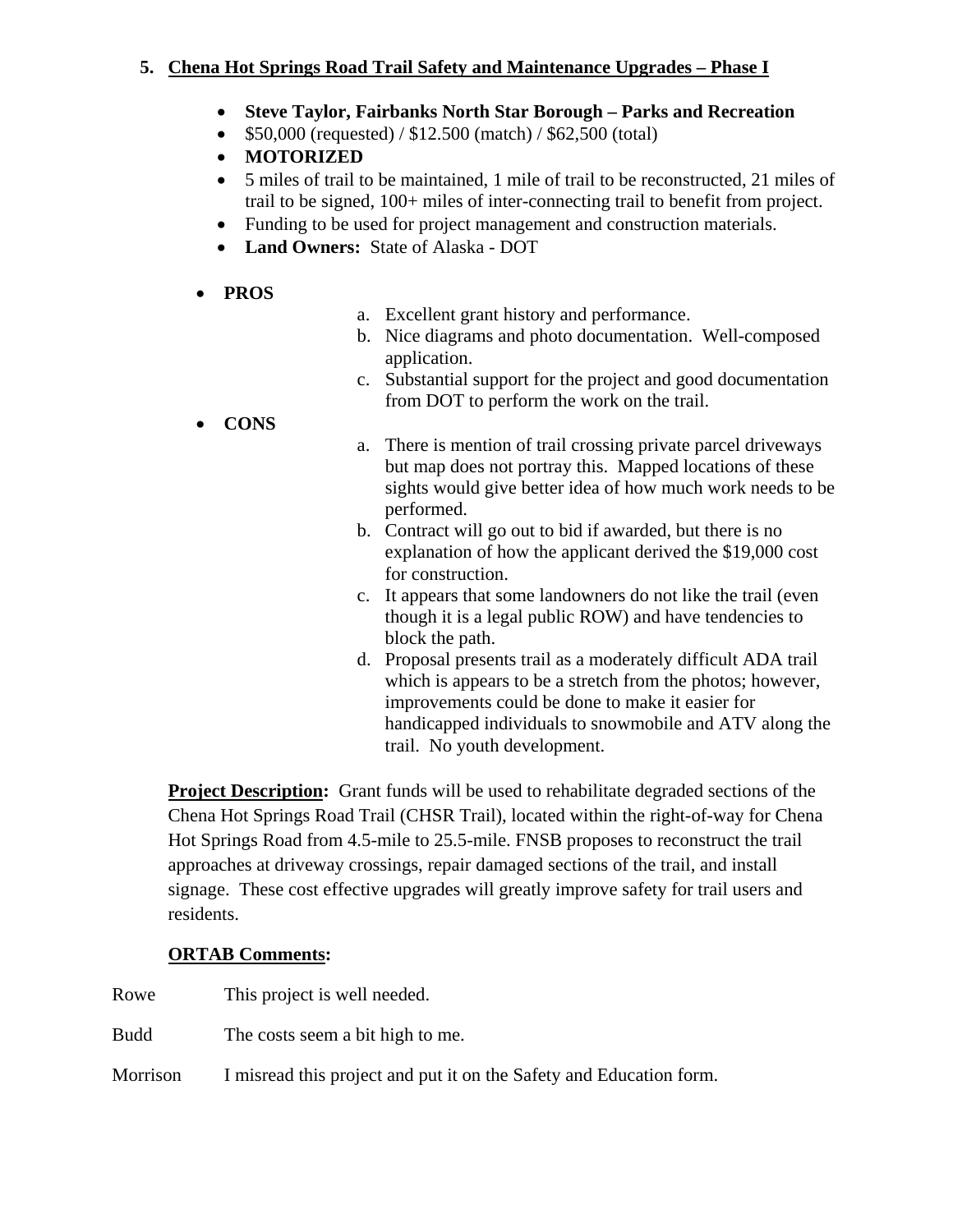Steve Taylor did not vote for this project and claimed a conflict of interest. Andy Morrison did not vote or provide score since the wrong score sheet was accidentally used.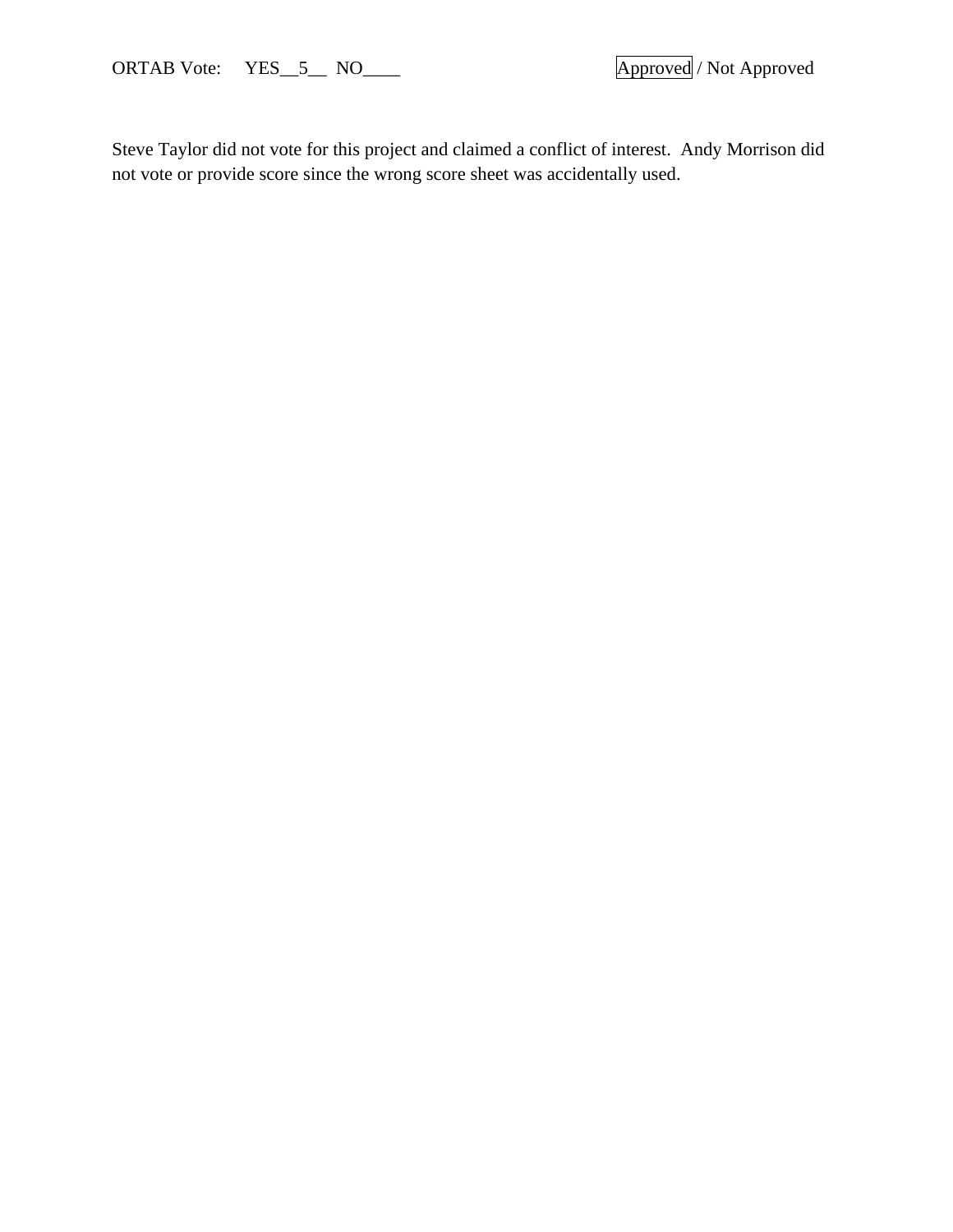#### **6. Cooper Landing Trail Grooming**

- Sandra Key, Cooper Landing Community Club, Trail Committee
- $\bullet$  \$18,782 (requested) / \$4,696 (match) / \$23,478 (total)
- **NON-MOTORIZED**
- 8.1 miles of trail to be signed, 7.9 miles of trail to be groomed, 6 miles of additional trail being planned for grooming, 100+ miles of interconnecting trail.
- Funds will be used to purchase grooming equipment, pay for freight, and signage.
- **Land Owners: Chugach National Forest**
- **PROS**
- a. Excellent letters of support from the Kenai Peninsula Mayor and the USFS Ranger. Appears to be heavily supported by the USFS.
- b. Well-planned project with high enthusiasm.
- c. Good use of existing facilities.
- d. Places strong emphasis on making trails that are more accessible for individuals with disabilities – mention of Special Olympics and Challenge Alaska. However, applicant does not clearly show use of youth organizations.
- e. An applicant that actually provided bids!
- **CONS**
- a. May be an issue with the plowing of parking areas, contingencies are in place but could pose a significant problem.

**Project Description:** Grant funds will be used by the small community of Cooper Landing to create eight miles of groomed ski trails where none have existed before – in unused road corridors within the Cooper Landing, Russian River and Quartz Creek Campgrounds. For less than \$20,000 an estimated 8000 people, including persons with disabilities, will be able to enjoy high quality and safe skiing. The project provides a missing link in South Central Alaska's growing skiing community.

| Westlien    | I scored it low because of lack of backup to be able to score this project.                                                                                                                                                      |
|-------------|----------------------------------------------------------------------------------------------------------------------------------------------------------------------------------------------------------------------------------|
| Morrison    | Same here.                                                                                                                                                                                                                       |
| Rowe        | Same here.                                                                                                                                                                                                                       |
| Luck        | We can remove Westlien, Rowe, and Morrison from this particular grant approval<br>because they didn't get all of the information to score properly. Somehow it did<br>not get sent to them and this is not the applicants fault. |
| <b>Budd</b> | This application was nicely written and it had 3 bids attached.                                                                                                                                                                  |
| Walters     | It is the only application that addressed disabilities. I like that.                                                                                                                                                             |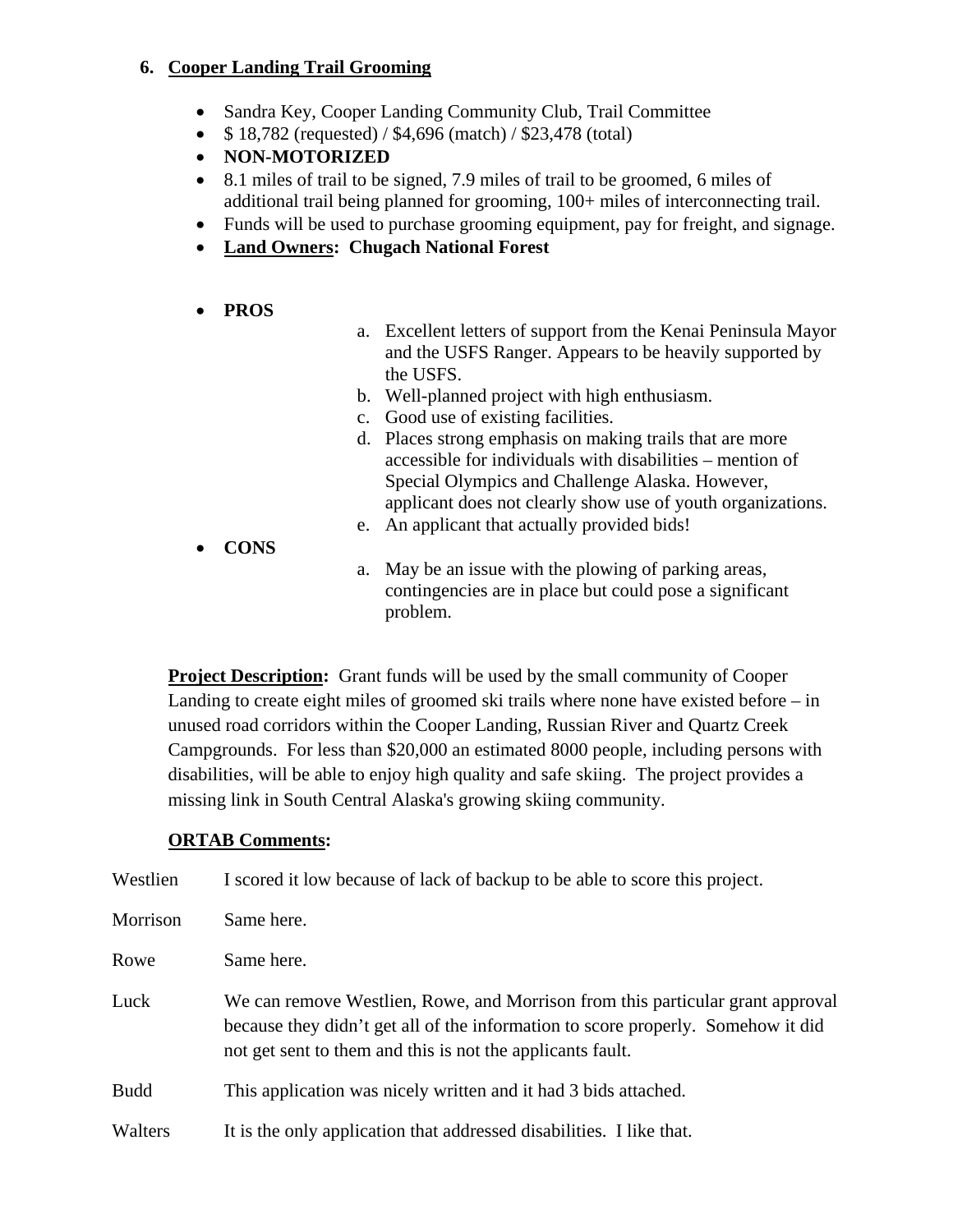ORTAB Vote: YES\_5\_ NO\_\_\_\_ Approved / Not Approved / Not Approved

Erling Westlien, Andy Morrison and John Rowe's votes and scores were not included since they did not receive all of the information they needed to adequately score the project.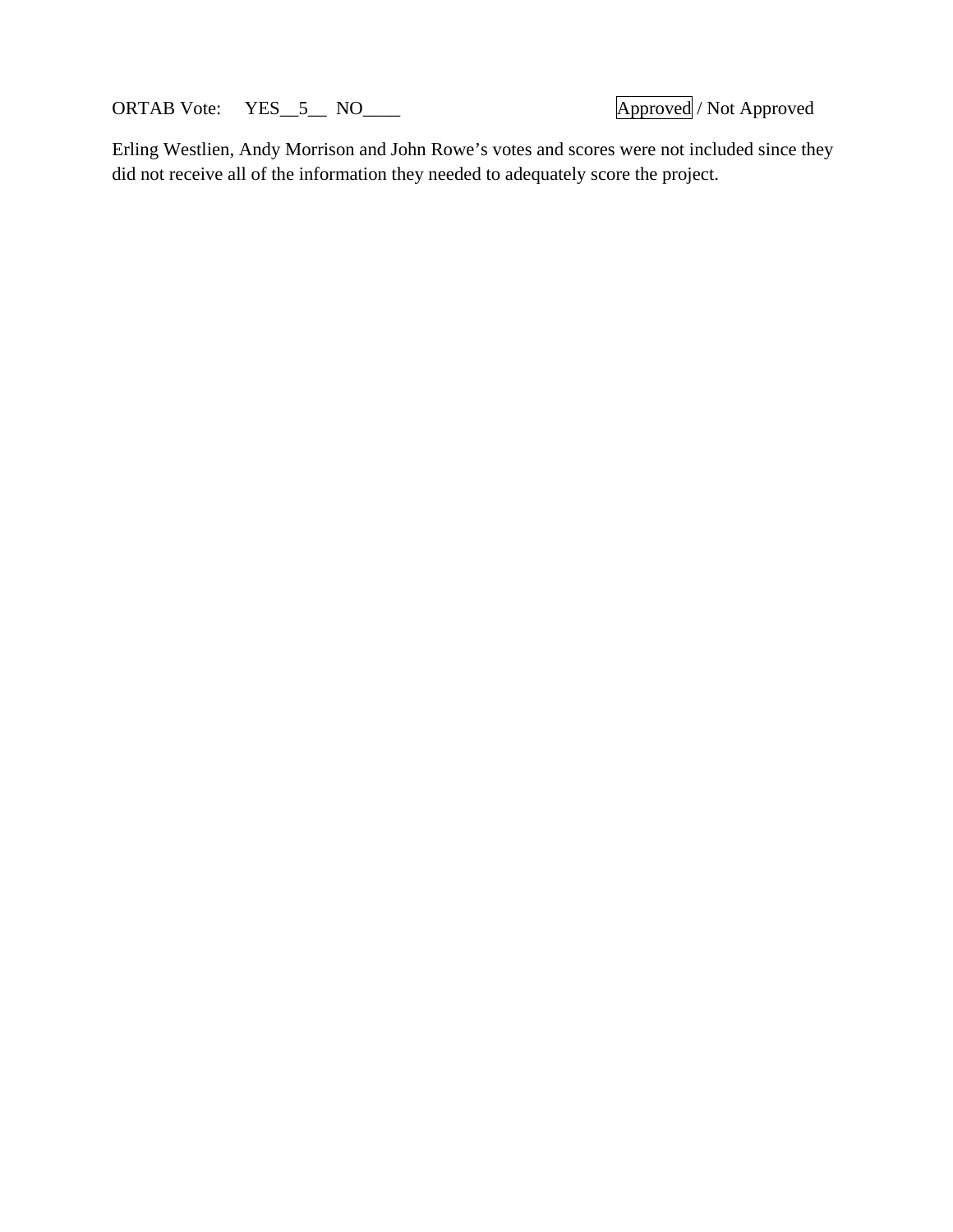### 7. **Chugach State Park Equipment Purchase**

- **Matt Wedeking, Chugach State Park**
- $\bullet$  \$23,300 (requested) / \$5,825 (match) / \$29,125 (total)
- **DIVERSIFIED**
- Equipment will be used to maintain up to 256 miles of trail.
- Funding will be used to purchase two ATV's, a Canycom wheelbarrow, a Tag-A-Long belly dump and safety equipment.
- **Land Owners:** State of Alaska, DNR
- **PROS** 
	- a. Chugach State Park has increased its trail crew capacity by obtaining sufficient crew levels. The purchase of adequate equipment will compliment the effort to build sustainable trails.
	- b. Efforts made by the park to increase trail crew staff and equipment are to calm complaints from the public about the condition of CSP trails. Chugach State Park trails are some of the most heavily used in the State and are in very poor condition.
	- c. Support is shown by the Municipality, Alaska Trails and the CSP advisory board. Specific ADA trails were identified and SAGA is used annually.
- **CONS** 
	- d. Applicant could have provided more specifics of the work that will be performed on each of the trails that the equipment will be used.
	- e. Bids are provided but not 3 bids per item. Canycom quote does not match budget.
	- f. Application packet is somewhat thin- but concise and to the point. Could have elaborated more on the need and what they are currently working with, or without.
	- g. Letters of support could have been submitted from the public.

**Project Description:** The purpose of this grant is to purchase equipment for Chugach State Park's trail crew. This equipment would allow us to accomplish our trail work more efficiently. It would also allow us to maintain our degrading trail system and continue to rebuild the trails to sustainable standards.

| Morrison | I happen to know the applicant and this is a thoroughly put together application.               |
|----------|-------------------------------------------------------------------------------------------------|
| Kohout   | Were you able to score fairly because of know this applicant?                                   |
| Morrison | Yes.                                                                                            |
| Kohout   | This is the only grant that had letters of support from the area Advisory Board.                |
| Morrison | What they requested and the narrative made a lot of sense, but the budget didn't<br>make sense. |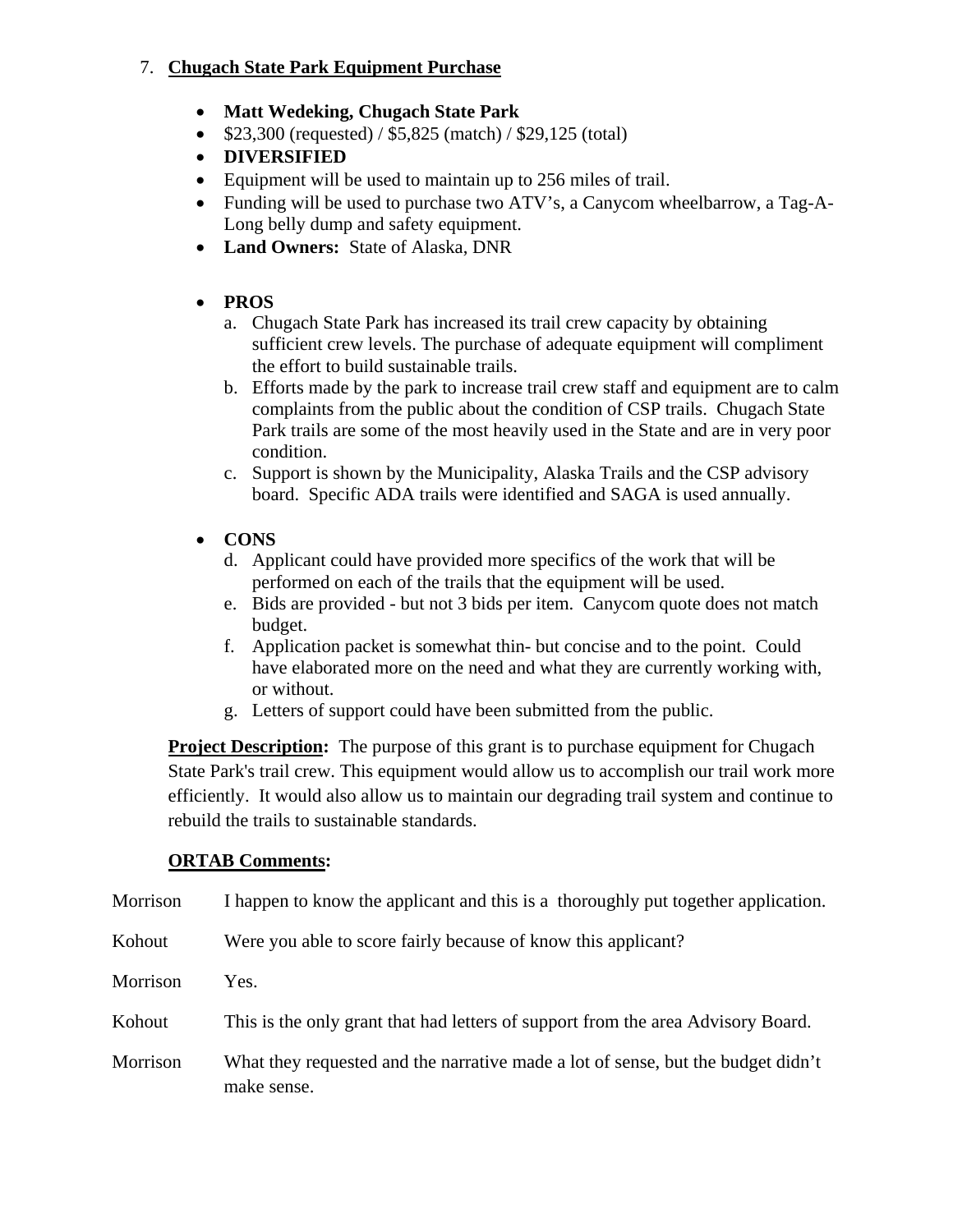Luck The digital format doesn't provide enough space for budget information. We are working on fixing it.

Kohout I had a problem with their matching funds.

ORTAB Vote: YES\_7\_\_ NO\_\_\_\_ Approved / Not Approved

Funding for this project is contingent on the availability of additional funds to the Recreational Trail Grant Program.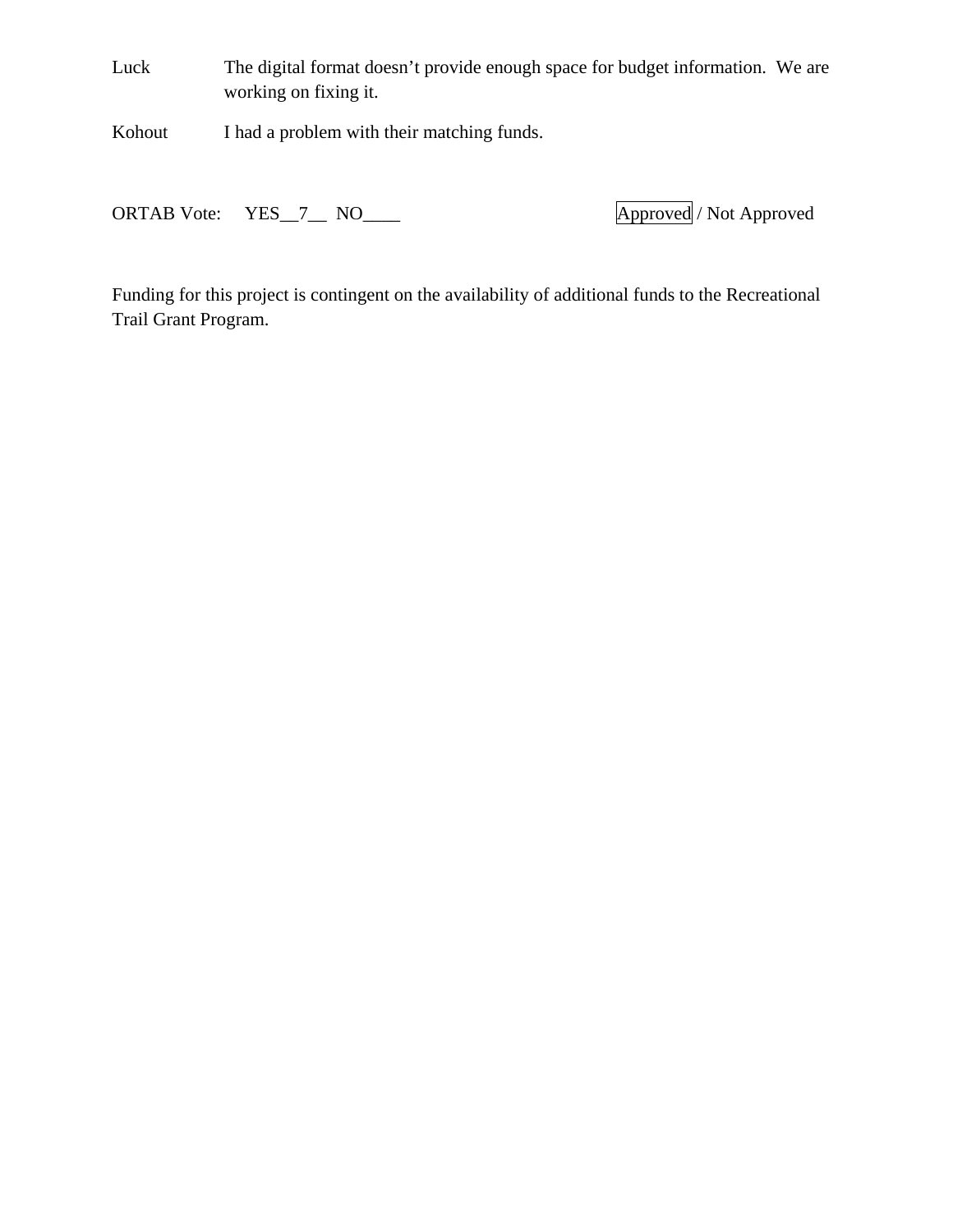### **8. Upper Dewy Lakes Trail Restoration – Phase II**

- **Tom Smith, Municipality of Skagway**
- $\bullet$  \$19,999 (requested) / \$5,000 (match) / \$24,999 (total)
- **Non-Motorized**
- 1,080 feet of trail to be reconstructed.
- Funds will be used to pay for project labor, helicopter time, materials, and grant administration.
- **Land Owners: Municipality of Anchorage**

**\*Note:** An applicant cannot apply for funding for a project that is currently under grant agreement with DPOR. However, an applicant who is currently receiving grant funds may apply for a different project or apply for the same scope once the existing grant has been closed. REMAINING BALANCE: \$20,131

- **PROS**
- a. Excellent grant history.
- b. Appears that the project is a priority to the Municipality and gets a LOT of use.
- c. Trail is included in major planning documents developed by the city. Appears to be a major attraction for the tourism industry.
- **CONS**
- a. From a technical standpoint, I have never heard of stone pitching before (most refer to this type of work as "riprap"). If not done incorrectly, the project could be a huge waste of money and increase braiding in the area – further impacting the resource.
- b. Concerned about design concepts and spending such a large amount of money on a short stretch of trail (1,080 feet).
- c. The applicant says that SAGA "may" be brought in, but does not account for them in the budget. A trail at this elevation would not qualify as a project that would be accessible for individuals with disabilities, particularly with the degradation that is occurring.
- d. Administration and Development could be considered the same; however, both combined are below 7%. Volunteer time cannot  $=$  \$30/hr.

**Project Description:** This project is part of a multi-stage process of restoring the Upper Dewey Lake Trail as well as performing deferred maintenance. The trail requires extensive work to remedy its poor original design and to fix years of use and erosion. These problems were exacerbated by storms in recent years that damaged significant portions of the trail, resulting in rutted and dangerous trail beds. The construction technique of "stone pitching" will be utilized to fill these voids. The intent is will to mitigate ongoing resource damage and provide a safer walking surface for trail users.

### **ORTAB Comments:**

Kohout I thought we couldn't have 2 active grants for the same group.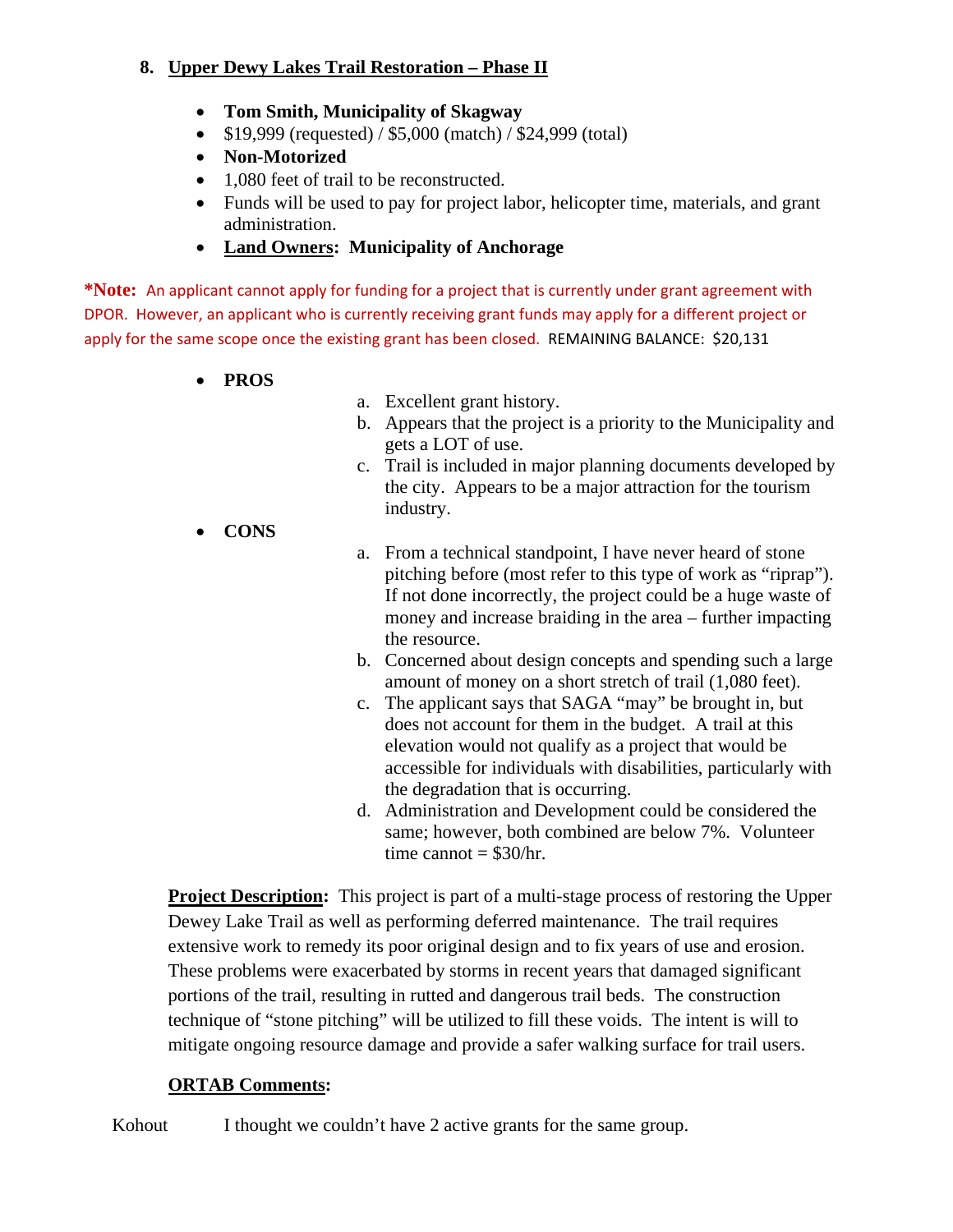| Neel               | We won't sign an agreement with them until the first grant is finished.                                                                                                                            |
|--------------------|----------------------------------------------------------------------------------------------------------------------------------------------------------------------------------------------------|
| Kohout             | If we approve it, will it be on hold pending for a length of time?                                                                                                                                 |
| Neel               | Yes. We won't sign the new grant until we close out the first grant.                                                                                                                               |
| Lawson             | They didn't attach an Environmental Review Checklist.                                                                                                                                              |
| Luck               | Those details are not required until grant is approved.                                                                                                                                            |
| Kohout             | How many phases are there going to be? Do you see them spending the first grant<br>soon?                                                                                                           |
| Neel               | I don't see it finishing right away. The spending will probably start taking place<br>in the warmer months. Around April, May and June.                                                            |
| Kohout             | I am worried about the timeline for finishing this first grant.                                                                                                                                    |
| Neel               | They are not out of compliance.                                                                                                                                                                    |
| Taylor             | I don't want to hold up other groups that could qualify for funding if this<br>applicant is slow to finish off the first grant.                                                                    |
| Kohout             | Do we take this applicant off the list or put them at the bottom of the list?                                                                                                                      |
| Luck               | My suggestion would be, if you don't to approve funding right now ( $b/c$ they<br>haven't finished the prior grant), then I wouldn't fund them at all for this cycle<br>because of the guidelines. |
| Morrison           | We can encourage them to apply next year.                                                                                                                                                          |
| <b>ORTAB</b> Vote: | Approved / Not Approved<br>$YES$ NO $7$                                                                                                                                                            |

Board unanimously voted not to fund project since there is already a grant in place for the same trail. Before an applicant can apply for additional funds for another phase of a project, previous grants from the same program must be closed and in compliance, unless there are unforeseen circumstances that occur which are beyond the applicants control.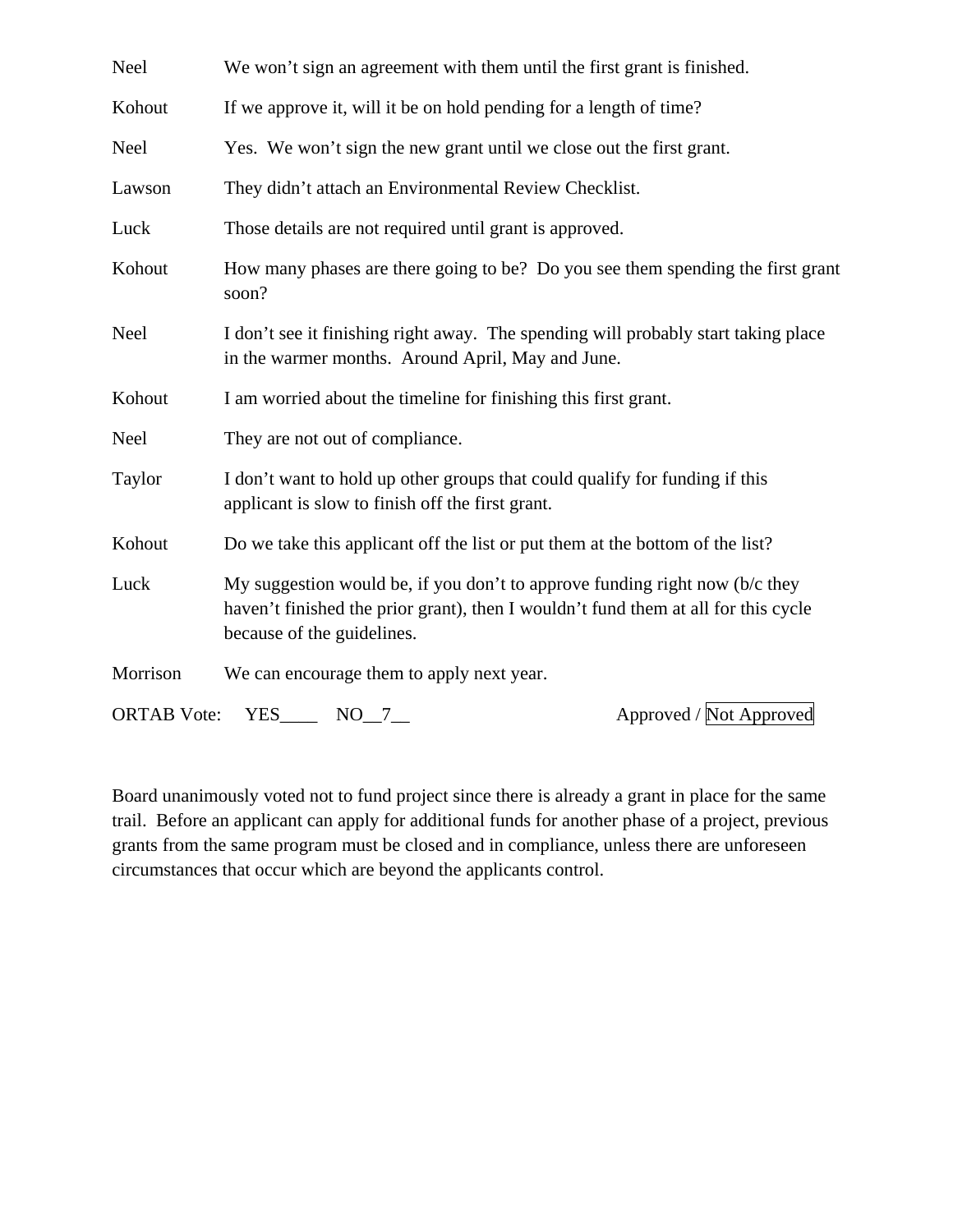#### **9. Eska Trail Remediation**

- **Scott Lapiene, Mat-Su Borough Trail Council**
- $\bullet$  \$ 50,000 (requested) / \$12,500 (match) / \$62,500 (total)
- **MOTORIZED**
- 1.5 miles of trail to be maintained, reconstructed, and signed; expand the parking area from a 2-3 car facility to a 6-8 car parking area.
- Project funds will pay for labor, rental of heavy equipment, materials and administrative overhead.
- **Land Owners**: State of Alaska, DNR (SCRO) & a shared management agreement with the Mat-Su Borough (expires in August 2010).
- **PROS**
- a. A very well-developed grant application. Good narrative, task descriptions, budget and inclusion of legal documents.
- b. Extensive grant history.
- c. Reasonable amount of support from the public.
- d. Proposal acknowledges specific physically disabled groups that would utilize the trail, such as the Wounded Warriors.
- **CONS**
- a. \*\*\*\*Very strong opposition from the Sutton Community Council. They would like to see a trail plan developed before any funding goes into the maintenance of the trail. They believe this would be a short-term fix and a long-range plan should be implemented before any improvements are made. Similar comments came from the South Central Regional Office – however, language exists which allows for groups such as the Mat-Su Trails Council to apply for funds to improve the trail.
- b. \*\*\*\*General consensus from other entities a comprehensive trail plan should be completed before any remediation work takes place.
- c. Mention of possibly using the Boy Scouts, but no reference in narrative or budget

**Project Description:** Project funds will be used to harden sections of degraded trail using slot-trench trail construction and utilization of local fill material. The current parking area will also be expanded to accommodate increased use in the area. Where practical the project will use field work and techniques outlined by DNR and Alaska Trails (non-profit) as part of an Alaska Trails Inititiative prescription project: #10795847 " Layout and Prescription for Eska Creek Area Trails".

- Morrison I have been on this trail and know it well. There are more diverse users further up the trail. At what point are trucks not allowed and how are they going to enforce it? Overall, it is a worthwhile project.
- Westlien I see this grant as a case study for these issues they are facing. I see it as an opportunity to use what works for them in other areas.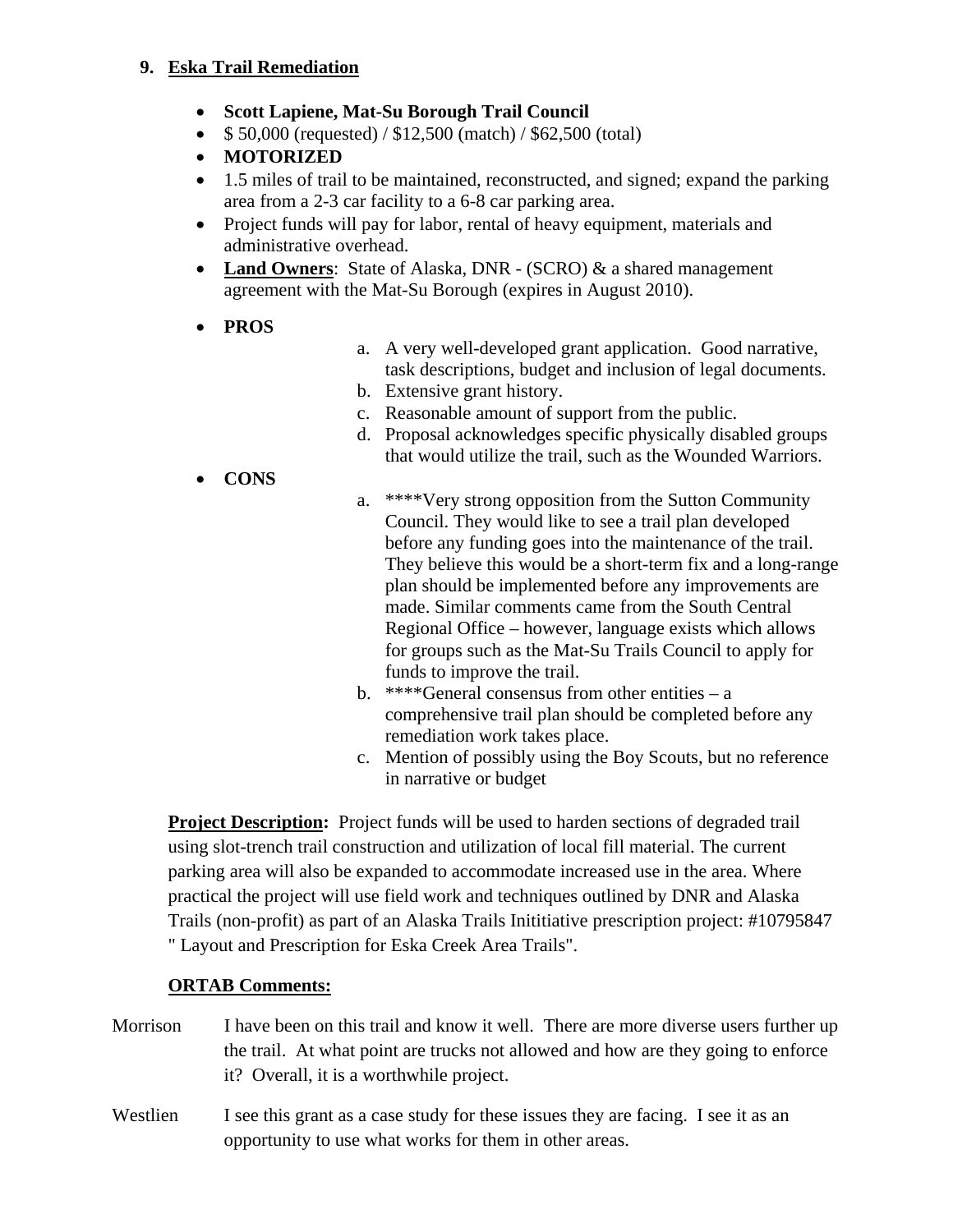| Morrison | I would like to see it formalized further on motorized usage.                                                                                                                                                                                                                                                                                                                                                                                                                                                                                                                                                                                                                                          |
|----------|--------------------------------------------------------------------------------------------------------------------------------------------------------------------------------------------------------------------------------------------------------------------------------------------------------------------------------------------------------------------------------------------------------------------------------------------------------------------------------------------------------------------------------------------------------------------------------------------------------------------------------------------------------------------------------------------------------|
| Kohout   | I didn't get a sense of agreement in the committees on the easements.                                                                                                                                                                                                                                                                                                                                                                                                                                                                                                                                                                                                                                  |
| Westlien | If easements are established and trails aren't being made, what good are the<br>easements?                                                                                                                                                                                                                                                                                                                                                                                                                                                                                                                                                                                                             |
| Morrison | The project needs more oversight. If this project is put off, then more degradation<br>is going to occur.                                                                                                                                                                                                                                                                                                                                                                                                                                                                                                                                                                                              |
| Lawson   | They didn't provide trail plans that are referred to in the grant application. Was<br>this an old road? I need clarification of what a trail is, or can be defined as.                                                                                                                                                                                                                                                                                                                                                                                                                                                                                                                                 |
| Luck     | Some old roads have become trails - by letting vegetation re-grow. A lot of trails<br>are old road beds. RS2477's are an example. Many of those corridors were<br>transportation corridors for vehicles and not just foot or animal traffic.<br>Determination of how a trail is classified depends on usage. ORV trails are as<br>wide as roads, but still considered trails in many instances.                                                                                                                                                                                                                                                                                                        |
| Kidder   | Mining, Land and Water has flagged and routed the trail. The next step is to get<br>the trail marked so easements don't get lost.                                                                                                                                                                                                                                                                                                                                                                                                                                                                                                                                                                      |
| Luck     | They didn't complete the state agency review so unfortunately that automatically<br>disqualifies them. Not having a completed SAR checklist essentially eliminates<br>the chance for funding the project.                                                                                                                                                                                                                                                                                                                                                                                                                                                                                              |
| Westlien | Can't we as a board waive the state agency review checklist?                                                                                                                                                                                                                                                                                                                                                                                                                                                                                                                                                                                                                                           |
| Luck     | That would be unfair for the applicants that we have deemed ineligible in the past<br>and even during this grant cycle.                                                                                                                                                                                                                                                                                                                                                                                                                                                                                                                                                                                |
| Rowe     | What is the difference between not having the review complete and not providing<br>enough match?                                                                                                                                                                                                                                                                                                                                                                                                                                                                                                                                                                                                       |
| Luck     | With state agency review the applicant has a limited amount of time to get certain<br>permits in place. If that window is not addressed within a certain amount of time,<br>particularly with a contentious and heavily impacted project, program funds get<br>locked up and become ineligible for the entire program. With match, applicants<br>can generally provide more than what is required – this is typically not as big an<br>issue as completing the checklist. Applicants should really know what kind of<br>permits are needed before a project is applied for. That is why it is a basic<br>eligibility requirement. Unfortunately, I missed this during my first review of the<br>grant. |
| Morrison | I suggest that they apply next year. We may have to bend to make things happen<br>in these rural areas.                                                                                                                                                                                                                                                                                                                                                                                                                                                                                                                                                                                                |
| Luck     | If you do there will be legal issues.                                                                                                                                                                                                                                                                                                                                                                                                                                                                                                                                                                                                                                                                  |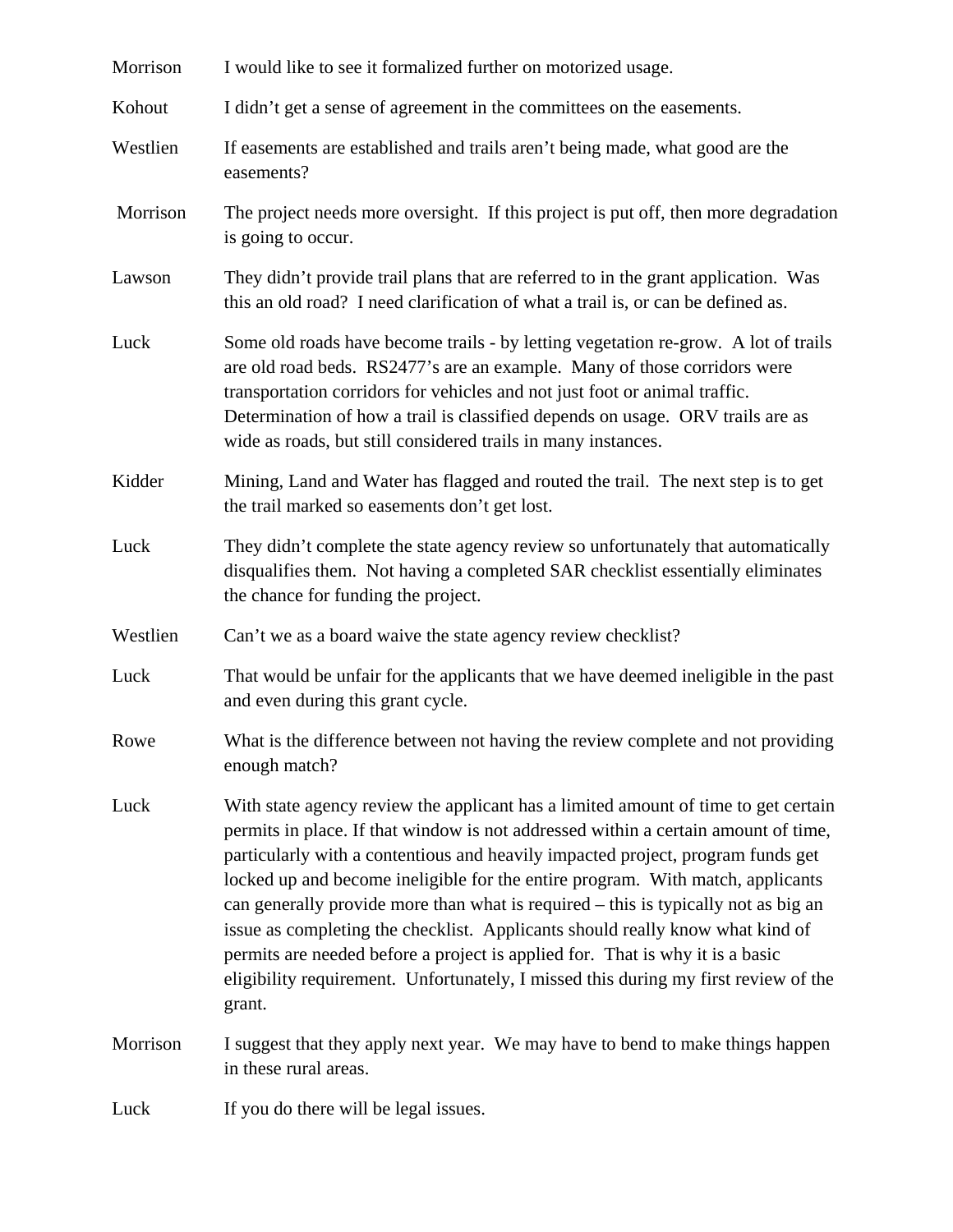This project was not approved b/c it did not have the State Agency Review checklist complete and also due to the high level of opposition since repairs were proposed for the trail without an adequate trail management plan that would address long-term issues with the trail. The applicant is encouraged to work with the local community to help develop a long term trail management plan so that resources can be allocated to the project appropriately. The application scored very well, but these issues prevented the proposal from being funded.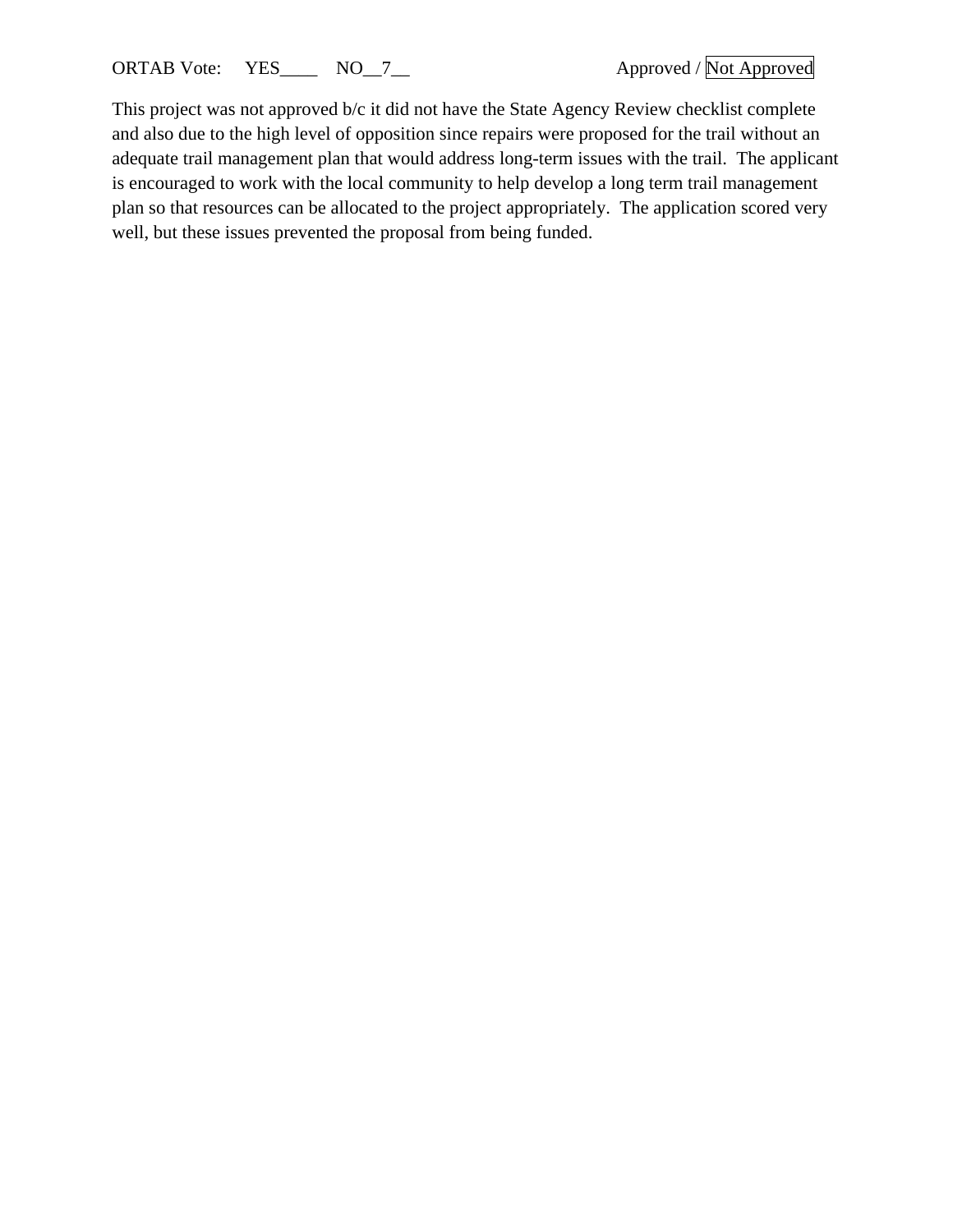#### **10. Girdwood Multi-Use Nordic Trail System**

- Deb Essex, Girdwood Nordic Ski Club
- $\bullet$  \$50,000 (requested) / \$12,500 (match) / \$62,500 (total)
- **DIVERSIFIED**
- 3.2 miles of trail will be constructed, maintained, and signed; 7 miles of trail will be groomed; 1 mile of connecting trail will benefit from this project.
- **Land Owners:** Heritage Land Bank

## **PROS**

- a. Good land use documentation from the Heritage Land Bank.
- b. High level of community support  $-20+$  letters.
- c. Minimal experience with grants b/c of newly developed organization, but successful so far.
- d. Likely to be a very successful and popular trail system in Girdwood.
- **CONS**
- a. Maps are difficult to read. Appears to be more than one land owner.
- b. VERY limited explanation of budget expenditures for a \$50,000 grant. No bids included. Match not clearly defined.
- c. Difficult to fund a project when the expenditures are so minimally described.
- d. Applicant says that there are pledges from the APU ski program to maintain trails but no documentation is provided in narrative or match explanation w/in budget sheet. Marginally provides opportunity for individuals with disabilities – could have been described better and should have named groups that would benefit.

**Project Description:** The Girdwood Nordic Ski Club plans to develop, and maintain, a Nordic / multi-use trail system within the Glacier-Winner Creek Valley. A 10 kilometer trail system has been designed, but the group will begin with development of the first 5 kilometers (Phase 1) to keep the project manageable.

| Morrison | This is a good application. I haven't had much involvement with this group other<br>than volunteering to groom the trail using Municipality of Girdwood equipment. |
|----------|--------------------------------------------------------------------------------------------------------------------------------------------------------------------|
| Luck     | I see a conflict of interest.                                                                                                                                      |
| Kohout   | Would it be appropriate to remove Andy's scores?                                                                                                                   |
| Luck     | Yes, we'll have to. Sorry, Andy.                                                                                                                                   |
| Walters  | I saw the value in this project as a successful endeavor for the community. I<br>would like to see a more detailed budget.                                         |
| Lawson   | I didn't understand what their match was going to be.                                                                                                              |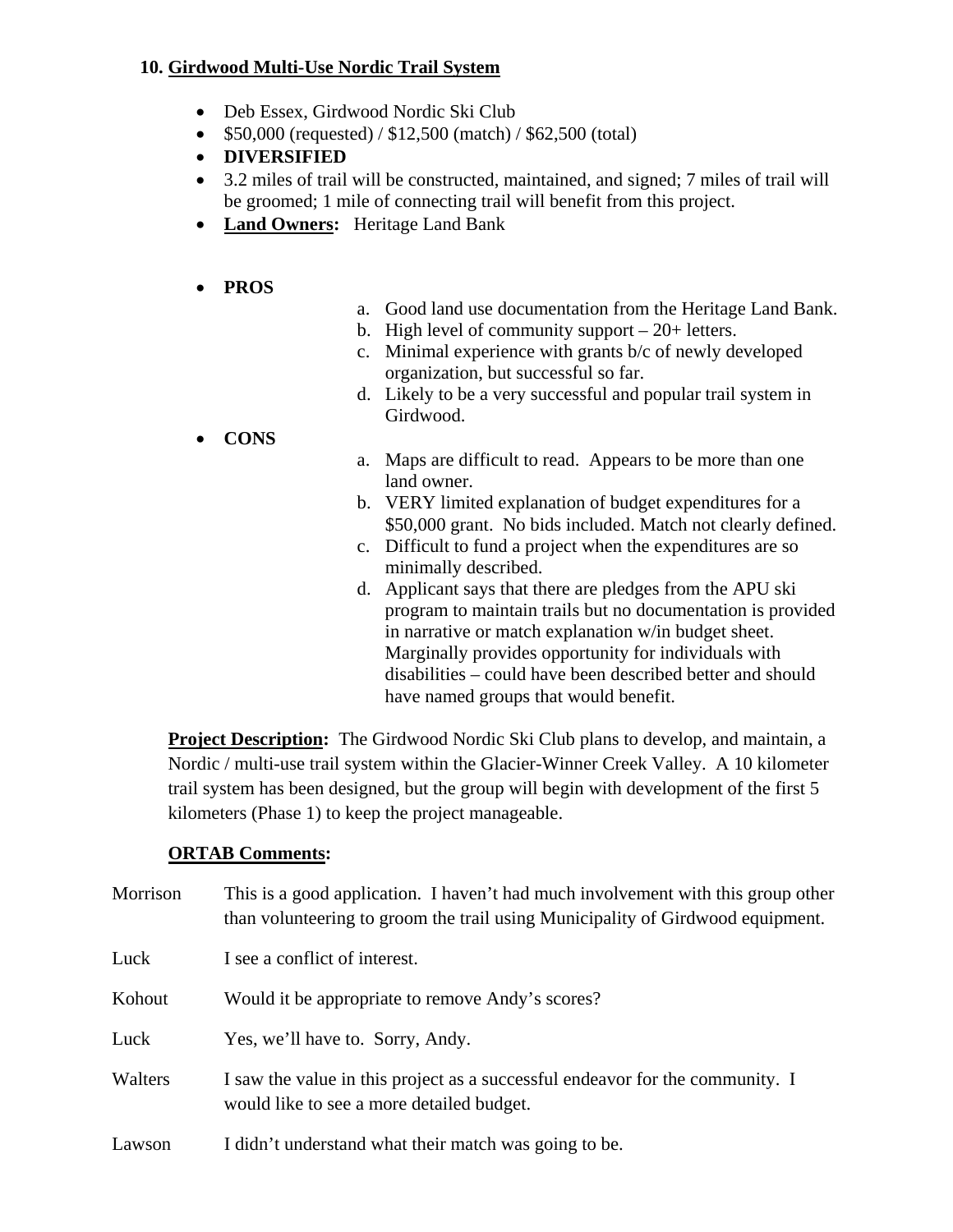Kohout I would like to see what the nature of the construction work being done and more budget information. Budd Can they use existing trails to make the loop instead of making a new trail? Morrison I see that they want to do minimal tree cutting and have good local support and they have addressed the issues clearly.

ORTAB Vote: YES\_6\_ NO\_\_\_\_ Approved / Not Approved

Funding for this project is contingent on the availability of additional funds to the Recreational Trail Grant Program.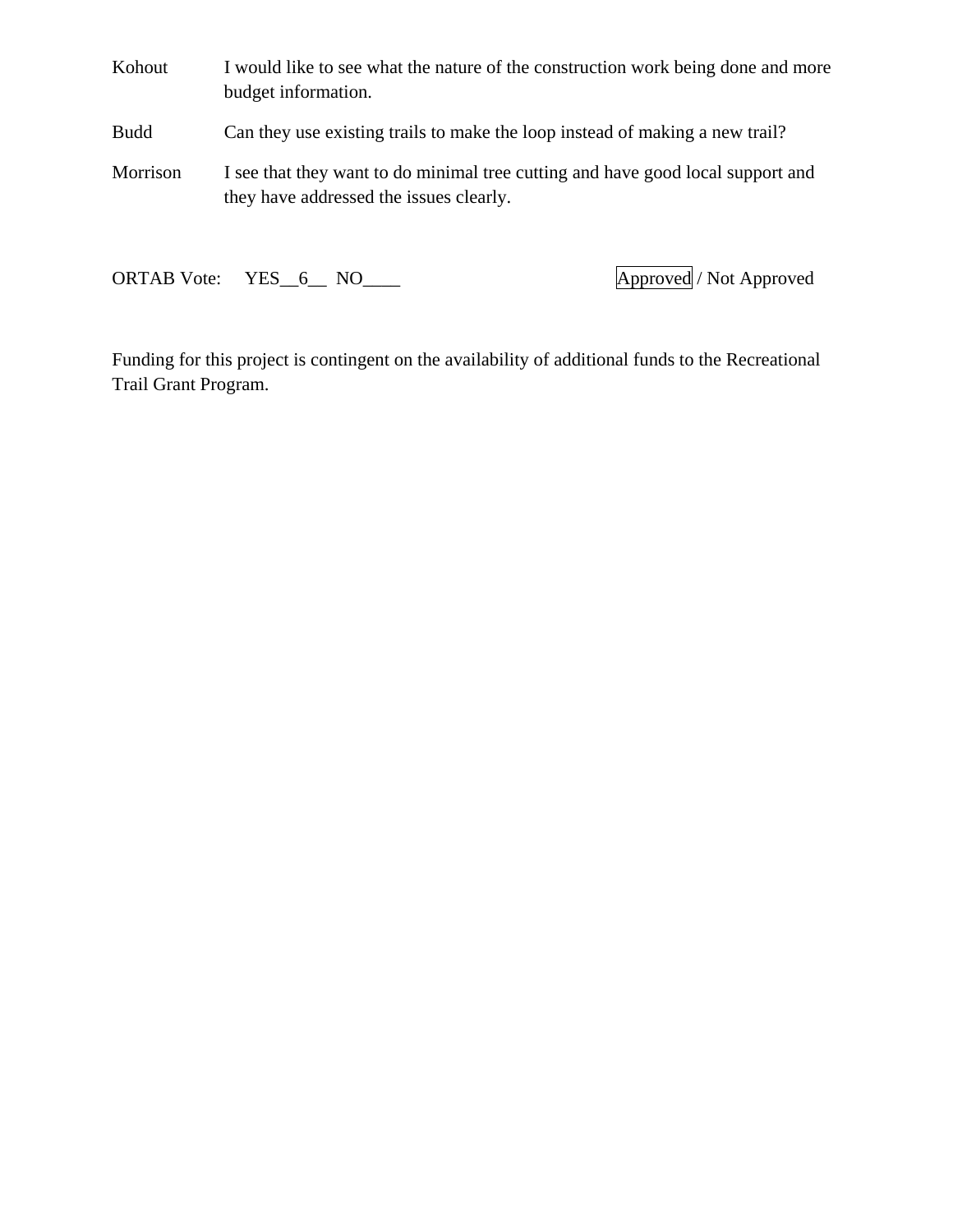### **11. Ester Dome Single Track – Happy Valley Trail**

- **Geoff Orth, Alaska Trails**
- $\bullet$  \$50,000 (requested) / \$12,500 (match) / \$62,500 (total)
- **DIVERSIFIED**
- 5 miles of new trail to be constructed; 8 miles of interconnecting trail.
- Funding will be used to pay for labor and construction fees.
- **Land Owners:** State of Alaska, DNR

**\*Note:** An applicant cannot apply for funding for a project that is currently under grant agreement with DPOR. However, an applicant who is currently receiving grant funds may apply for a different project or apply for the same scope once the existing grant has been closed. THIS STIPULATION HAS BEEN WAIVED FOR THIS PROJECT DUE TO AN UNEXPECTED BREAKDOWN OF EQUIPMENT AND THE INABILITY TO REPLACE PARTS BEFORE THE 2009 SEASON ENDED. ALL PROJECT FUNDS (\$59,626) ARE EXPECTED TO BE FULLY UTILIZED BY THE END OF NEXT SEASON.

REMAINING BALANCE: \$9,626

#### **PROS**

- a. Popular trail project with numerous letters of support.
- b. Land use permit included.
- c. Significant and highly successful grant history.
- d. Budget shows that if funded this round of funding should complete the project.
- e. Excellent media reviews on the trail and exceptional volunteer effort to complete sections by hand.
- f. Proposal identifies that it will use a Girl Scout Troop to construct/install kiosk.
- **CONS**
- g. Project is being constructed on a mining claim that has precedence of the trail. If the claim is to become active again, then the trail will have to be rerouted at the grantee's expense.
- h. First round of funding has not been completely spent due to a breakdown of the contractor's equipment. The parts could not be replaced until the winter season. Those remaining funds will be expended next summer when phase I is completed. Approximately \$9,626 remain.

**Project Description:** This project is a continuation of the Happy Valley Trail Phase I that began in the summer of 2009. From that season 3.5 miles of trail were constructed and an additional 5 miles are planed for 2010. The trail will be designed for use by mountain bikers, hikers, snowshoers, etc. Clearing widths will not exceed 6 feet in width. The resulting trail will be naturally surfaced and avoid low boggy areas. Design parameters will adhere to modern sustainability requirements for alignment, grade, integrated water control, and durable tread.

#### **ORTAB Comments:**

Kohout My sense is that this is a decent project by looking at the scores.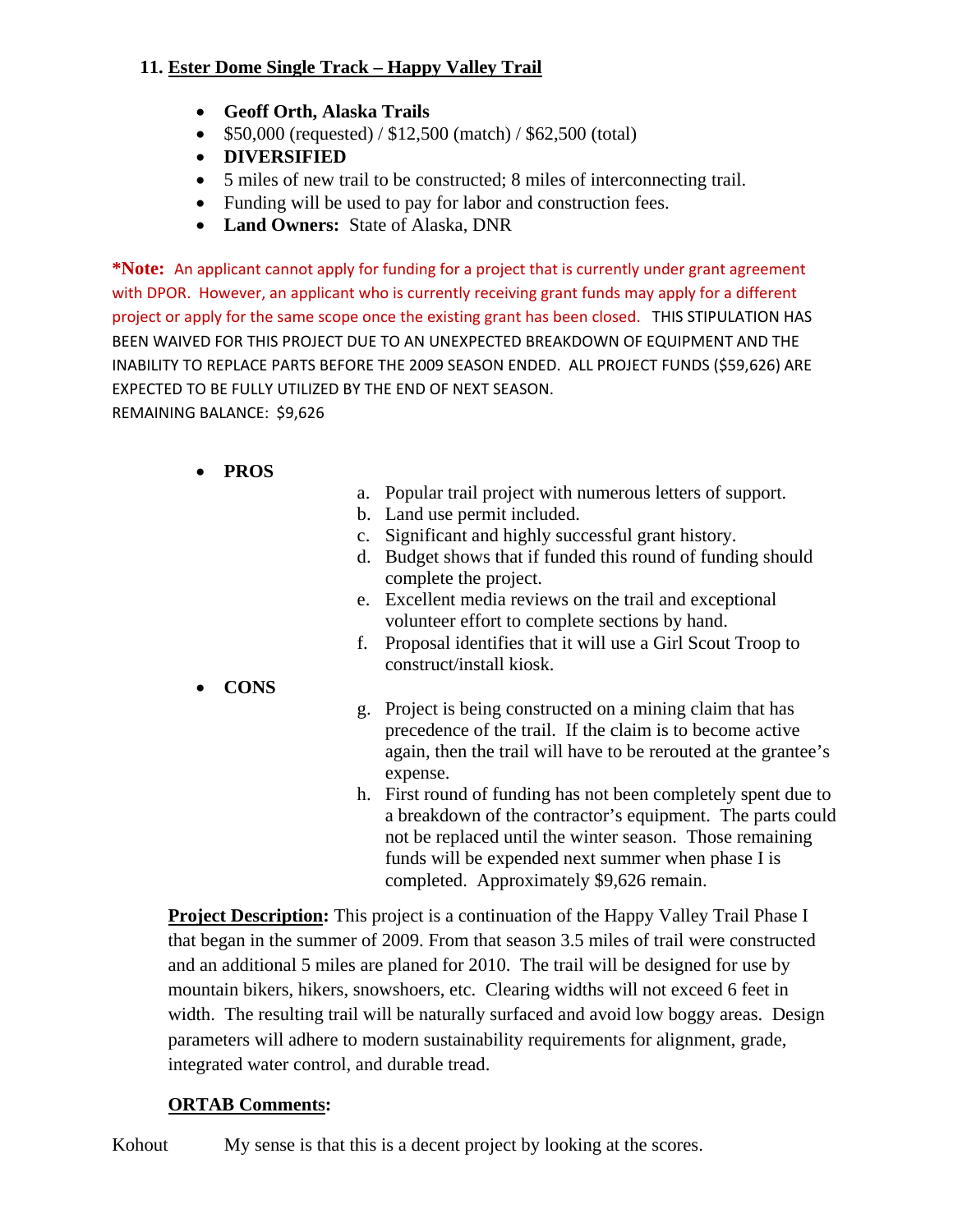Taylor It is done well by incorporating volunteer work. It is always well attended with work parties and it is a popular area.

Budd Very well written.

Luck Again, we can't have two consecutive grants. We did make an exception to this one because of the machinery problems for Phase one. Phase one is almost completed.

ORTAB Vote: YES\_7\_\_ NO\_\_\_\_ Approved / Not Approved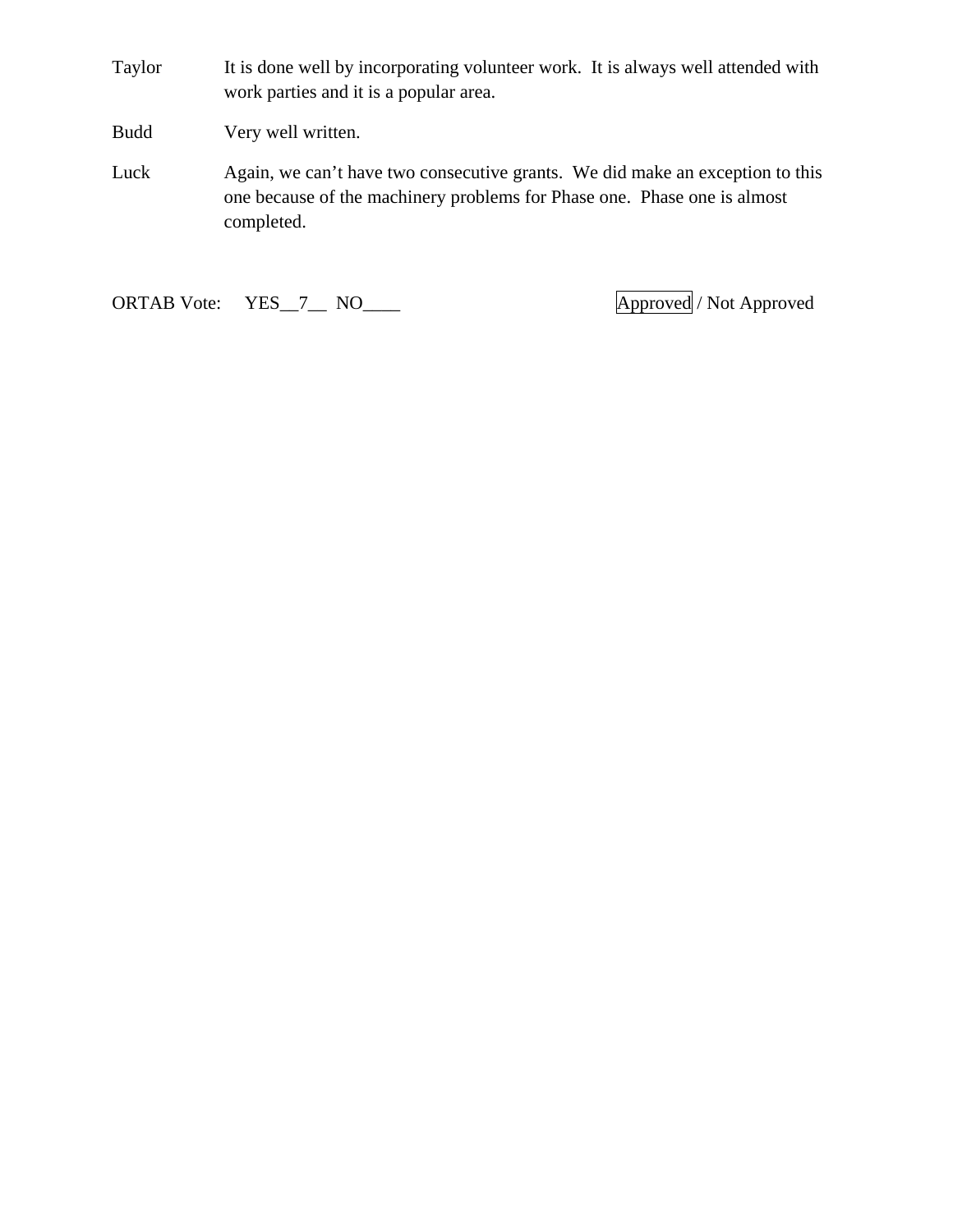#### **12. Iktua Bay Trailhead Facility**

- **Deborah Daisey, Chenega IRA Council**
- $$44653$  (requested) /  $$11,163$  (match) /  $$55,816$  (total)
- **DIVERSIFIED**
- Funds will be used to pay for a cabin kit, labor, transport fees, supplies and administrative overhead.
- **Land Owners:** Chenega Corporation

#### **PROS**

- a. If funded, this will be one of the first water trail projects facilitated by the Alaska State Trails Program and will diversify the type of projects supported by the program.
- b. Applicant has strong project and grant performance history; good maps; excellent letters of support.
- c. Project is viewed as a pilot program to gauge the potential of creating a network of water trails within PWS, which will include a network of cabin and campground sites, if successful.
- d. The water trail concept is being utilized to test the economic potential for ecotourism in rural areas of PWS.
- **CONS**
- a. Potential for cabin not getting as much use as expected, or that water trail concept will not take-off in PWS.
- b. Cabin site could be too far removed and difficult to get to.
- c. Application is extremely longwinded (though thorough) in areas - sometimes excessive, and does not follow format of the application. For example, the budget and narrative.
- d. Proposed cabin will not be designed to ADA standard or and the grantee will not utilize youth orgs. for construction.

**Project Description:** The Chenega IRA Council is developing a cabin in Iktua Bay, on north Evans Island, two miles from the village of Chenega Bay in southwestern Prince William Sound. This public use cabin, accessible by ferry, kayaks or boats, will be located at the trailhead of the proposed water-based Prince William Sound Marine Trail and would provide a safe and dry facility for people to use while traveling the water routes or camping in southwest Prince William Sound.

| <b>Budd</b> | Well written. I like the idea of non-profit doing the project. The benefit of use in<br>this area is not cost effective.                                                                                                             |
|-------------|--------------------------------------------------------------------------------------------------------------------------------------------------------------------------------------------------------------------------------------|
| Lawson      | It is a new idea. The public like to walk or boat to cabins. It is an exciting<br>project. I would like to know who else makes cabins and would like to see bids.<br>If bids can't be provided I would like to see backup as to why. |
| Kohout      | The public notice was more detailed about trailhead use.                                                                                                                                                                             |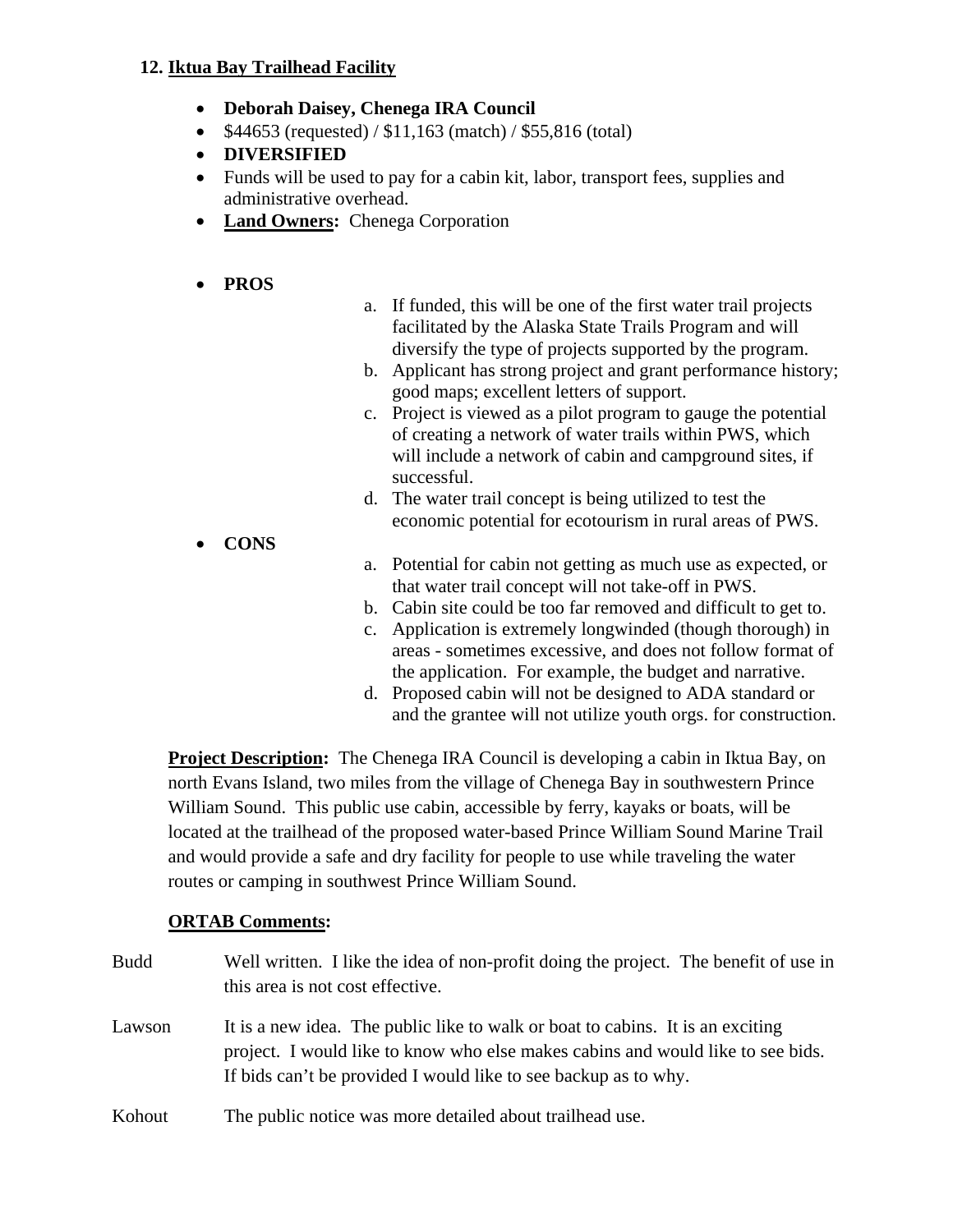Luck It also discussed cabin use.

Morrison There is not a lot of public support for marine trails. Prince William Sound always has lots of questions and concerns of this type of usage.

ORTAB Vote: YES\_6\_ NO\_\_\_\_ Approved / Not Approved

\*No score or vote was provided by Andy Morrison since he was unable to finish the review of all applications.

\*Funding for this project is contingent on the availability of additional funds to the Recreational Trail Grant Program.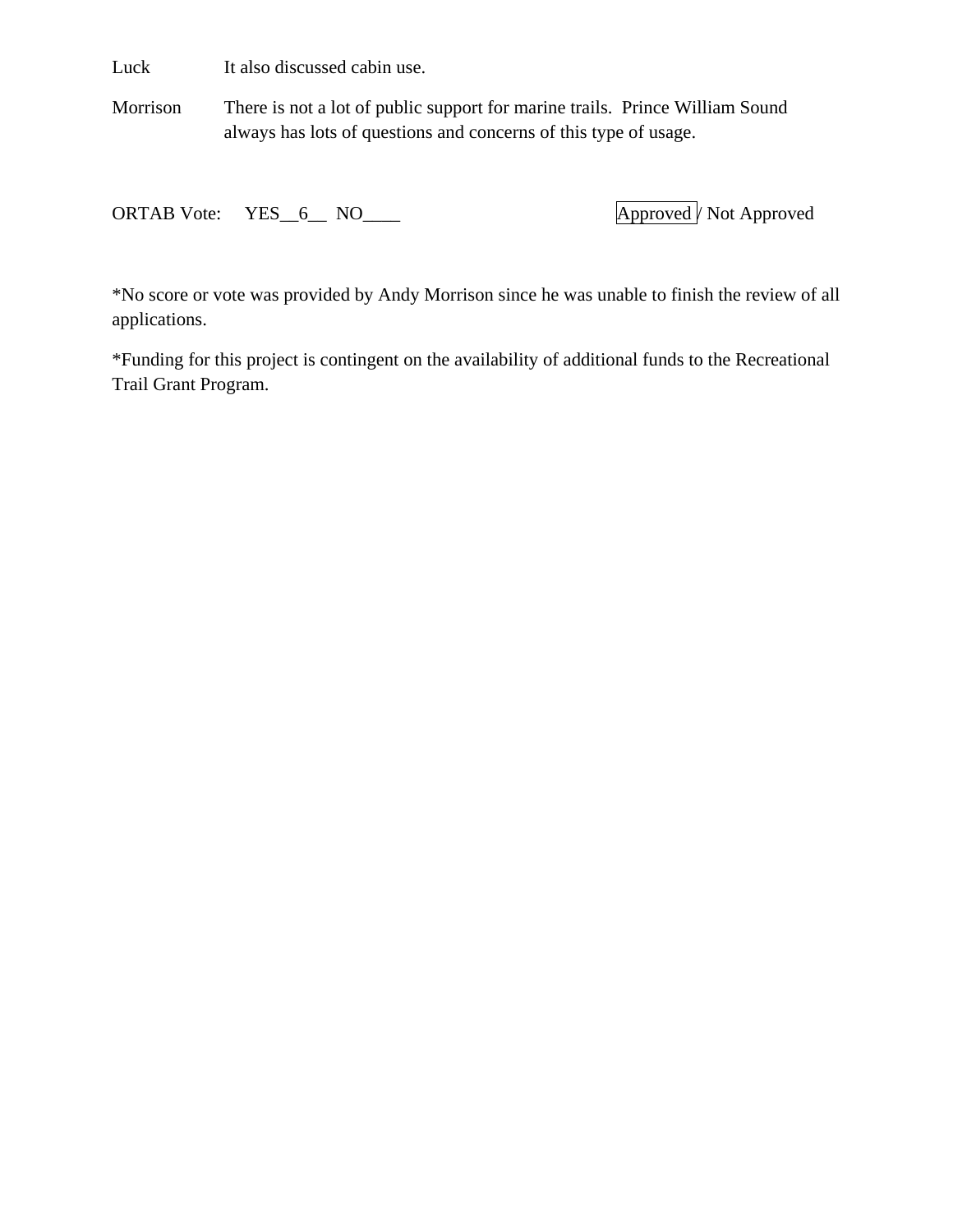#### **15. Juneau Ski Trail Grooming Equipment**

- **Jack Kreinheider, Juneau Nordic Ski Club**
- $\bullet$  \$27,468 (requested) / \$6,867 (match) / \$34,335 (total)
- **NON-MOTORIZED**
- 14 miles of trail to be groomed.
- Project funds will be used to pay for grooming equipment  $-2$  snowmobiles and grooming drags.
- **Land Owners: State of Alaska DNR, City and Borough of Juneau**

#### **PROS**

a. Letters of permission and support from: Southeast Park Superintendent, Eaglecrest Ski Resort (that holds lease with the City/Borough of Juneau), and one resident. b. Quotes are included.

#### **CONS**

- a. Absolute minimum effort for a grant application.
- b. No mention of signage or frequency of grooming.
- c. Poor maps.
- d. No explanation for budget expenditures.
- e. No inclusion of trails in management plans.
- f. Applicant has a grant history and did not provide it.

**Project Description:** Grant funds will pay for the purchase of two snowmobiles and grooming attachments for grooming of cross country ski and snowshoe trails at the Eagle Beach State Recreation Area and the Eaglecrest Ski Area. This grooming equipment will improve the frequency and quality of grooming on both trail networks.

#### **ORTAB Comments:**

| <b>Budd</b> | The maps all look ok. There is not enough description. It has a very high budget.<br>Why do they need two grooming machines? |
|-------------|------------------------------------------------------------------------------------------------------------------------------|
| Taylor      | Not much commitment on who will be maintaining the trail.                                                                    |
| Walters     | Eagle Beach is way out of town. Not much trail usage.                                                                        |
| Kohout      | Do we take it off the funding list?                                                                                          |
| Lawson      | There is also not enough due notice.                                                                                         |
| Rowe        | I am ok with dropping this application. It is very poorly done.                                                              |

ORTAB Vote:  $YES$  NO 7 Approved / Not Approved /

This project was not funded due to the lack of effort put into the application.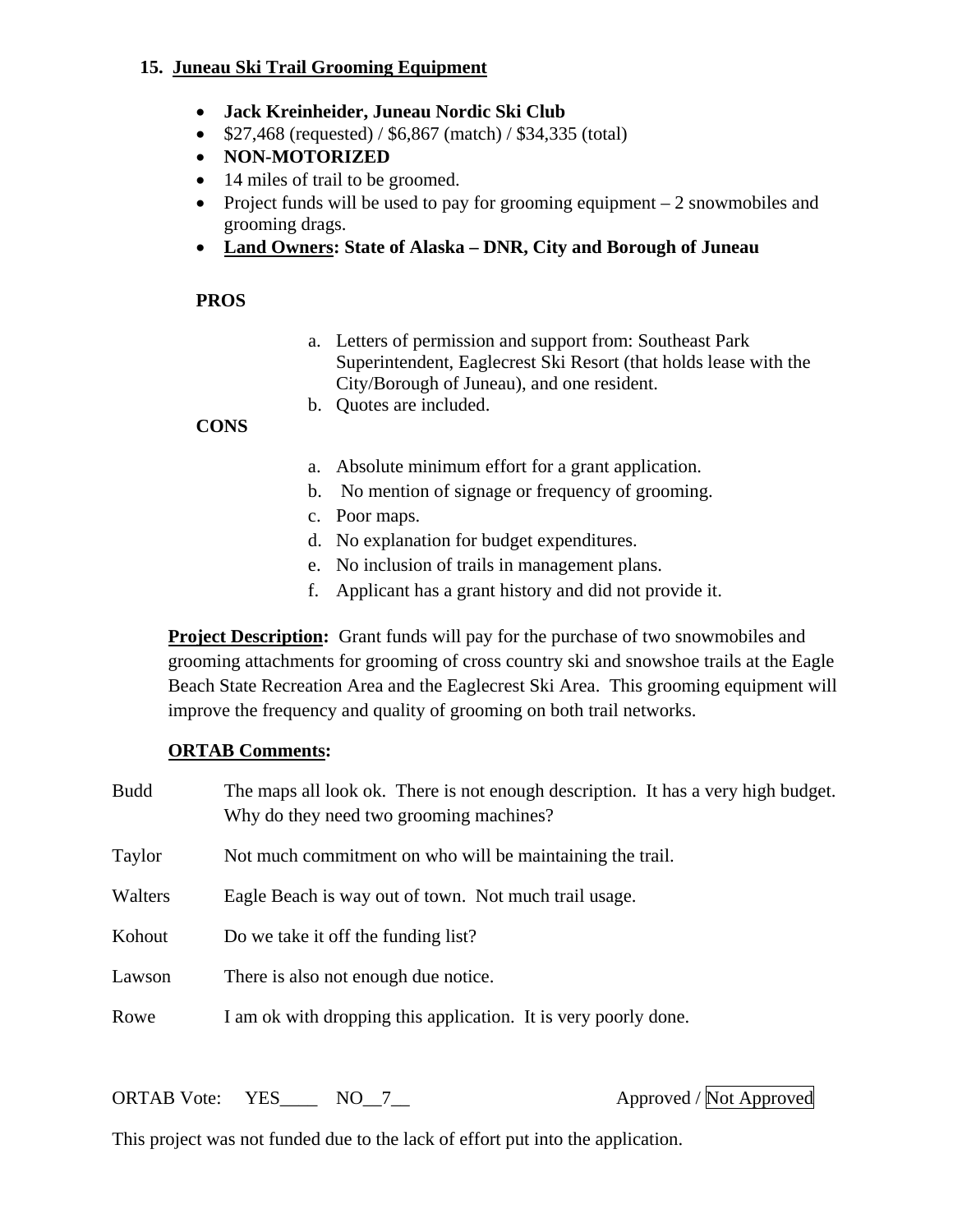#### **16. Lookout Mountain Trailhead Development**

- **Alan Parks, Kachemak Nordic Ski Club**
- $\bullet$  \$48,236 (requested) / \$12,059 (match) / \$60,295 (total)
- **DIVERSIFIED**
- This project will provide new bathroom, storage, and warming facilities to benefit trail users and include signage for 10 km of multi-purpose trails.
- **Land Owners:** State of Alaska DNR, Kenai Peninsula Borough

### **PROS**

- a. Project development is included in multiple strategic plans and provides a resolution of support from the Kenai Peninsula Borough. Lease agreement and ADL #'s provided as well.
- b. Previous phase of this project (the development of ski trails) proved successful and heavily supported by the local government and residents.
- c. Project will have handicap accessible facilities demonstrated throughout the application.
- d. Photos of site location and potential facilities to be used are included.
- **CONS**
- a. Maps do not clearly delineate land ownership and we wrestled with this at great length before funding the previous Alaska Trails Initiative grant. Applicant has better land ownership maps and did not include them. This is important b/c some parcels are in the process of being conveyed from the State to the Borough.
- b. Minimal letters of support only two and one stresses concern about parking issues.
- c. No bids for the Weatherport or building materials.

**Project Description:** Funding will be used to improve the popular Lookout Mountain Recreation Area by adding bathroom facilities, equipment storage, a safety/warming hut and a kiosk at the trailhead, and by adding directional signage along the ski trails. These additions will provide necessary safety facilities at the northern end of the larger trail system in the hills above Homer.

| <b>Budd</b> | Is it really ADA compliance? Driving up to a cabin and watching is not the same<br>as being able to participate also.                                                                                                                                                                         |
|-------------|-----------------------------------------------------------------------------------------------------------------------------------------------------------------------------------------------------------------------------------------------------------------------------------------------|
| Walters     | It looks like the cabin is ADA. It looks like there is a ramp up to it. It is hard to<br>tell from these pictures. They are not very clear.                                                                                                                                                   |
| Lawson      | Why do they need a weather port to store equipment in during trail construction?<br>Why can't they build the cabin first and then store the trail equipment inside while<br>trail is being constructed. Can they have an Alaska Trails Initiative grant and<br>apply also for a Trails Grant? |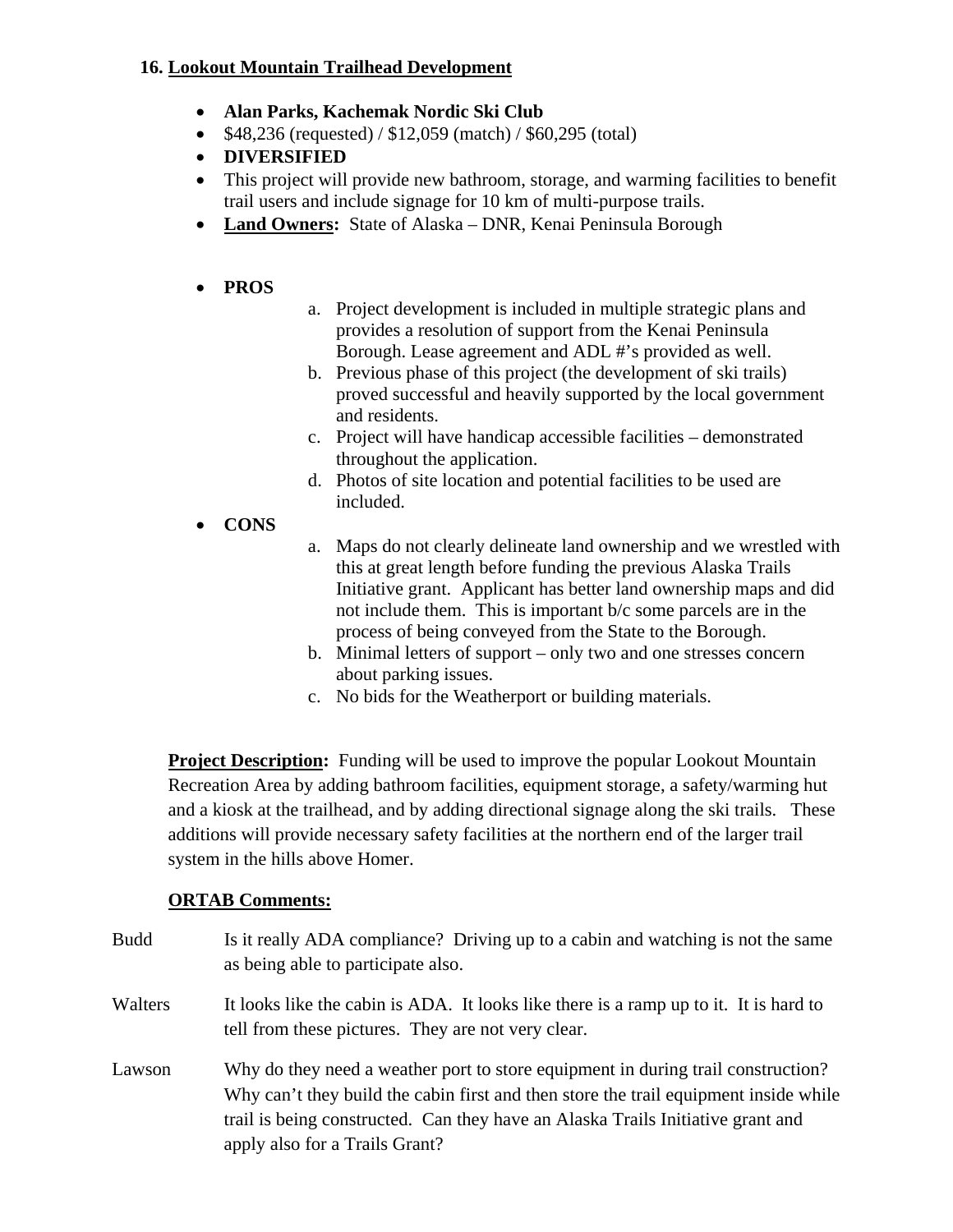Luck Yes. You can have an ATI grant and a Recreational Trail Grant. An applicant cannot have two grants at the same time for the same project under the same program. These two grants would not conflict with each other.

Kohout Is the parking lot ADA compliance?

Walter The bathroom is ADA. They can't get into the cabin to warm up. Pictures shows cabin is raised and not have a ground level entrance.

ORTAB Vote: YES\_6\_ NO\_\_\_\_ Approved / Not Approved

Only 6 members voted on this project since Andy Morrison was unable to review all grants.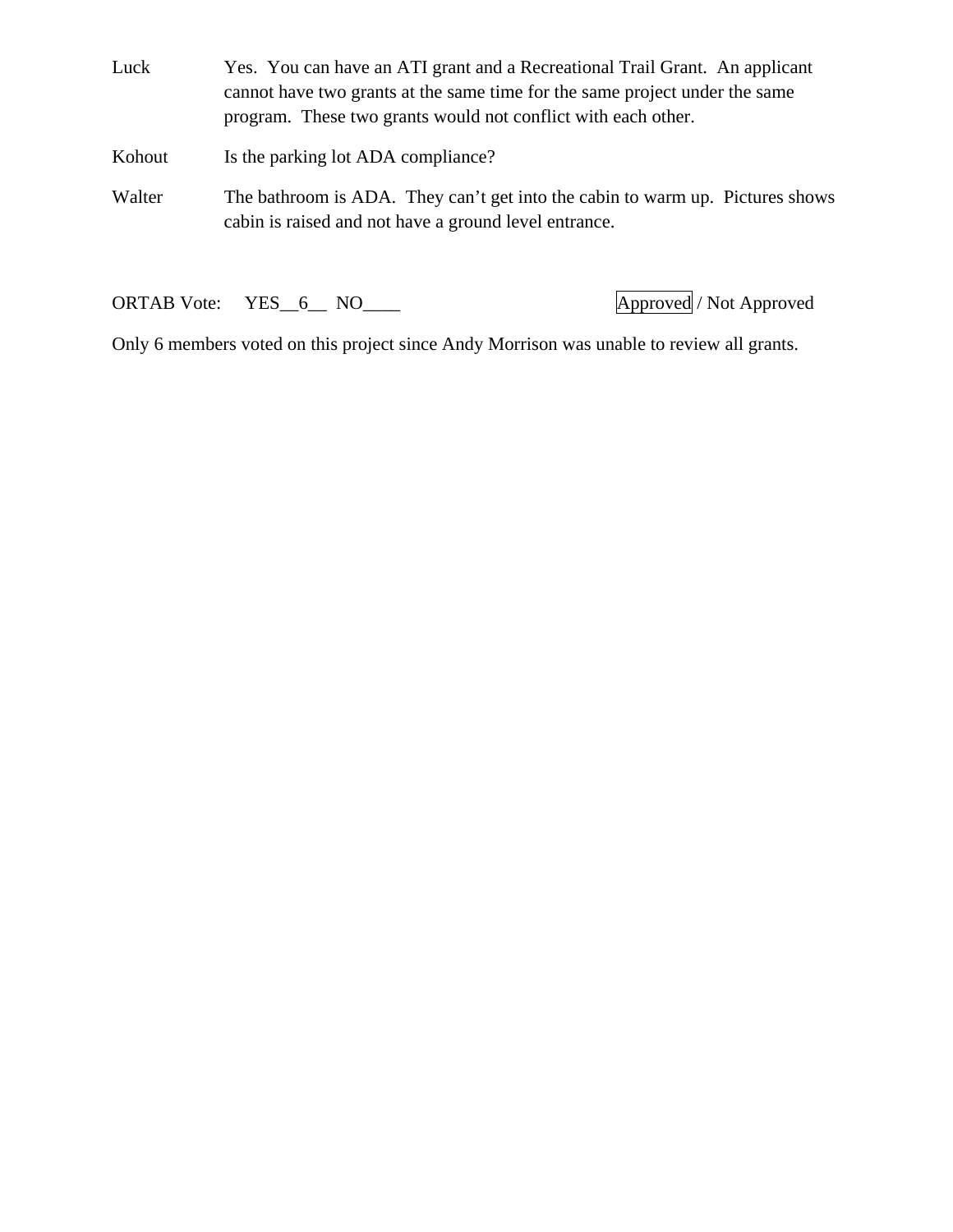#### **17. Shelter Cabin at Mary's Igloo**

- **Noelle Weemes, Native Village of Mary's Igloo**
- $$21,449$  (requested) /  $$5,362$  (match) /  $$26,811$  (total)
- **MOTORIZED**
- $\bullet$  16' x 20' shelter cabin to be constructed.
- Funds will be used to pay for labor, materials, fuel for transport, food for construction crew, and administrative costs.
- **Land Owners:** Mary's Igloo Native Corporation
- **PROS**
- a. Strong match amount from the Rasmuson Foundation. Shows that other entities find value in the quality of the project.
- b. Project provides for safety along a winter recreation and subsistence route. Rare to receive applications for trail projects in such rural areas.
- c. Applicant appears to have had other grants before likely performed well?
- d. Appears to be the first step in securing a safe route from Teller to New Igloo. A permanent trail marking project is to take place after the construction of the safety shelter.
- **CONS**
- a. Maps are not labeled very well and difficult to discern.
- b. No bids are provided for the purchase of materials.
- c. Support documentation is limited. Overall explanation of project is somewhat limited but the logistics appear to be reasonably planned.
- d. Would have been good to include some sort of diagram or drawing of the planned shelter. Photos of the site would have been helpful as well.

**Project Description:** The Shelter Cabin at New Igloo Project will consist of constructing a 16'x20' emergency shelter for public use. The cabin will provide a warm and safe place for seasonal subsistence and recreational users to escape extreme weather conditions that are common in the Bering Strait Region.

#### **ORTAB Comments:**

- Budd I like this grant. They didn't ask for as much as they really need.
- Morrison I am big on these remote rural area projects. I want to see money get off the roads and out in the wilderness.
- Rowe Is it more for public or rural youth camps?

ORTAB Vote: YES\_7\_\_ NO\_\_\_\_ Approved / Not Approved / Not Approved / Not Approved / Not Approved / Not Approved / Not Approved / Not Approved / Not Approved / Not Approved / Not Approved / Not Approved / Not Approved / Not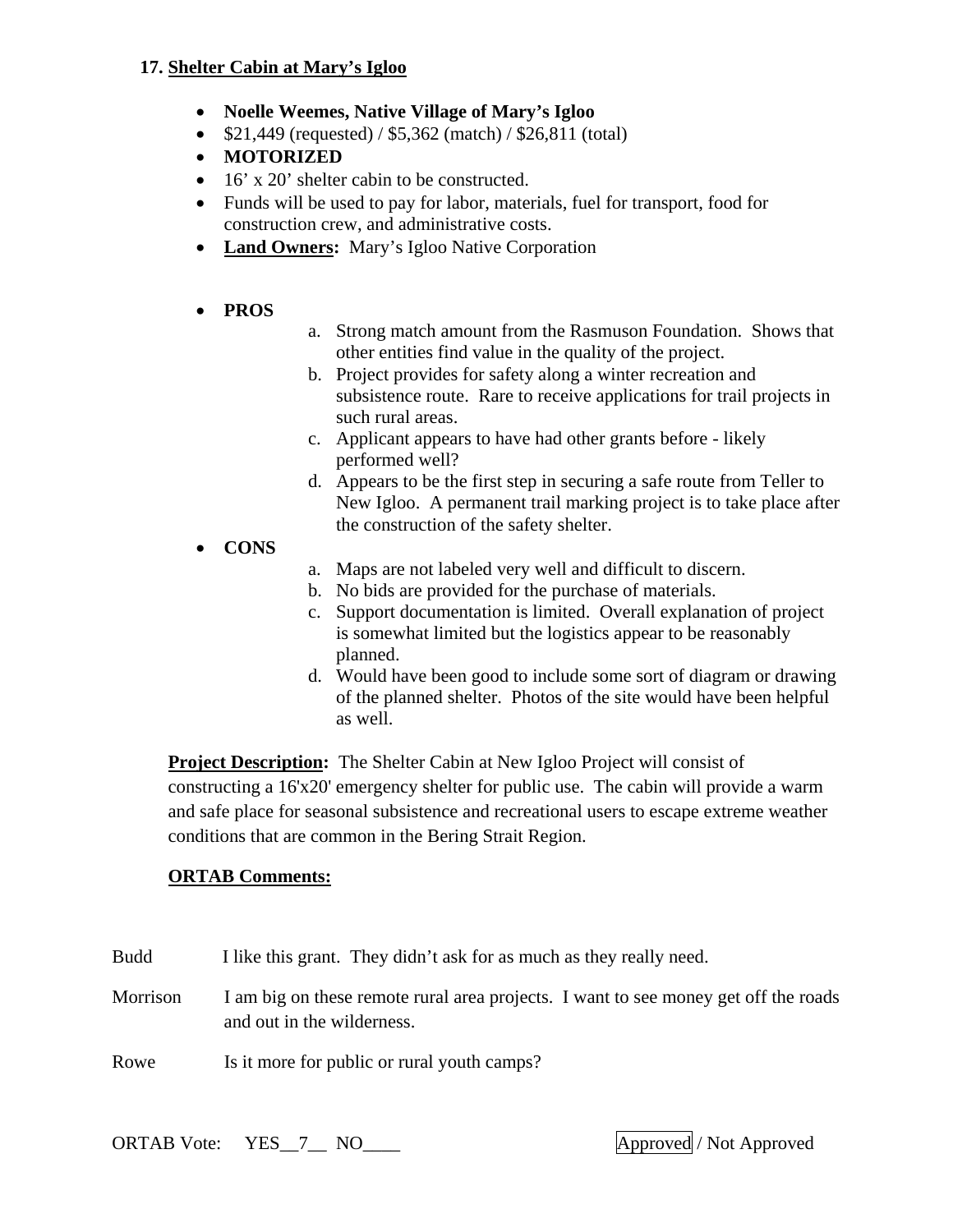- **Jack Cambell, Mat-Su Trails Council**
- $$23,050$  (requested) /  $$5,763$  (match) /  $$28,812$  (total)
- **MOTORIZED**
- 20 miles of trail to be maintained and groomed.
- Funding will be used to pay for grooming equipment, signs, materials, and administrative overhead.
- **Land Owners:** State of Alaska DNR
- Note: This project was originally submitted to SnowTRAC for Snowmobile Trail Grant funding. Since the proposal was considered to be more of a diversified trail project (vs. solely a snowmobile trail project) SnowTRAC recommended that it be reviewed by ORTAB for consideration of Recreational Trail Grant funding.
	- **PROS**
- a. Project is supported by the South Central Regional Office of ML&W, as per Cliff Larson.
- b. Applicant provides a detailed description of grooming rotations and will utilize a system of reusable, non-permanent signage by way of signs attached to posts that are weighted into the snow with concrete buckets.
- c. Excellent maps. Quotes included for purchases. Will utilize Boy Scouts for preparation and placement of signage.
- d. Once trail network is completely established, it could tie into a larger statewide snowmobile trail system.
- **CONS**
- a. Applicant used a non-uniform budget sheet, but since the current sheet is limited by space, applicants *were* allowed to attach supplemental budgets separately.
- b. Only 3 letters of support… applicant could have provided more.
- c. Project does not appear to be a priority through management plans but has support.

**Project Description:** The project will consist of purchasing equipment and material for grooming, signing, and maintenance within the Palmer Moose Range trail system.

- Budd/Rowe Zero us out in the scoring because we didn't receive the backup documents.
- Campbell I have a problem with getting electronic attachments to the board members.
- Taylor I have concerns about the reference to the easement that has been applied for.
- Campbell Moose Range is on state land.
- Kohout This was a nice application. Budget outlay was good.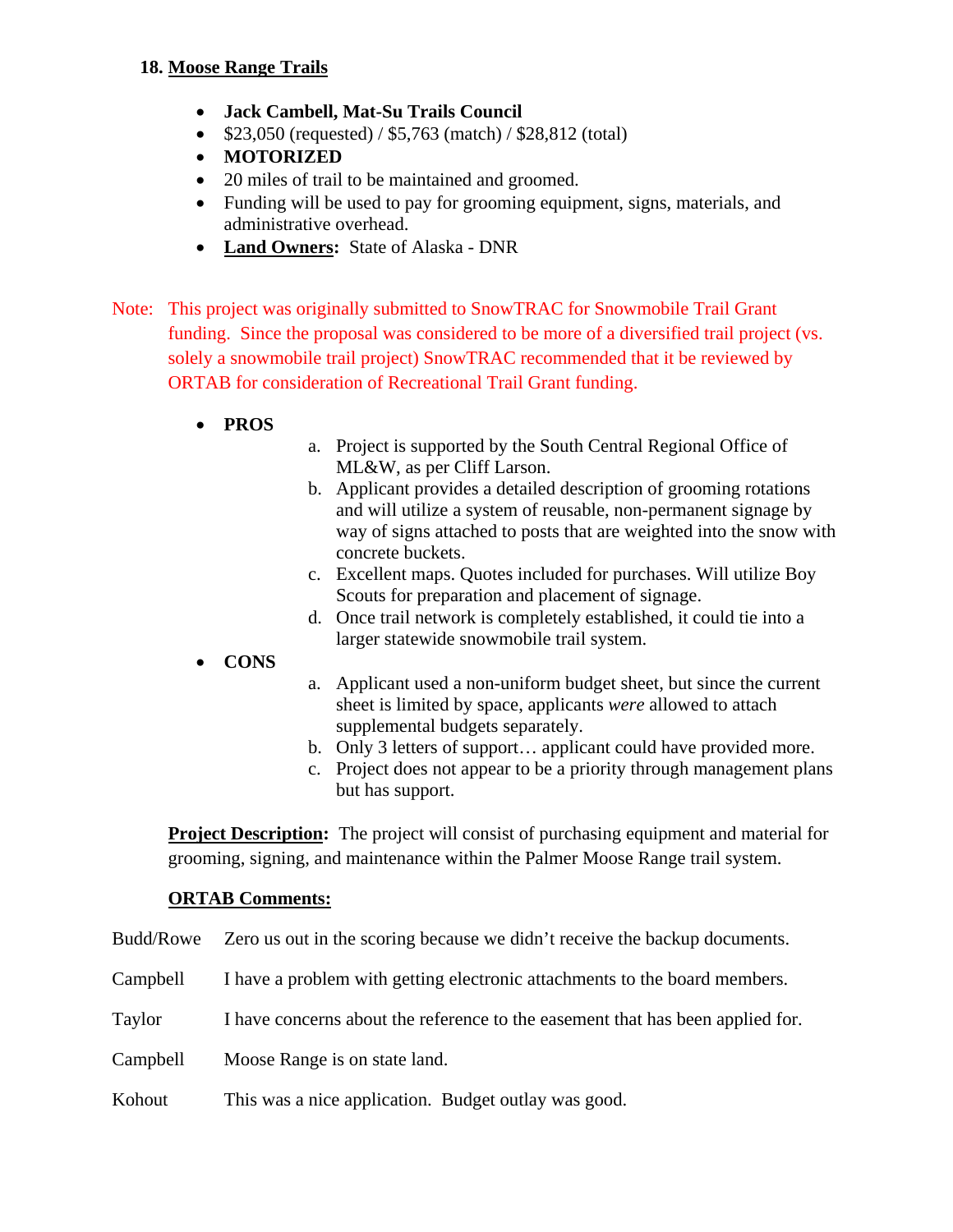| Lawson | It states that will be using youth groups such as Boy Scout and Eagle Scouts.<br>What about incorporating Girl Scouts?                                                                                                                                                                                                                                          |                         |
|--------|-----------------------------------------------------------------------------------------------------------------------------------------------------------------------------------------------------------------------------------------------------------------------------------------------------------------------------------------------------------------|-------------------------|
| Taylor | I need to see more information on why so much mechanical grooming versus<br>hand grooming. Why are there temporary signage instead of permanent signage.<br>I didn't see any commitment letters from organizations providing any of the<br>services. Their Resolution of Support document was from the year 2000. I would<br>like to see an updated resolution. |                         |
| Luck   | Just to clarify on the use of temporary signage, there is a considerable amount of<br>summer use in this area. It is preferred to have temporary signage in areas such as<br>this to limit resource degradation.                                                                                                                                                |                         |
|        | ORTAB Vote: YES 4 NO                                                                                                                                                                                                                                                                                                                                            | Approved / Not Approved |

Only 4 members voted on this project since Andy Morrison was unable to review all grants and Jeff Budd and John Rowe did not receive certain attachments.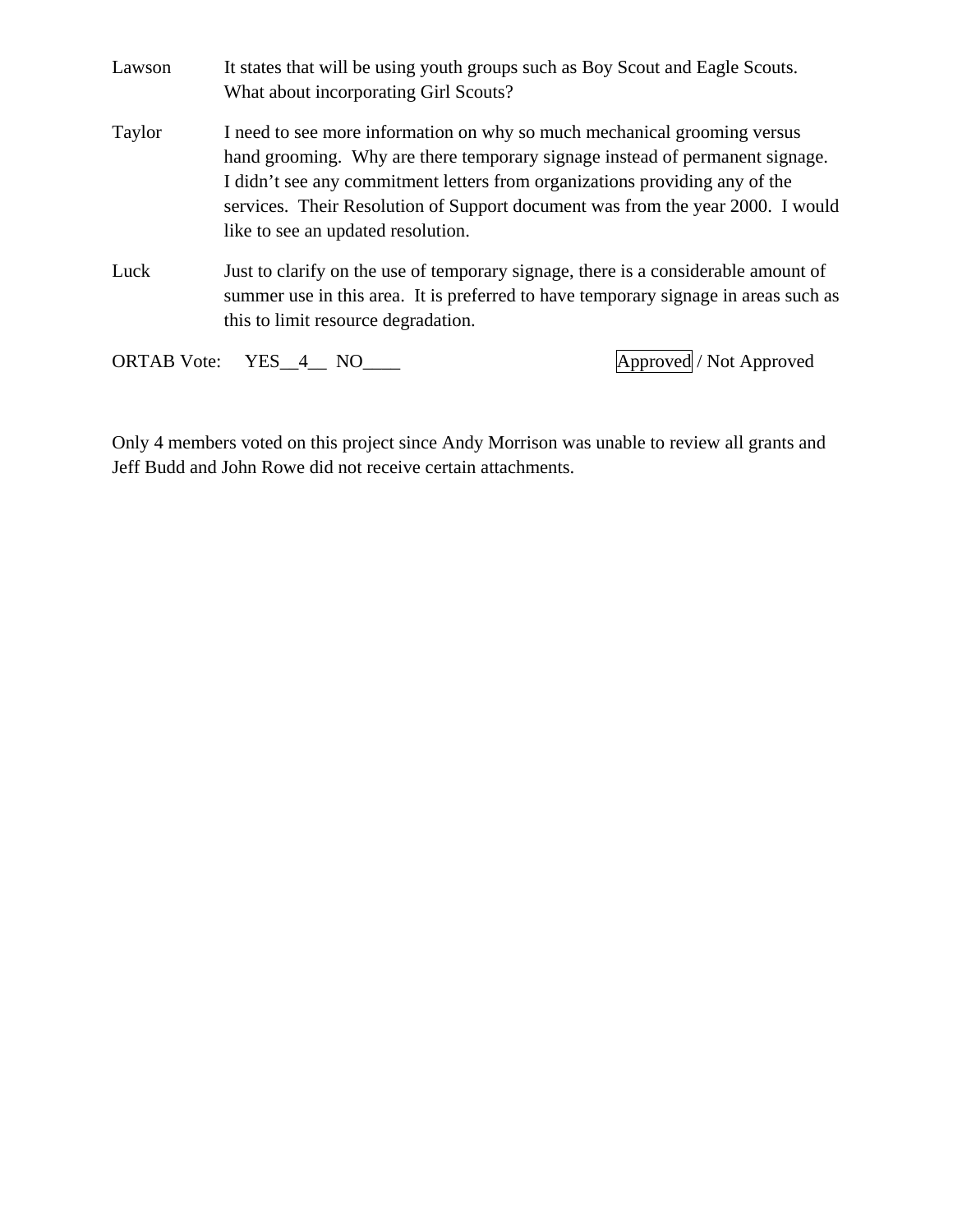#### **19. Moose Ridge Loop Trail**

- **Joe Gallagher, Municipality of Anchorage**
- $\bullet$  \$50,000 (requested) / \$12,500 (match) / \$62,500 (total)
- **DIVERSIFIED**
- 1000 feet of new trail will be constructed, 1000 feet of new trail will be laid out, and 2200 feet of existing trail will be reconstructed.
- Funds will be used to pay for labor, building materials, and heavy equipment.
- **Land Owners:** Municipality of Anchorage
- **PROS**
- a. Good narrative, but overall cost for the trail seems excessive considering the amount of work that is being completed.
- b. Excellent maps.
- c. Youth crews will be employed if project is funded.
- d. Sustainability and long-term maintenance appear to be a priority.

#### **CONS**

- a. Project could have benefited from more letters of support.
- b. Initial response to costs for YEP crew seem high but considering that they will be lead by Alaska Trails staff, a good product could be produced from the unskilled youth. However, 1-2 weeks of labor costing \$30,000 still seems very high. No bids.
- c. No record of grant history.
- d. No provisions for handicap accessibility.

**Project Description:** Project will include improvements to tread, drainage, and trail corridor to maintain the Moose Ridge Loop trail to its intended classification of a Pack and Saddle Class II standard. A reroute will be developed where the trail is heavily braided through areas with poorly drained soils.

#### **ORTAB Comments:**

| <b>Budd</b> | I tried to figure out the math. It wasn't adding up.                                                                                            |
|-------------|-------------------------------------------------------------------------------------------------------------------------------------------------|
| Taylor      | I had a problem following the narrative. I also had a hard time deciphering the<br>ownership map.                                               |
| Morrison    | We need to see just how big the trail condition problem is by some photos.                                                                      |
| Kohout      | Also by supporting letters.                                                                                                                     |
| Rowe        | I have a problem with all of these Davis-Bacon wages. The map was really<br>confusing. I would like to see a letter that states their matching. |
|             |                                                                                                                                                 |

ORTAB Vote: YES 7 NO Approved / Not Approved / Not Approved in the set of  $\Delta p$  approved / Not Approved in the set of  $\Delta p$  and  $\Delta p$  and  $\Delta p$  and  $\Delta p$  and  $\Delta p$  and  $\Delta p$  and  $\Delta p$  and  $\Delta p$  and  $\Delta p$  and  $\Delta p$  and  $\Delta p$ 

\*Funding for this project is contingent on the availability of additional funds to the Recreational Trail Grant Program.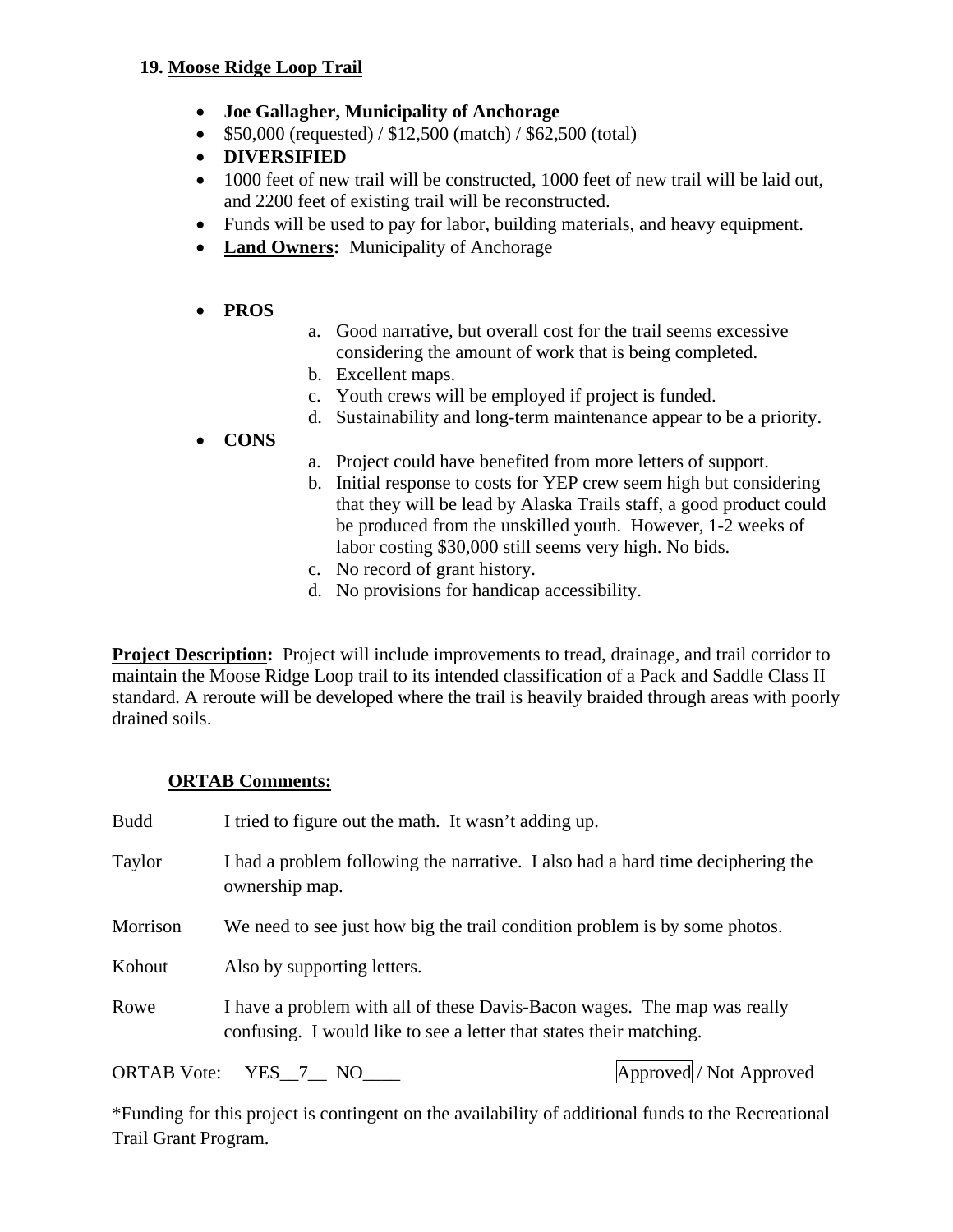#### **20. Mt. Juneau Trail Reroute and Rehabilitation**

- **George Schaaf, Trail Mix, Inc.**
- $\bullet$  \$48,041(requested) / \$12,010 (match) / \$60,051 (total)
- **NON-MOTORIZED**
- .9 miles of trail to be constructed and .3 miles to be reconstructed. 11 miles of interconnecting trail to benefit from work to be performed.
- Land Owners: State of Alaska DNR (with easements that pass through private parcels)
- **PROS**
- a. Very heavily used trail suffering significant resource damage. Dangerous terrain for trail users to traverse. Safety issues and resource degradation need to be addressed.
- b. Applicant applies dates in timeline when many other applicants do not. Particularly important for Trail Mix since they are applying for multiple grants.
- c. Excellent public notification. Good start with environmental review process.
- d. Excellent organizational background.
- **CONS**
- a. Task schedule could conflict with Mt. Roberts trail project if both are funded. Applicant does not state how Trail Mix would manage both projects at the same time.
- b. Poor itemization of budget. No breakdown of any of the costs shown.
- c. No bids for helicopter time or explanation in the project narrative for its use.
- d. No opportunity for ADA accessibility due to terrain and no employment of youth crews for labor.

**Project Description:** Project funds will be used to continue construction of a sustainable trail between the Perseverance Trail and the summit of Mt. Juneau. The existing trail ascends Mt. Juneau at a grade of up to 110%; this project will replace the existing fallline trail with a full-bench, singletrack trail between 8% and 15%. Additional work will include rockfall stabilization, drainage features, and general tread maintenance.

| Taylor      | This application was put together very well. I do need to see a description of how<br>the project will be finished. The maps were not clear enough. |
|-------------|-----------------------------------------------------------------------------------------------------------------------------------------------------|
| Lawson      | It would have been nice if pictures were provided.                                                                                                  |
| Rowe        | This purchase of hand tools as a match? Is it an allotment for only new tools?                                                                      |
| <b>Neel</b> | It is very difficult to use small hand tools as fund match.                                                                                         |
| Kohout      | Can they put money in the project for food?                                                                                                         |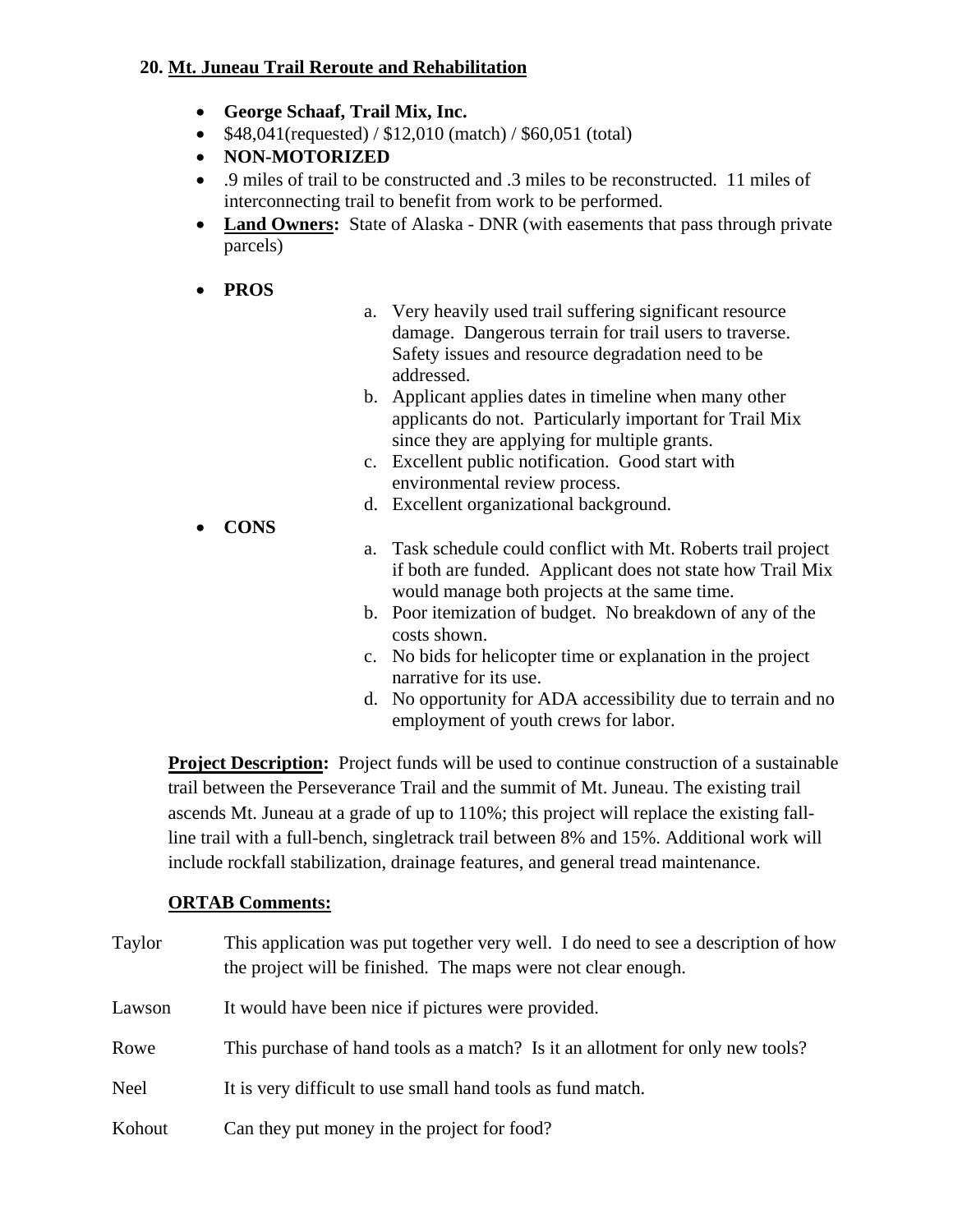| <b>Neel</b> | If the area is remote and there is no access to purchase food, then a grant can have<br>a food allotment. They will need to provide justification backup.                                                                                                                                                       |
|-------------|-----------------------------------------------------------------------------------------------------------------------------------------------------------------------------------------------------------------------------------------------------------------------------------------------------------------|
| Morrison    | I see Southeast grants are well represented by Trail Mix, Inc. in this group of<br>grant applications. It feels like the board is weighted to fund in favor of this<br>organization.                                                                                                                            |
| Luck        | Many of these projects are on state lands and Trail Mix is supported to complete<br>them through the Memorandum of Agreements. Often times, non-profits will<br>apply for grants on behalf of the State since the State is inadequately staffed to<br>apply for grants or do not have the trail expertise.      |
| Westlien    | Are some of the Memorandum of Agreements contractual with the state?                                                                                                                                                                                                                                            |
| Luck        | Yes. MOA's are generic contracts with the State to perform work. Mount Roberts<br>is on State land and Trail Mix is applying to fix the trail on behalf of the State.<br>I'm not sure if this is by our request, but our management in that area supports<br>their efforts to acquire funds and fix the trails. |

ORTAB Vote: YES\_5\_ NO\_\_\_\_ Approved / Not Approved

No vote was provided by Kate Walters due to a conflict of interest and Andy Morrison did not vote since he was unable to review all applications.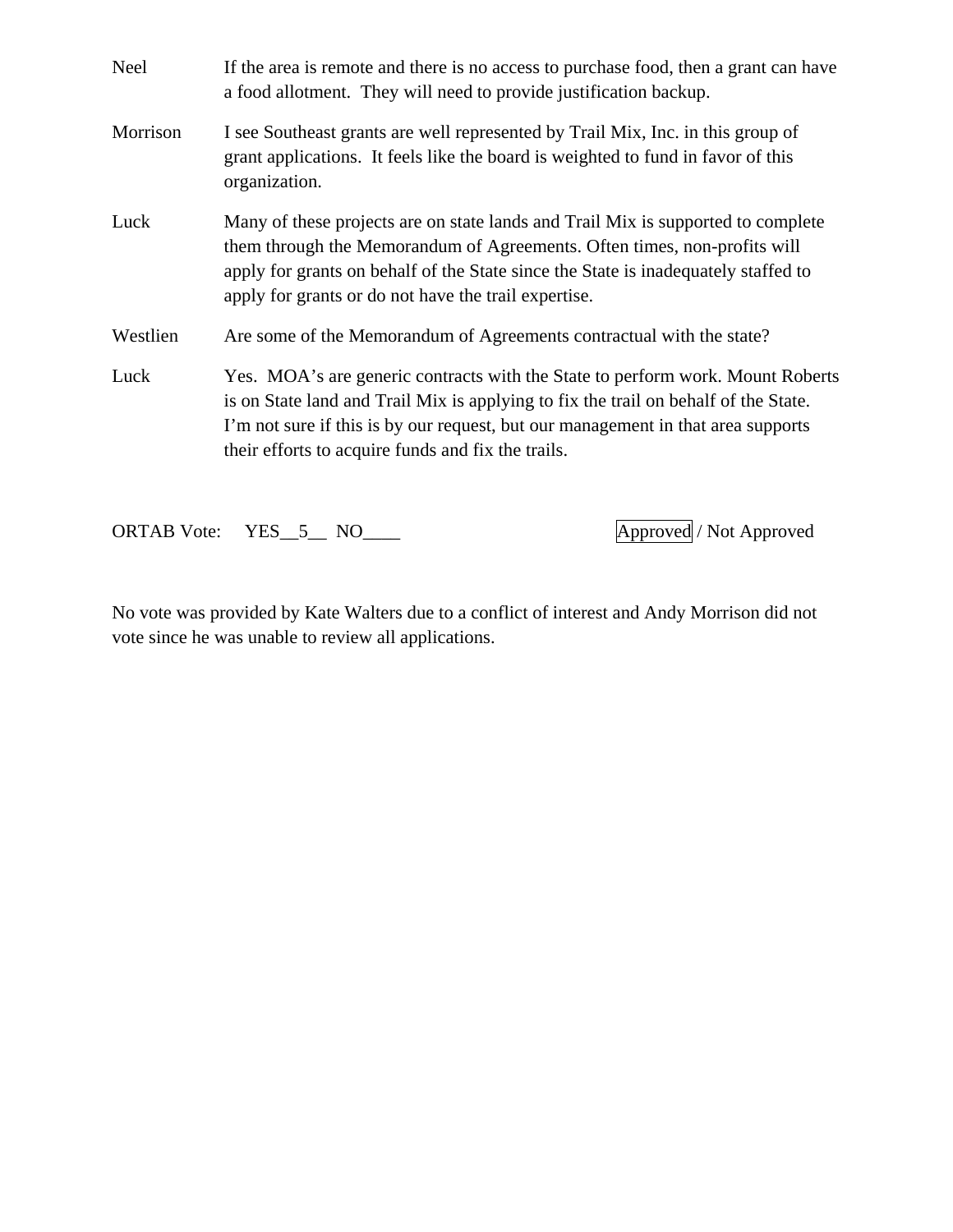### **21. Mt. Roberts Trail Reroute and Rehabilitation**

- **George Schaaf, Trail Mix, Inc.**
- $$44,207$  (requested) /  $$11,052$  (match) /  $$55,259$  (total)
- **NON-MOTORIZED**
- .8 miles of new trail to be constructed and .5 miles of trail to be reconstructed. 10 miles of interconnecting trail benefit from work to be performed.
- 500 ft of new trail constructed
- Land Owners: State of Alaska DNR (w/ easements that pass through private parcels)
- **PROS**
- a. Extensive grant history with excellent reputation for build sustainable trails.
- b. Trail is very heavily used with significant resource damage and potential safety hazards to the public. These issues need to be addressed.
- c. Good public notification process. Good start with environmental review process.
- d. Strong support from Alaska DPOR and local advisory board.
- **CONS**
- a. Project appears to overlap with Mt. Juneau. Applicant does not address this.
- b. Poor description / really no description of budget items. Very bad.
- c. Could have provided support letters from the City of Juneau or the Tramway Corp.
- d. No opportunity for ADA accessibility due to terrain and no employment of youth crews for labor.

**Project Description:** This project will continue the construction of a sustainable trail along the lower Mt. Roberts Trail, between the Basin Rd. trailhead and the Tramway Terminal at 1,800' elev. The existing ridge- and fall-line trail will be replaced with a fullbench, singletrack trail with grades of 8% to 15%. New switchbacks will be constructed to discourage shortcutting; remaining staircases will be reconstructed; and water drainage improved to halt erosion and tread damage.

### **ORTAB Comments:**

| Budd | What is the average cost of the construction? I would like to see a dollar amount<br>from the company.                                                     |                         |
|------|------------------------------------------------------------------------------------------------------------------------------------------------------------|-------------------------|
| Rowe | Isn't this the third Trail Mix, Inc. application in this year's funding group? I find<br>that I scored it lower because of so many applications for money. |                         |
|      | ORTAB Vote: YES 6 NO                                                                                                                                       | Approved / Not Approved |

\*Funding is contingent on the receipt of additional funds to the Recreational Trail Grant Program. Kate Walters did not vote due to a conflict of interest.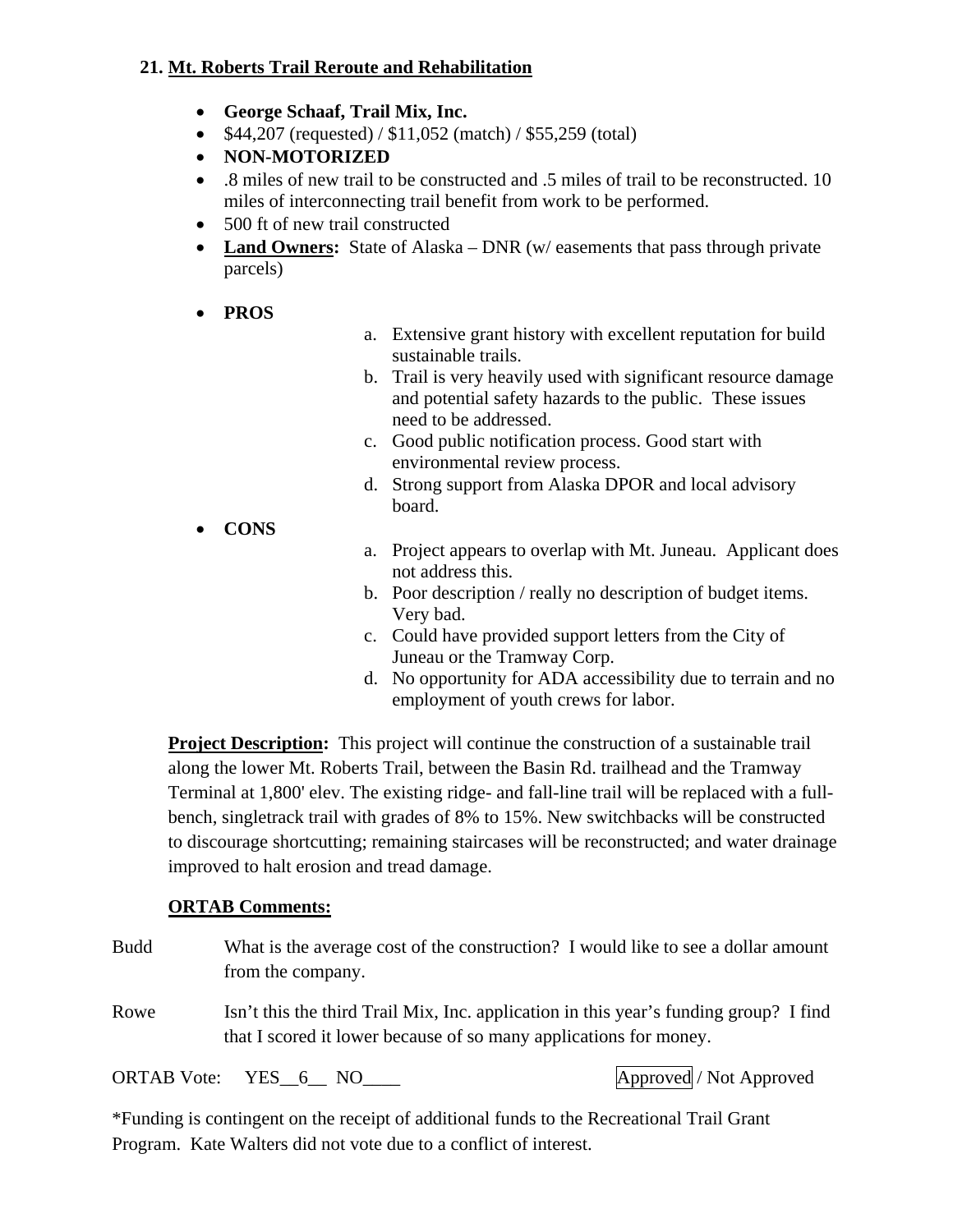#### **22. OHV Obstacle Course**

- **Scott Lapiene, Mat-Su Borough Trail Council**
- $$6,250$  (requested) /  $$1,563$  (match) /  $$7,813$  (total)
- **MOTORIZED**
- 1 mile of new trail to be planned; 30 miles of interconnecting trail.
- **Land Owners:** Mat-Su Borough, State of Alaska DNR
- **PROS**
- a. Applicant demonstrates clear understanding of steps needed to secure easements, to include the public process for planning, and perform the environmental review processes.
- b. Applicant has an extensive and involved grant and trails history.
- c. Applicant states that many veterans and physically challenged individuals would be better able to recreate on trails such as the one proposed if more were available. Specifically mentions "Wounded Warrior" club.
- d. Extensive language in management plans to support motorized recreational use.
- e. Applicant has support of Bill Stoltz and Charlie Huggins both strongly support motorized activity throughout state.
- **CONS**
- a. Exceeded the allowable administrative costs, should be no higher than \$437.50.
- b. No quotes for the survey.
- c. Youth development alluded to in the question but no mention of it in project description or budget.
- d. Opposition to project was voiced. Individual wants project out of anadromous streams; applicant intends to route trail away from any streams.

**Project Description:** This project will be completed in two phases. The first, this grant, will use funds to pay for the survey and record of an easement for the creation of an OHV obstacle course in or adjacent to the Knik River Public Use Area. The second phase will be the complete design and construction of the Obstacle Course.

| <b>Budd</b> | I like this project. I thought it was awesome.                                    |
|-------------|-----------------------------------------------------------------------------------|
| Taylor      | I agree. Fairbanks has a similar application that uses this planning approach.    |
| Luck        | It is exciting to see our program diversify with an obstacle course such as this. |
| Westlien    | Projects like this support motorized users.                                       |
| Lawson      | This seems like an application to write a grant.                                  |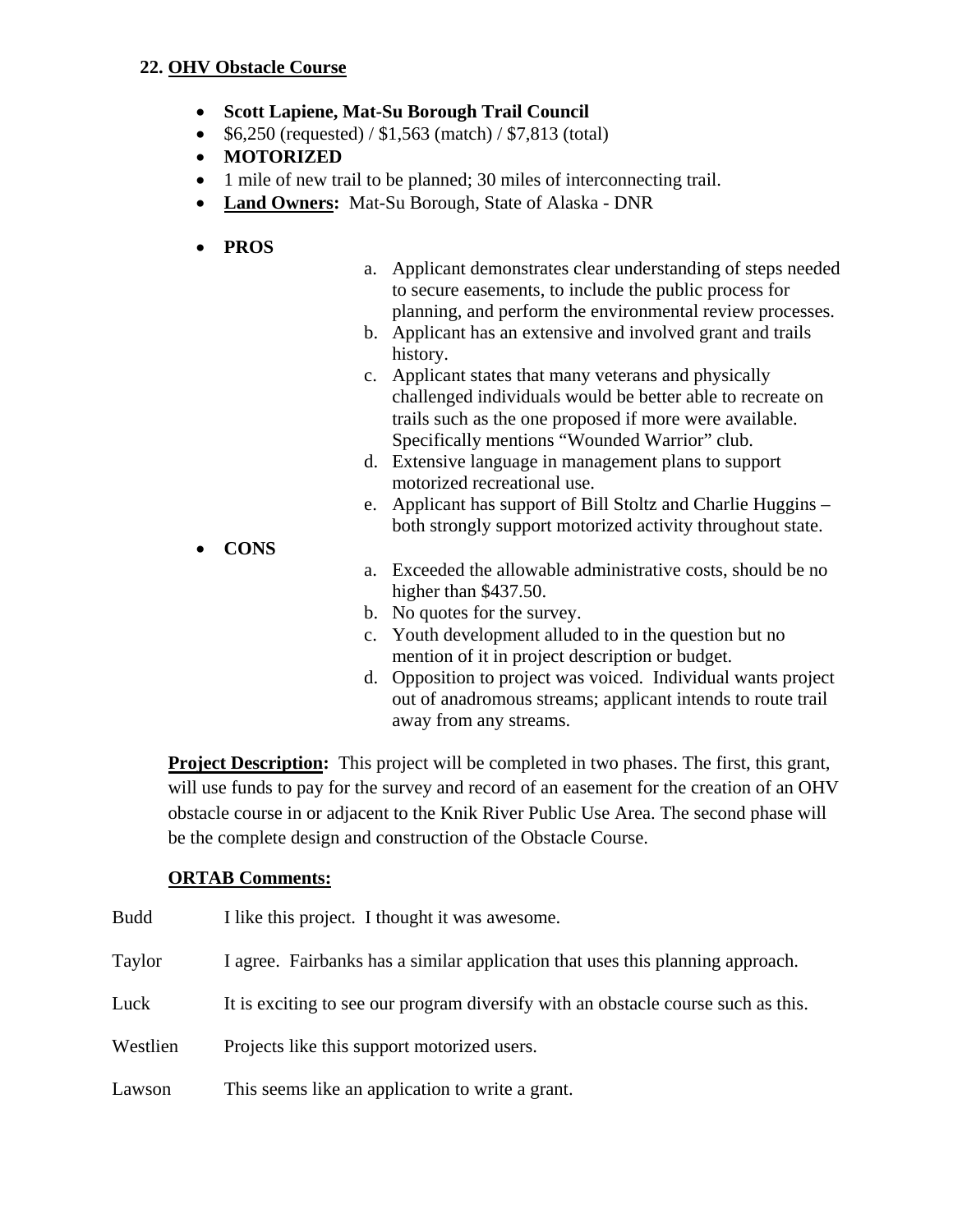Luck We need to support programs/projects from the bottom up. This includes being able to secure easements and plan trails accordingly through proper survey of an area.

Kohout We support easement projects

Campbell We need grant support for planning and easement funding.

ORTAB Vote: YES\_6\_ NO\_\_\_\_ Approved / Not Approved

Only 6 members voted on this project since Andy Morrison was unable to review all grants.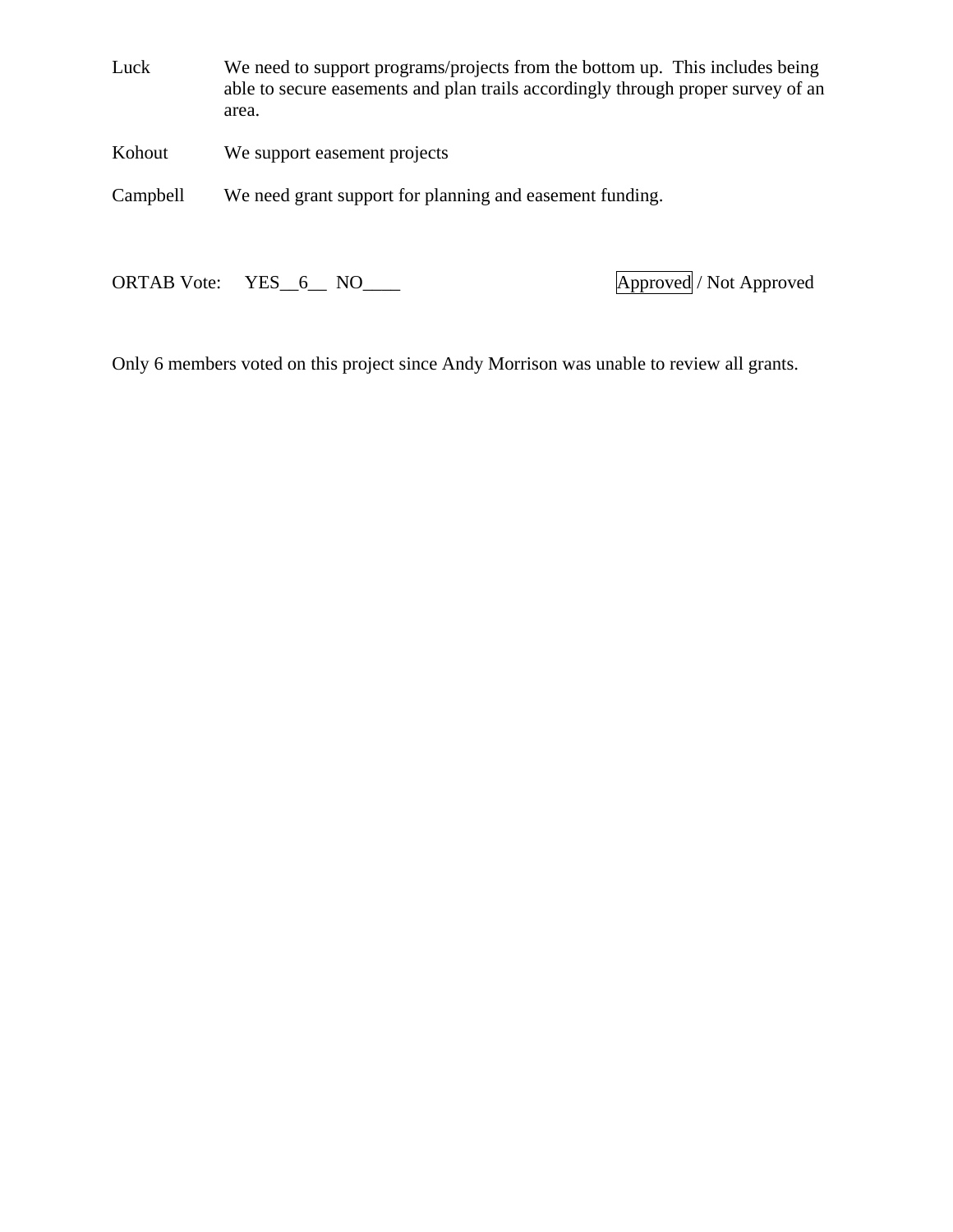#### **23. Point Higgins Trail Extension – Phase II**

- **Leslie Jackson, Ketchikan Gateway Borough**
- $\bullet$  \$50,000 (requested) / \$12,500 (match) / \$62,500 (total)
- **DIVERSIFIED**
- .34 miles of trail to be constructed, 1 mile of trail to be maintained, 1 mile of trail to be groomed, and 3 miles of interconnecting trail to benefit from the project.
- Funds will be used to pay for project labor, helicopter time, and materials.
- **Land Owners:** Mental Health Land Trust
- **PROS**
- a. Reasonably good maps. Great budget.
- b. What lacks in the narrative is somewhat made up in the timeline.
- c. Very strong community support.
- d. Trail mentioned in the Ketchikan Coastal Management Plan.
- e. Good environmental review progress.
- **CONS**
- a. Narrative provides limited detail on trail construction such as structure implementation, labor, existing resource degradation, types of use, etc.
- b. No bids.
- c. Through review of the description and photos of the trail, difficult to see it becoming ADA. Although applicants may use youth organizations, doesn't mean they will unless they specifically plan for it in narrative and/or budget.

**Project Description:** This project proposes the extension of a popular recreation and educational trail in Ketchikan, the Point Higgins Trail. The first portion of the Point Higgins Trail is constructed with a high quality, low maintenance gravel design which traverses Borough property. The second portion, the Point Higgins Trail Extension, is located on Alaska Mental Health Trust property and is muddy, badly eroded and targeted for completion in the next two years.

### **ORTAB Comments:**

| Budd     | Driving to trail head is not ADA.                             |
|----------|---------------------------------------------------------------|
| Rowe     | I see no commitment to use youth groups.                      |
| Morrison | I saw it as a youth opportunity. (Due to proximity to school) |
| Walters  | The trail doesn't seem wide enough for wheelchair access.     |
| Rowe     | Lack of local private support letters.                        |

ORTAB Vote: YES\_7\_\_ NO\_\_\_\_ Approved / Not Approved / Not Approved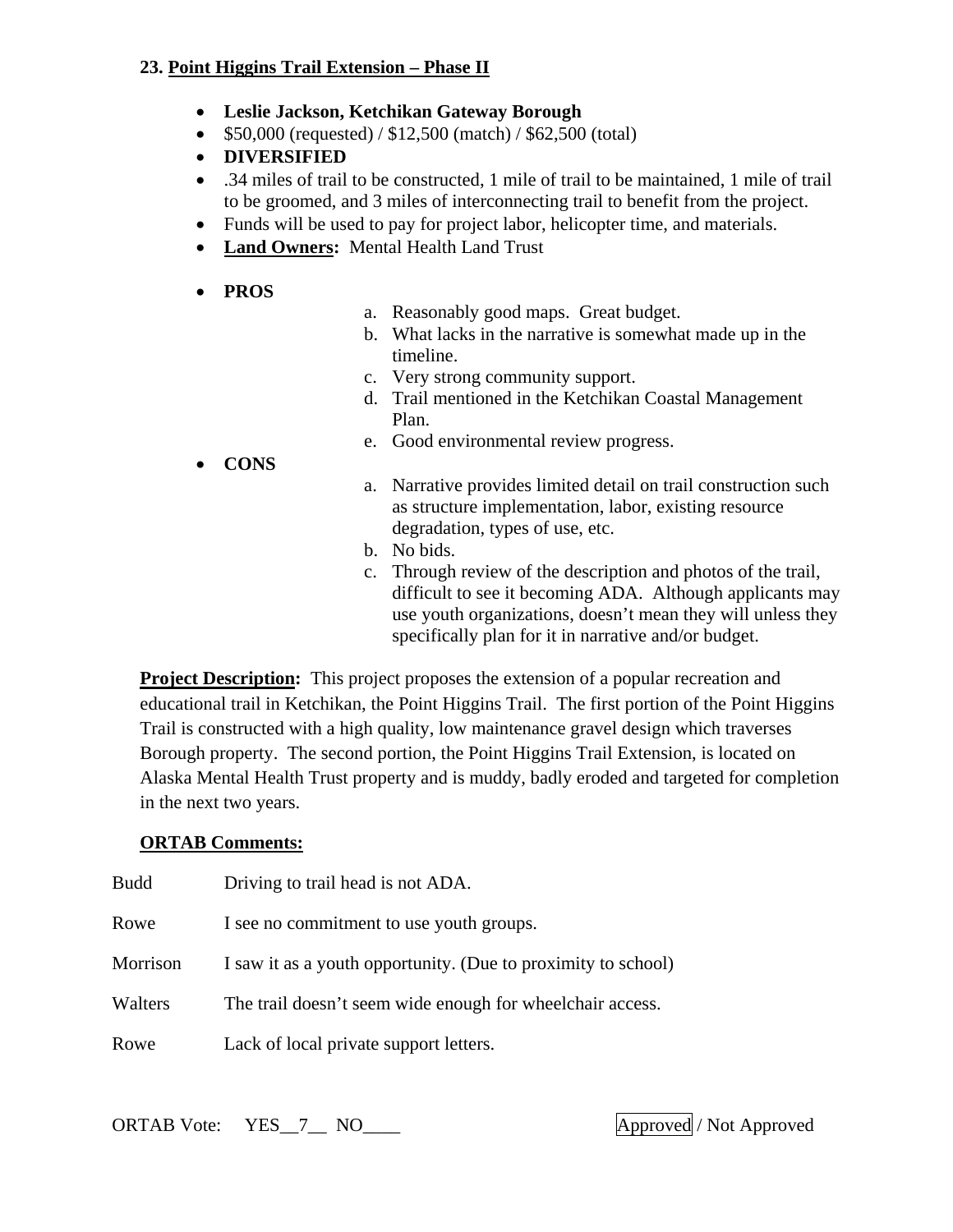### **24. Pratt Museum Forest Trails Project**

- **Michele Miller, Pratt Museum**
- $\bullet$  \$50,000 (requested) / \$12,500 (match) / \$62,500 (total)
- **NON-MOTORIZED**
- .33 miles of trail will be constructed and .4 miles of trail will be reconstructed. More than 5 miles of interconnecting trail will benefit from the project.
- Funds will be used to pay for planning, development, materials, labor, and equipment.
- **Land Owners:** Pratt Museum
- **PROS**
- a. Portion of the trail will be handicap accessible.
- b. Excellent grant history and nationally recognized.
- c. Detailed budget. Excellent maps.
- d. High volume of users/visitors to the facility.
- e. Heavily supported by the community.
- f. Well on the way with the environmental review process.
- **CONS**
- a. Large amount of money for the amount of trail to be built.
- b. No detailed information on the need for trail improvements and what interpretive information will be used throughout the trail.
- c. No bids or mention of who will complete the contract work.
- d. Youth points do not apply since their assistance with the project is not clearly identified.

**Project Description:** This project will expand and improve the Pratt Museum's forest trail system, which provides connectivity between an existing trail and pedestrian network that links the Museum to central Homer, residential neighborhoods, schools, parks, and other popular destinations. This .73-mile project will create .33 miles of new trails, including .2 miles of trails accessible for ADA users and reconstruct .4 miles of foot paths to support a variety of recreational uses, including exercise, exploration of the natural world, and birdwatching.

| Kohout | I see a lot of the project costs are geared toward planning.                                             |
|--------|----------------------------------------------------------------------------------------------------------|
| Taylor | There is a two hour allotment for community meetings. I want clarification of<br>how many there will be. |
| Rowe   | Davis-Bacon wage rates again and then there are non-standard wage rates also. Is<br>this an issue?       |
| Neel   | No.                                                                                                      |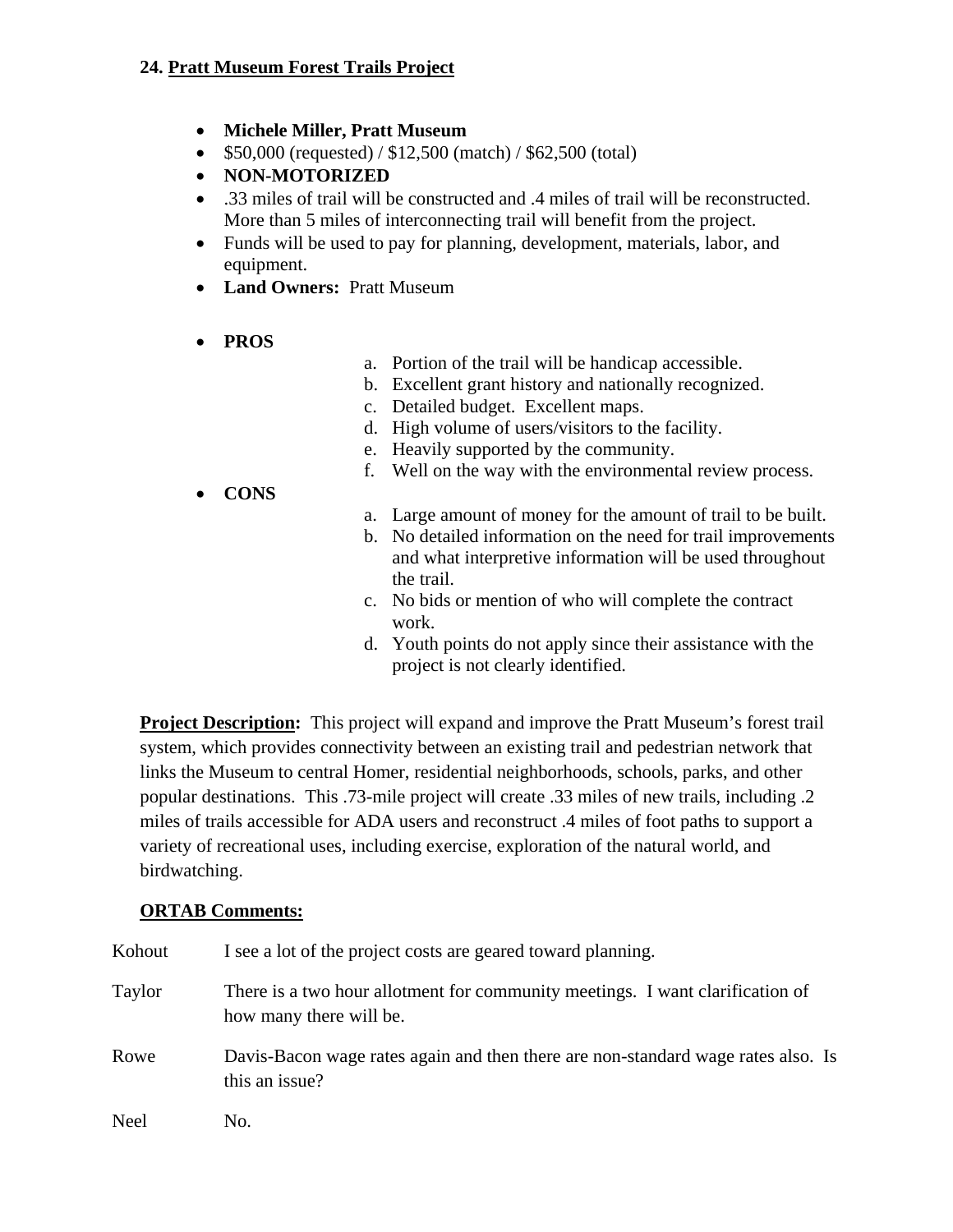Budd They need \$50,000 for such a short amount of trail. I scored it high anyway.

Morrison Sometimes you have to pay Davis-Bacon wages depending on the construction company that is awarded the bid.

ORTAB Vote: YES\_6\_ NO\_\_\_\_ Approved / Not Approved

Only 6 members voted on this project since Andy Morrison was unable to review all grants.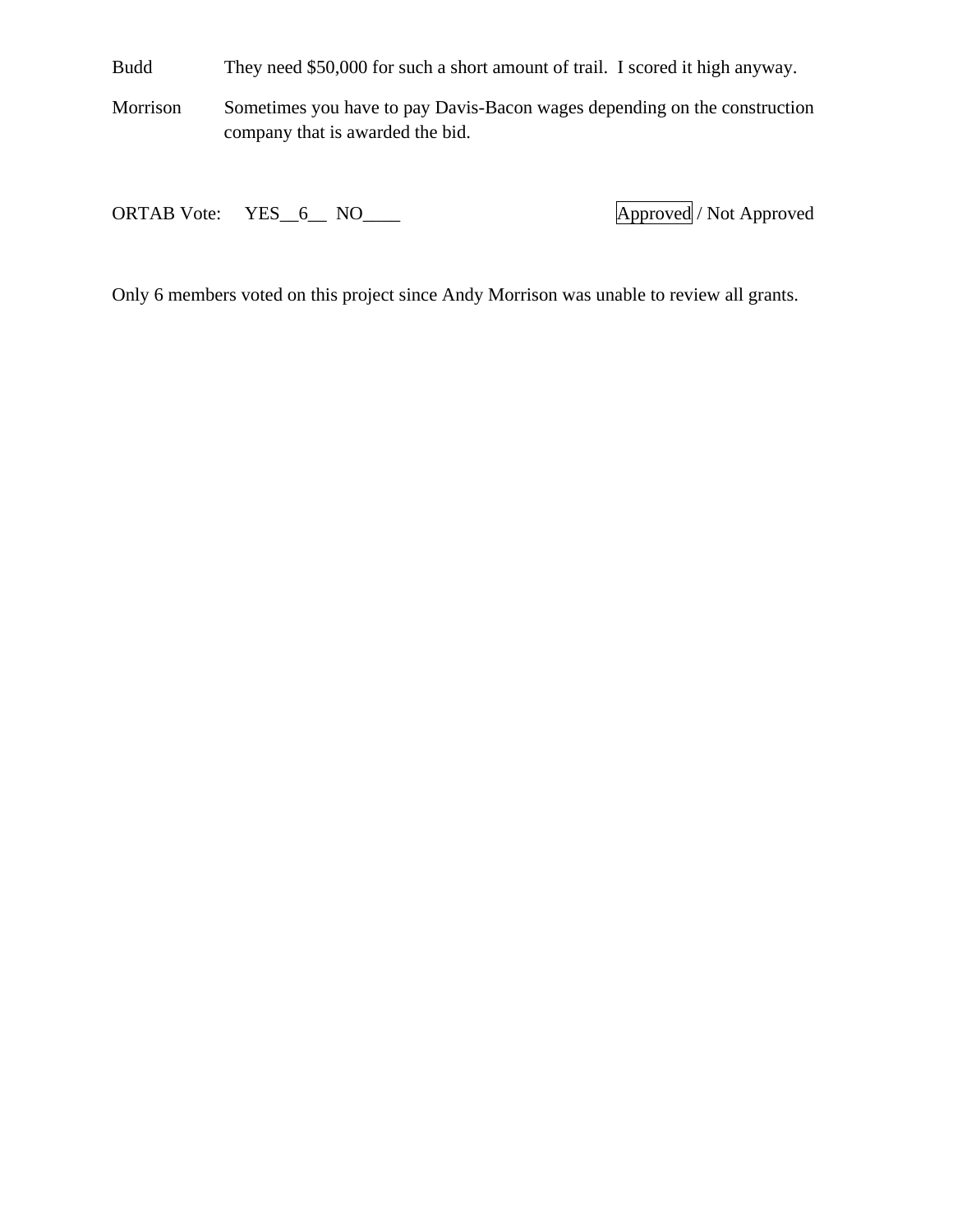### **25. Rainbird Trailhead Improvement Project**

- **Wendy Gierard, Unversity of Alaska, Southeast**
- $\bullet$  \$50,000 (requested) / \$12,500 (match) / \$62,500 (total)
- **NON-MOTORIZED**
- .5 miles of trail to be constructed, maintained, reconstructed, signed, groomed, planned. 1.3 miles of interconnecting trail to benefit from this project
- Funds will be used for labor, materials and project administration.
- **Land Owners:** University of Alaska, Southeast; City of Ketchikan
- **PROS**
- a.
- **CONS**
- a. Project appears to be an extension of the Safety and Education Project. Possibly applying under both categories to get around funding limitations.

**Project Description:** The project is the improvement of a hiking trail that begins at the University of Alaska SE-Ketchikan campus, and connects to the existing Rainbird Trail about one half mile to the southeast.

### **ORTAB Comments:**

| <b>Budd</b> | This application was very confusing to me. It is the same as a safety grant. The<br>map wasn't very detailed.                 |
|-------------|-------------------------------------------------------------------------------------------------------------------------------|
| Taylor      | The matching was well over the funding asked for. There are more worthwhile<br>projects.                                      |
| Rowe        | What is "other" in the budget description? I would like more description of what<br>the other is.                             |
| Walters     | No importance was stated on what will be done to the trail. Would like to see<br>more detail on construction and maintenance. |
| Morrison    | Seems worthy but it is not a high priority.                                                                                   |
| Lawson      | It doesn't tell what the match will be.                                                                                       |
| Kohout      | Do we want to drop this project?                                                                                              |
| Taylor      | It is not high on our scoring list. Let's leave it on and proceed to the next<br>application.                                 |

ORTAB Vote: YES\_Y\_NO\_\_\_ Approved / Not Approved

Funding for this project is contingent on the availability of additional funds to the Recreational Trail Grant Program.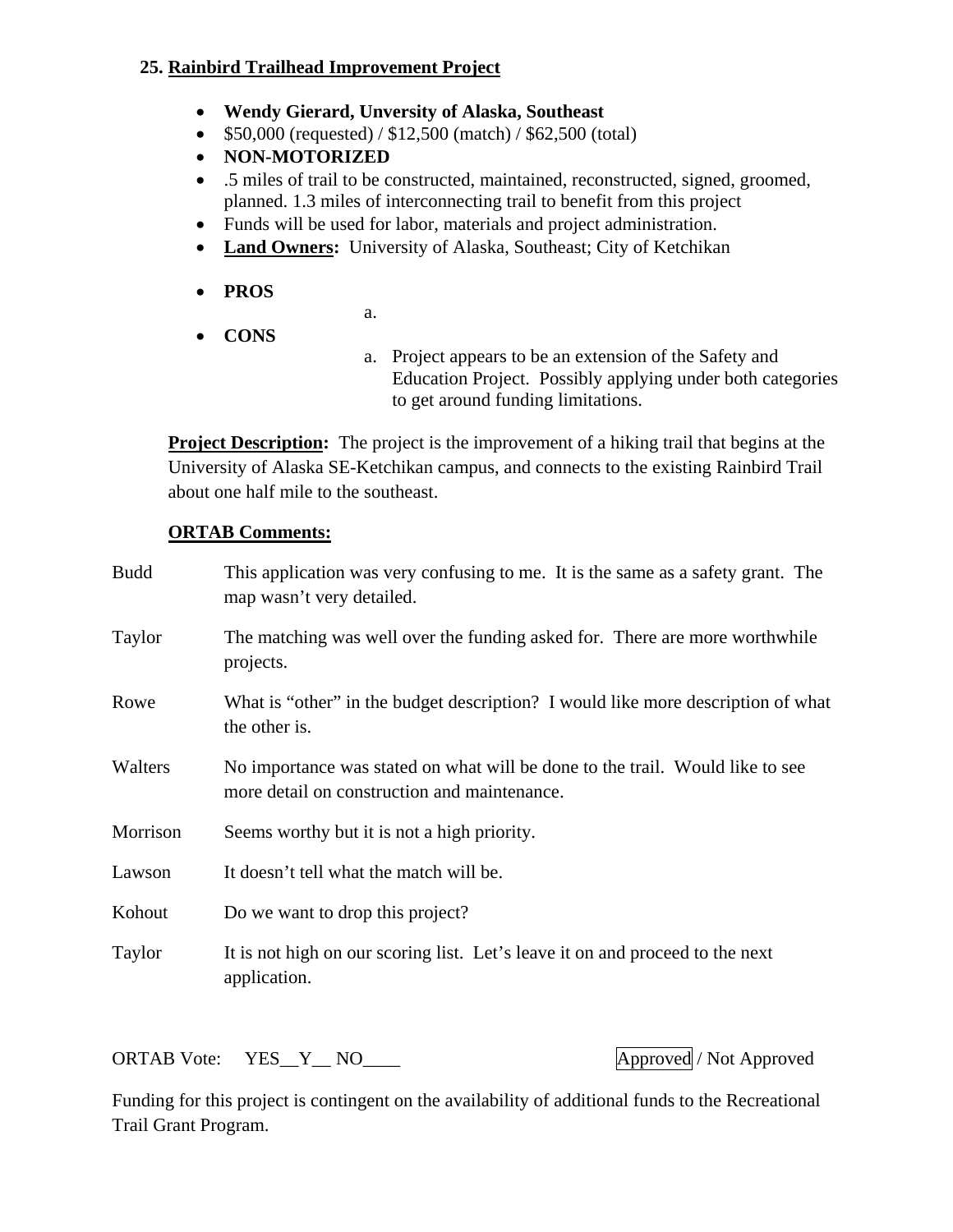- **Kym Miller, Alaska State Parks Mat-Su**
- $$41,499$  (requested) /  $$10,375$  (match) /  $$51,874$  (total)
- **NON-MOTORIZED**
- .64 miles of trail to be planned and constructed, 2.75 miles to be maintained and signed, .61 miles of trail to be reconstructed. 4.5 miles of interconnecting trail to benefit from this project.
- Funds will be used to pay for labor, materials, and equipment.
- **Land Owners:** State of Alaska DNR
- **PROS**
- a. Excellent description with TMO's and prescription information included in the application packet.
- b. Good maps and photo documentation.
- c. Significant support for the restoration project.
- d. Strong support for the trail through inclusion in various management plans.
- e. Shown as a priority since Superintendent states park use has increased 28% in one year.
- f. Excellent trail crew to complete work.
- **CONS**
- a. A short window to perform the work, considering the elevation and distance of the project site.
- b. No bids.
- c. No SCORP documentation included.
- d. Project description on the public notice is skimpy.

**Project Description:** This project will be a restoration and re-route of the badly degraded switchback section of the Reed Lakes Trail (Mile 1.5 to 2.75).

| Taylor      | This is a state park application. So many don't get support from their citizen's<br>advisory boards. They didn't get any support last year either. |
|-------------|----------------------------------------------------------------------------------------------------------------------------------------------------|
| <b>Budd</b> | They applied last year? Did we fund them?                                                                                                          |
| Luck        | Last year we didn't fund.                                                                                                                          |
| <b>Budd</b> | A Natural Resource Tech gets \$30 an hour?                                                                                                         |
| Lawson      | That cost is wage and insurance costs. I would like to know what constitutes a<br>youth organization. At 18 years old you aren't a youth.          |
| <b>Budd</b> | The Dept. of Labor states youth is 16-24 years of age.                                                                                             |
| Rowe        | Organizations that use 18 years and younger are fine to help construct the trail.                                                                  |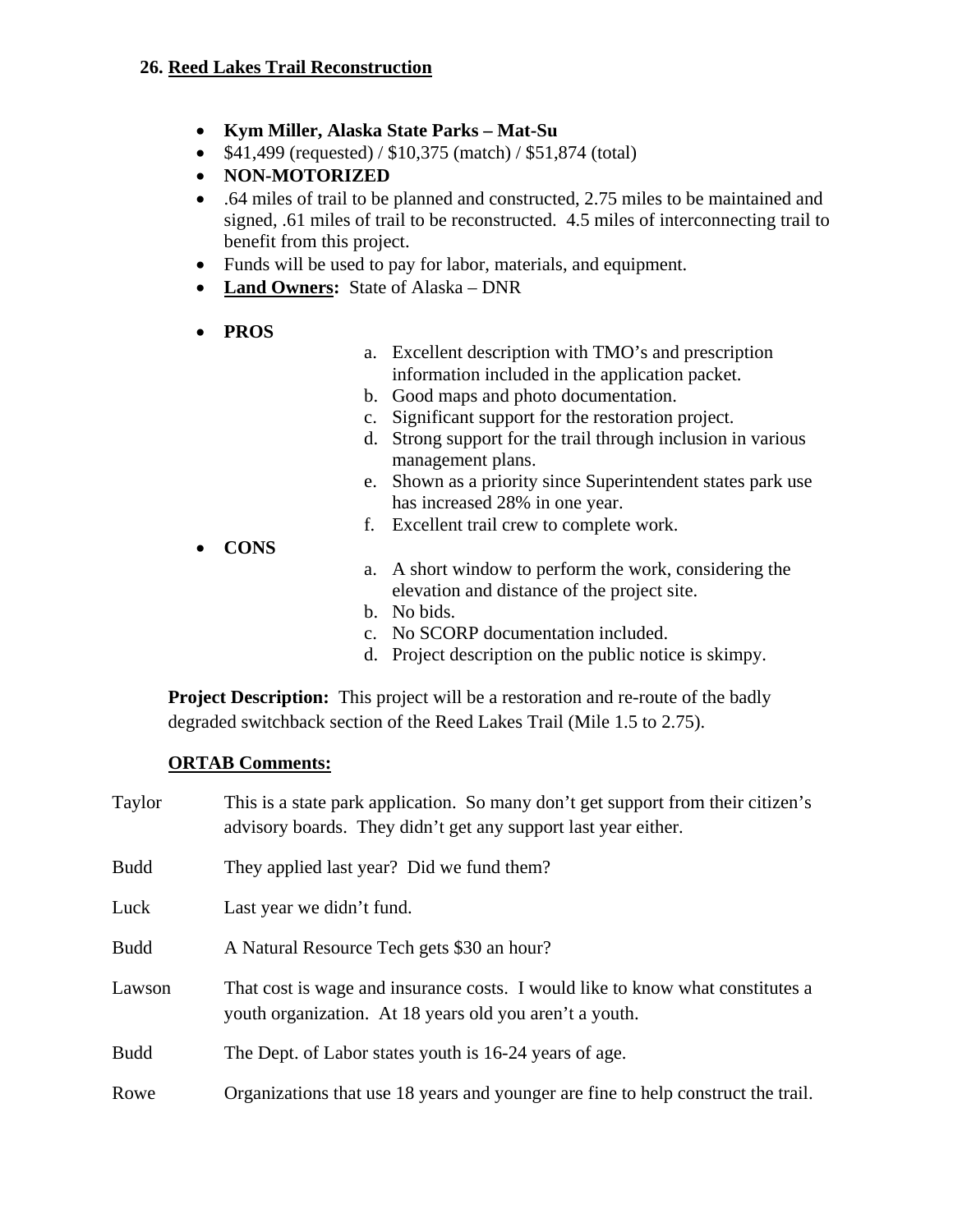ORTAB Vote: YES\_6\_ NO\_\_\_\_ Approved / Not Approved

Only 6 members voted on this project since Andy Morrison was unable to review all grants.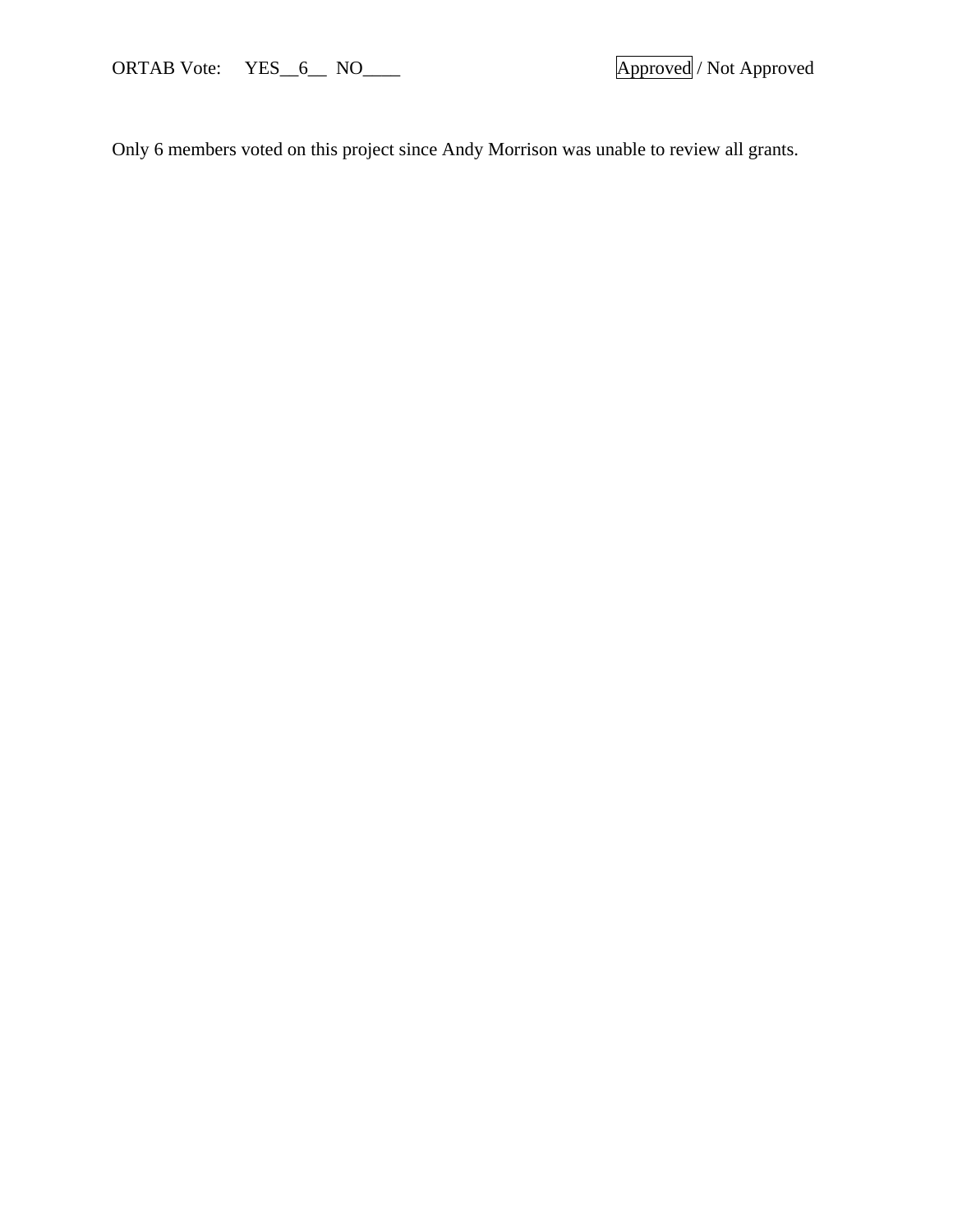### **27. Reflections Lake Interpretive Trail**

- **Marian Elliott, Alaskans for Palmer Hay Flats**
- $\bullet$  \$50,000 (requested) / \$12,500 (match) / \$62,500 (total)
- **DIVERSIFIED**
- .9 miles of trail to be maintained and construction of a viewing platform and boardwalk.
- Funds will be used to pay for a 346 sq foot viewing tower.
- **Land Owners:** State of Alaska DNR
- **PROS**
- a. Applicant appears to be very well-organized and supported in the community; sponsors such as Connoco Phillips, ADF&G, DPOR, and multiple other youth development entities. Strong letters of support.
- b. Project allows for a unique perspective within the refuge.
- c. Project will utilize Teeland Middle School Students for revegetation efforts.
- d. Good grant performance and included in management plans.
- **CONS**
- a. Project description could have talked more about expected site visitation and why the size of the tower was chosen.
- b. The aerial maps are good but do not really show where the tower will be constructed.
- c. Estimated cost was determined by D&C in DPOR, but no information was provided to substantiate the \$150/sq ft quote.
- d. Existing boardwalk is built to ADA standards, but the tower will not be.

**Project Description:** Project funding will be used to pay for the installation of a raised wildlife viewing tower at the Palmer Hay Flats State Game Refuge. Interpretive panels will also be placed at strategic rest and viewing sites around the trail. These trail upgrades will enhance trail user's experience while contributing to a deeper awareness and appreciation for the value of this important wildlife habitat.

| Lawson   | It seems that 100% of the funding is going to the construction of the tower and not<br>the trail.                                      |
|----------|----------------------------------------------------------------------------------------------------------------------------------------|
| Luck     | The match is the trail maintenance.                                                                                                    |
| Rowe     | Is it truly ADA accessible?                                                                                                            |
| Walters  | Not the tower access.                                                                                                                  |
| Morrison | I think it scored well because of how the grant was written. What they want us to<br>do is fund the tower. This can wait another year. |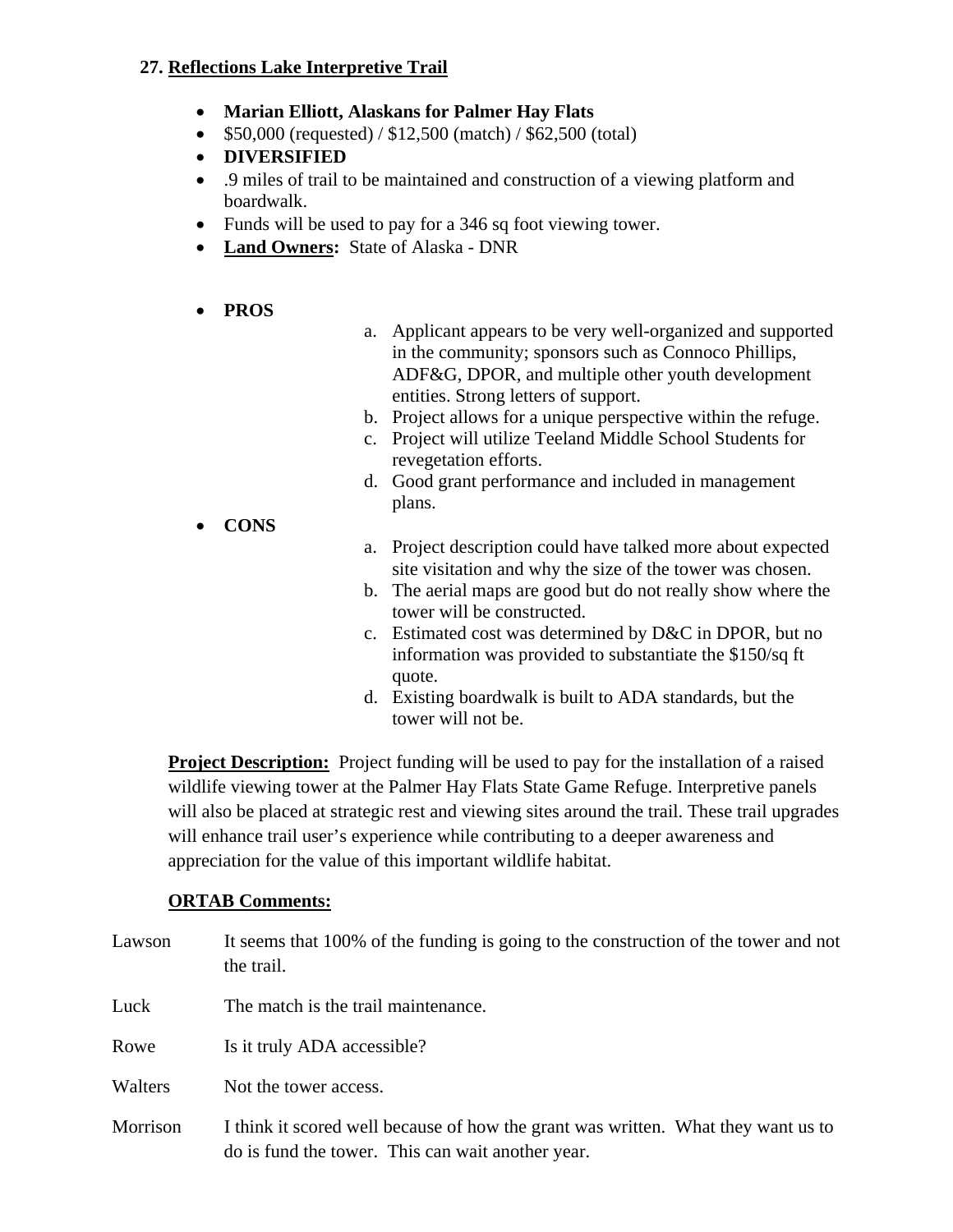| <b>Budd</b> | The fastest growing sport in the state is bird watching.                                                     |
|-------------|--------------------------------------------------------------------------------------------------------------|
| Luck        | And people will use the trails more with the tower in place.                                                 |
| Morrison    | It is ironic that we can build remote cabins in the middle of nowhere cheaper than<br>this viewing platform. |
| Lawson      | Are we comfortable funding regardless of scores?                                                             |
| Neel        | Historically this group matches more that what is required on the grant.                                     |
| Luck        | The tower is an attraction to the trails.                                                                    |
| <b>Budd</b> | I'm for leaving it in.                                                                                       |
|             |                                                                                                              |

ORTAB Vote: YES\_7\_\_ NO\_\_\_\_ **Approved** / Not Approved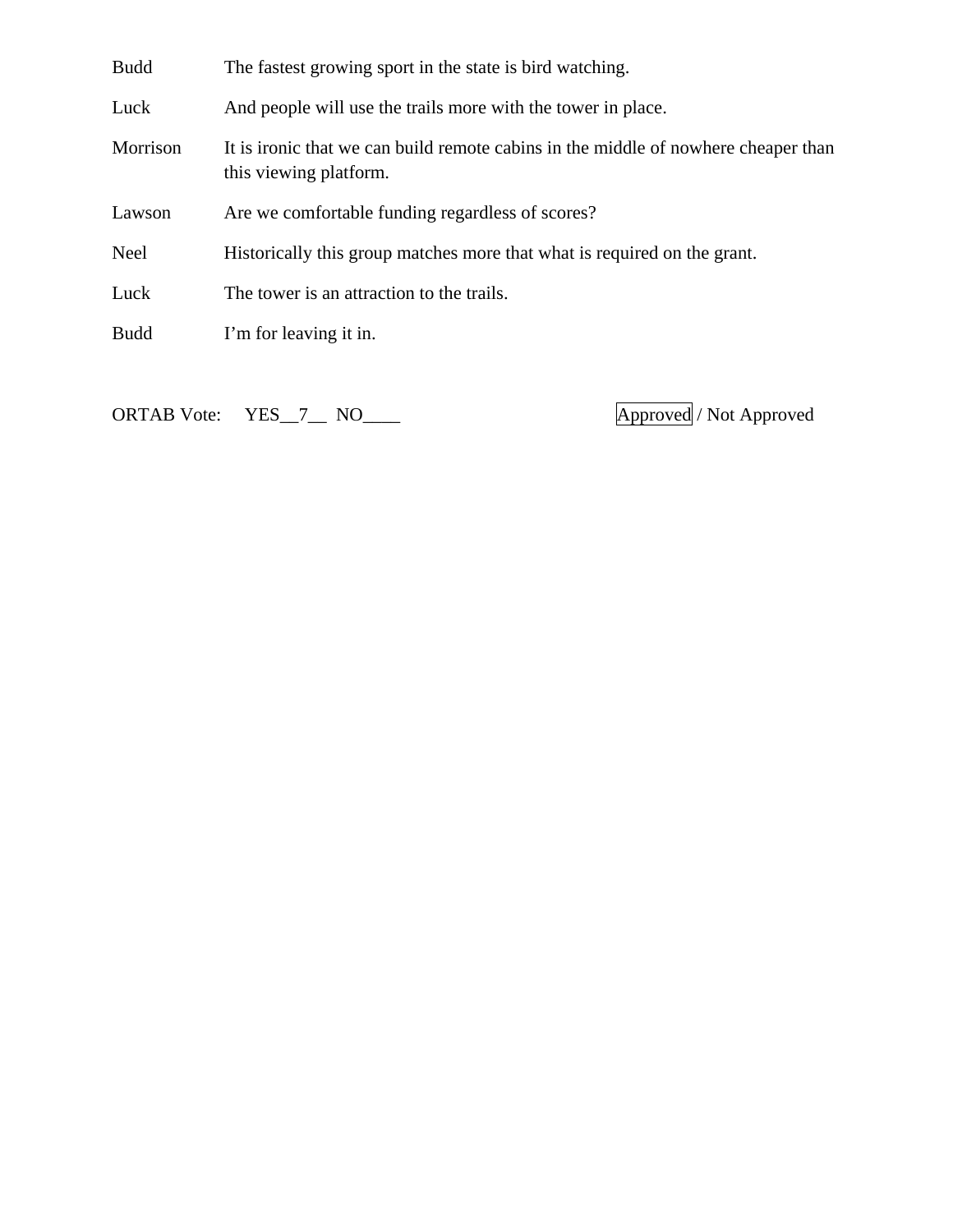- **Mary Kowalczyk, Alaska State Parks Ketchikan**
- $$26,011$  (requested) /  $$6,503$  (match) /  $$32,514$  (total)
- **NON-MOTORIZED**
- 2000' of new trail to be reconstructed, 30' of trail to be constructed, 3.5 miles of interconnecting trail to benefit from this project.
- New trailhead dimensions: 125' x 14' x 6'
- Funding will be used for labor, equipment, and picnic tables.
- **Land Owners:** State of Alaska DNR
- **PROS**
- a. Thorough and detailed project description.
- b. Excellent maps and photo documentation.
- c. Project appears to be logistically well-planned.
- d. Excellent grant history.
- e. Project will provide access for individuals with disabilities. Boy Scouts will be utilized to reclaim and upgrade 120' of trail.
- f. Excellent support from the community.
- g. Environment review process is in progress.
- **CONS**
- a. No bids.
- b. Only opposition is that local Rec. Trail applicants in the community fear competition with so many grants coming out of Ketchikan - will limit their chances of getting funding.

**Project Description:** The rehabilitation project proposed for Refuge Cove State Recreation Site will occur in 3 contiguous locations. 600' of existing trails in the picnic area will be hardened with gravel to a minimum width of 36". A 250' trail section within it will meet minimum ADA accessibility standards. The trailhead parking area will have riprap boulders places on the ocean side of its sloughing embankment. 1,400' of existing unimproved path in the forest between the beach and road will be rehabilitated to 32" with gravel and curb logs, and delineate access to the beach and road

#### **ORTAB Comments:**

Kohout Great application. We should put it out on the website as an example.

Budd It is great.

Lawson I too thought it was a good application.

Walters I took myself out of the scoring on this because of a conflict of interest.

ORTAB Vote: YES 5 NO **Approved** / Not Approved

No vote was provided by Kate Walters due to a conflict of interest and Andy Morrison did not vote since he was unable to review all applications.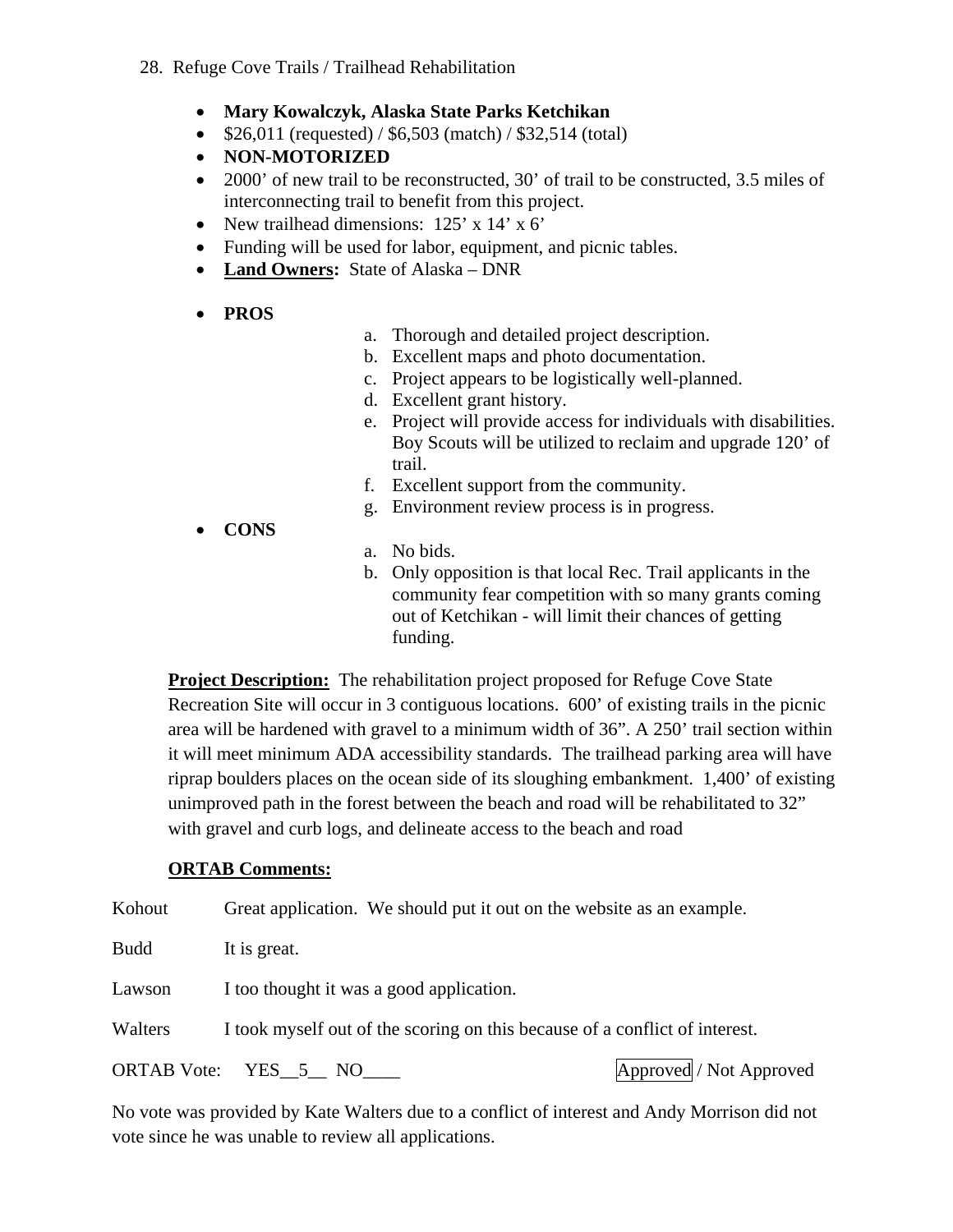#### **29. Sheep Creek Trail Reroute**

- **George Schaaf, Trail Mix, Inc.**
- $$31,914$  (requested) /  $$7,979$  (match) /  $$39,893$  (total)
- **NON-MOTORIZED**
- 1 mile of new trail will be constructed, .3 miles of existing trail will be reconstructed, and 9 miles of interconnecting trail will benefit from this project.
- Funds will be used to pay for labor costs.
- **Land Owners:** State of Alaska DNR
- **PROS**
- a. Letters of support from State Parks and advisory board.
- b. Excellent grant and organizational experience
- c. SAR well-addressed and in progress.
- **CONS**
- a. Very limited explanation of budget and cost of personnel.
- b. No bids.
- c. Project Match and Sponsor Commitment show that grant funds will be used to pay for helicopter time and gravel, nowhere is that stated in the budget.
- d. General letters of support have been submitted for the Mt. Roberts, Mt. Juneau and Sheep Mountain projects. Each allude that Sheep Mountain is the lowest on the priority list, perhaps due to use.
- e. Trail work will not make accommodations for individuals with disabilities and no youth groups will be used.

**Project Description:** This project will reroute a section of the Sheep Creek Trail between the Thane Rd. trailhead and the unnamed ridge above Gastineau Channel. Approximately one mile of new trail will be built to replace about half a mile of existing, fall-line trail that has become extremely eroded and unstable. The project will be suitable for mountain bicycles, and help provide access to the Sheep Creek Valley.

#### **ORTAB Comments:**

Taylor All three Trail Mix, Inc. applications were well written. There needs to be more detail regarding the scope of work that will be done. I had issues with reading the vicinity maps.

Kohout Would also have liked more details on the work descriptions. It was hard to see if portions of the trail might be on private land because of bad maps.

Rowe I scored it lower because of lack of support letters.

Morrison Some users like these more rugged trails.

ORTAB Vote: YES 6 NO Approved / Not Approved / Not Approved /

Funding is contingent on more funds being allocated to the Recreational Trail Grant Program. Kate Walters did not vote due to a conflict of interest.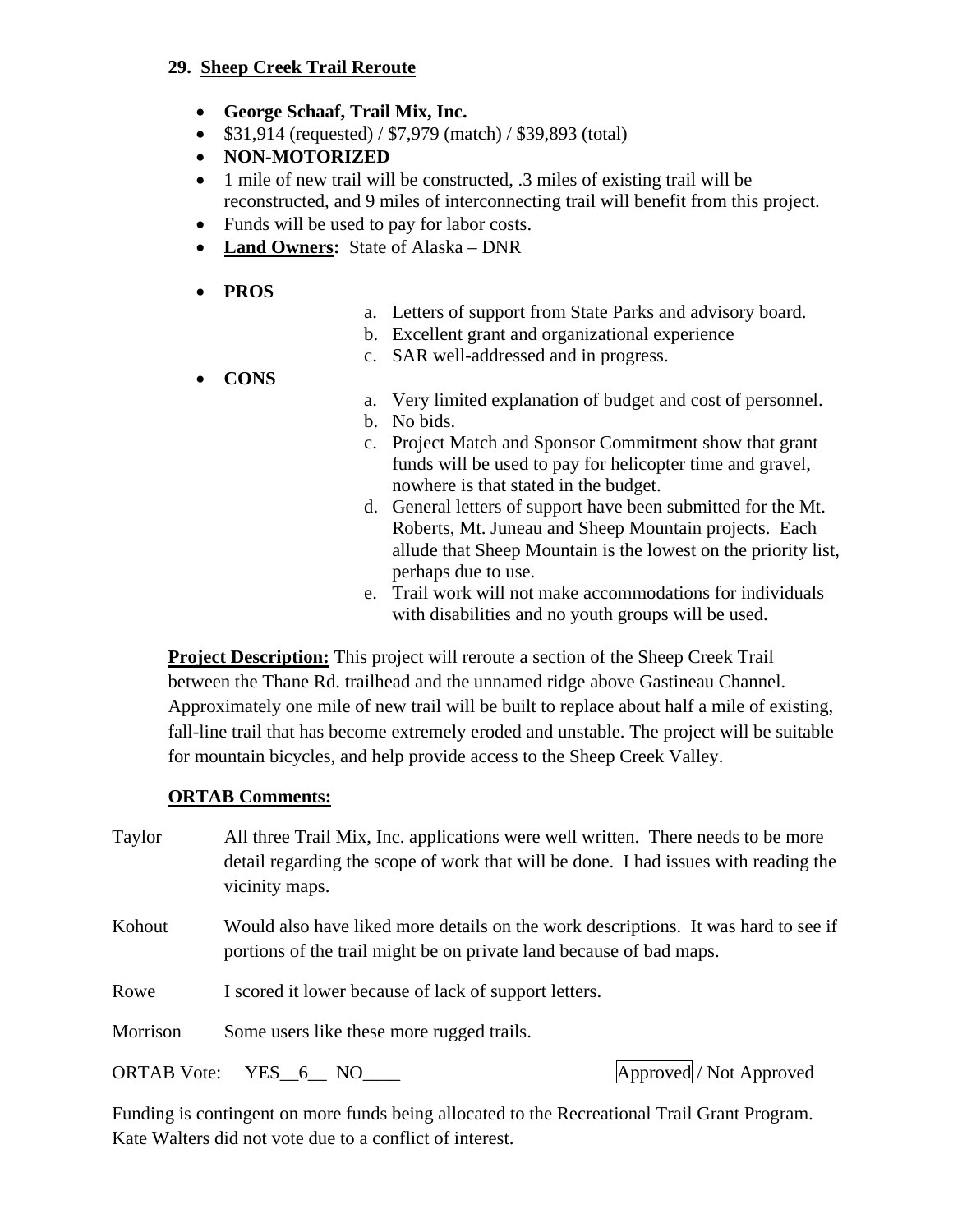#### **30. Watermelon Trail – Public Land Re-routes and Educational Signage**

- **Alder Seaman, Homer Soil and Water Conservation District**
- $$14,325$  (requested) /  $$3,581$  (match) /  $$17,906$  (total)
- **MOTORIZED**
- .5 miles of new trail will be constructed, 1.5 miles of trail will be maintained, 10 miles of interconnecting trail will benefit from the project.
- Funds will be used to pay for kiosk construction and materials, labor, equipment rental and administrative costs.
- **Land Owners:** Kenai Peninsula Borough, State of Alaska DNR
- **PROS**
- a. Project is supported by the KPB by resolution of support and ADF&G is providing assistance to relocate trail (however, no letter of support was included from ADF&G or the KPB).
- b. Project appears to be extremely popular with community.
- c. Also appears to be a priority for the State and Borough to rectify trespass and resource degradation issues, though the permitting process is going slowly.
- **CONS**
- a. Project is to remove trail from encroachments and trespass on the "Perry" parcel and CIRI Corporation lands. Description alludes to there being an original route that bypasses the Native land but has become overgrown. Confusion surrounding whether or not all easements are in place, some are admittedly not – they are in the permitting process. Need to clarify with ML&W. Can project proceed under General Allowed Use guidelines for surrounding state land?
- b. Unsure of State and Borough's support for physical construction of trail. All information points to their support but is not confirmed.
- c. No bids. No ADA accessibility incorporated into to trail construction, nor is there use of youth development crews.

**Project Description:** The Watermelon Trail leading north from Homer is one of the most viable ATV routes to the Caribou Hills trail system, and has already been assigned ADL 229161. This project seeks to reroute the trail around the small 'Perry' parcel and reestablish an already-built reroute around a corner of CIRI land for the purpose of obtaining public easement status. A trailhead kiosk will be installed about the Anchor River/Fritz Creek Critical Habitat Area, since a large stretch of the trail passes through it.

# **ORTAB Comments:**

Lawson Do they have permission to do this?

Taylor The Kenai Borough supports this but there is no documentation to that fact.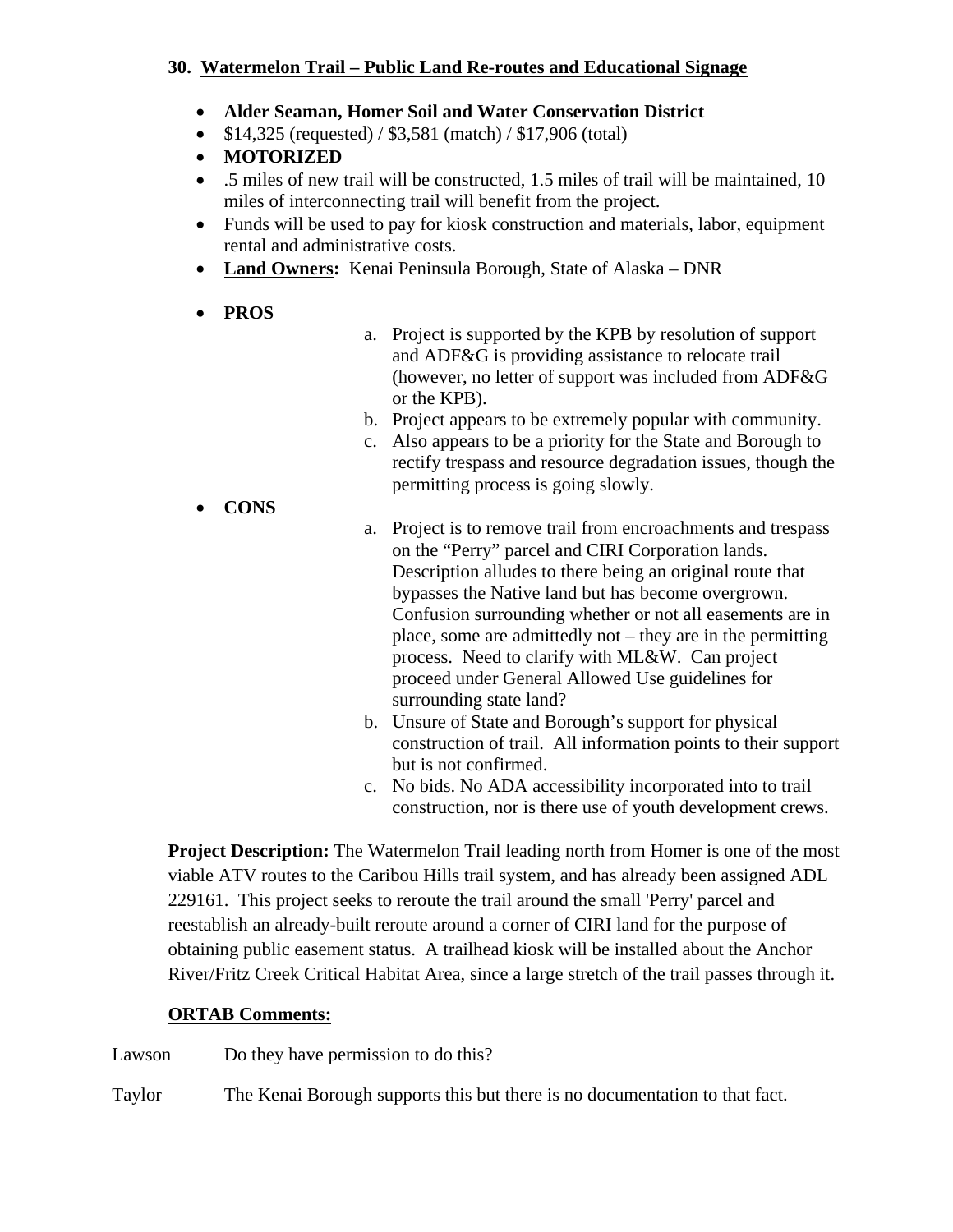| Kidder             | There is a homestead at the lower part of the trail and they want the trail off of<br>their land. There is state land on all sides of the trail but in that one particular<br>portion. The reason for the curve in the trail is to avoid making the trail through<br>native lands. We need to get easements for this curved portion of the trail and the<br>Borough needs to help in getting them. The issue is that the easement can't get<br>done until the trail work gets done. And the trail can't get done without funds. |
|--------------------|---------------------------------------------------------------------------------------------------------------------------------------------------------------------------------------------------------------------------------------------------------------------------------------------------------------------------------------------------------------------------------------------------------------------------------------------------------------------------------------------------------------------------------|
| Luck               | Is this something the states easement section supports?                                                                                                                                                                                                                                                                                                                                                                                                                                                                         |
| Kidder             | We totally support the easement because we do not want to trespass on native<br>lands.                                                                                                                                                                                                                                                                                                                                                                                                                                          |
| Lawson             | There is a letter of support for the trail from Fish $& Game$ .                                                                                                                                                                                                                                                                                                                                                                                                                                                                 |
| Kidder             | Fish & Game is the original easement applicant because the trail goes through<br>some critical habitat.                                                                                                                                                                                                                                                                                                                                                                                                                         |
| Luck               | The only thing that was not submitted was a letter of support from the Kenai<br>Borough.                                                                                                                                                                                                                                                                                                                                                                                                                                        |
| Kidder             | I am all for starting the ealy entry process to start the survey process.                                                                                                                                                                                                                                                                                                                                                                                                                                                       |
| Luck               | The early entry process is contingent on getting permission from the Borough.                                                                                                                                                                                                                                                                                                                                                                                                                                                   |
| Taylor             | We will need to see something in writing from the Kenai Borough for that small<br>part of the trail easement.                                                                                                                                                                                                                                                                                                                                                                                                                   |
| Kohout             | This early entry contingency will need a deadline.                                                                                                                                                                                                                                                                                                                                                                                                                                                                              |
| <b>ORTAB</b> Vote: | Approved / Not Approved<br>$YES_6$ NO $\_\_$                                                                                                                                                                                                                                                                                                                                                                                                                                                                                    |

This project is approved upon the contingency of getting formal approval from the KPB to construct the final portion of trail on KPB land - so that the trail does not terminate at the KPB boundary. Only 6 members voted on this project as Andy Morrison was not able to review all applications.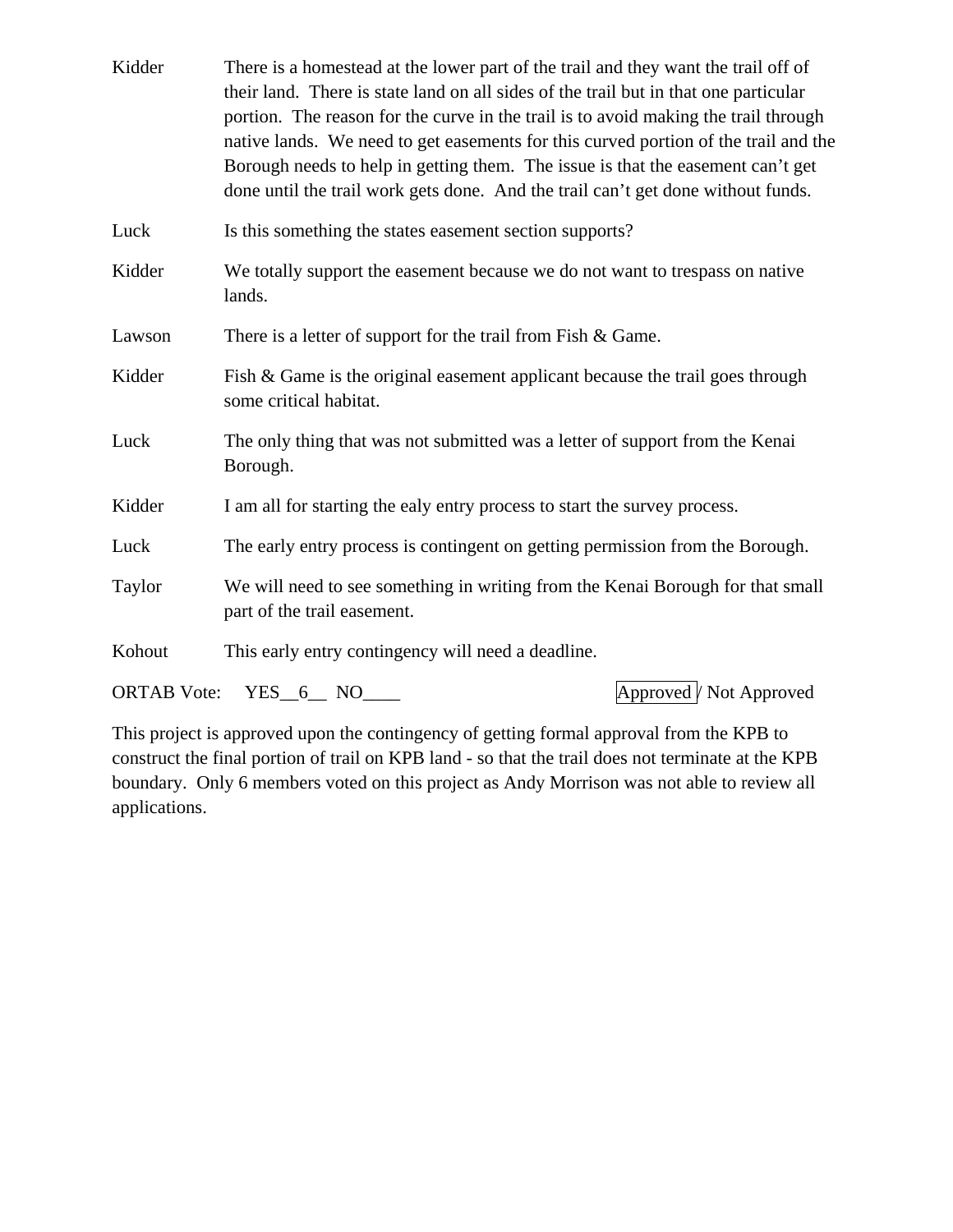### **1. Goldstream Valley Bike Pump Park and Skills**

- **John Hiltenbrand, Goldstream Valley Lions Club**
- $\bullet$  \$15,000 (requested) / \$3,750 (match) / \$18,750 (total)
- **SAFETY & EDUCATION / NON-MOTORIZED**
- A bike pump park would be produced from this grant, with focus on teaching others on design and safety concepts with building and riding such a facility.
- Funds would be used to pay for instructor travel and per diem fees, as well as construction costs to build the park.
- **Land Owners:** Goldstream Valley Lions' Club Land.
- **PROS**
- a. The bike pump park will likely be a popular place for cyclists to ride and recreate.
- b. Park will be open to people of all ages.
- c. Seems to be a lot of support for cycling in Fairbanks, as well as this project.
- d. Good maps and interesting concept, though a bit difficult to fit in the mold of the RTP program. Would have to be 2 separate projects.
- **CONS**
- a. Project essentially needs to be broken into two parts if funded. One half would include the curriculum and training derived from the instructor; the second half would be a trail construction/bike pump park grant. \$7,550 would have to be allocated from S&E funds, which would pay for consultant's travel and professional expenses. The remaining funds would have to come from standard nonmotorized trail grant funds.
- b. Budget is not adequately explained and there is no endproduct design for the park when it is completed. It is basically unknown what will come from the funds when the course is completed. No photos, diagrams or examples of other parks that have been developed in the same fashion.
- c. The Ester Dome project is very near this same location and provides ample opportunity for cyclists.

**Project Description:** The purpose of this project is to bring professional trail builders to Fairbanks to conduct an educational and safety workshop that teaches participants about bike pump parks and bike skills courses, including how to plan, design, and construct these facilities and how to deal with insurance, liability and safety issues. This workshop will be open statewide to biking enthusiasts and others who want to learn how to develop these facilities and, by doing so, offer a fun and exciting way for riders to learn bike safety and technical skills.

# **ORTAB Comments:**

Lawson I saw the benefit where communities could go out and build their own. I felt the bids for fill, etc. was lacking in information.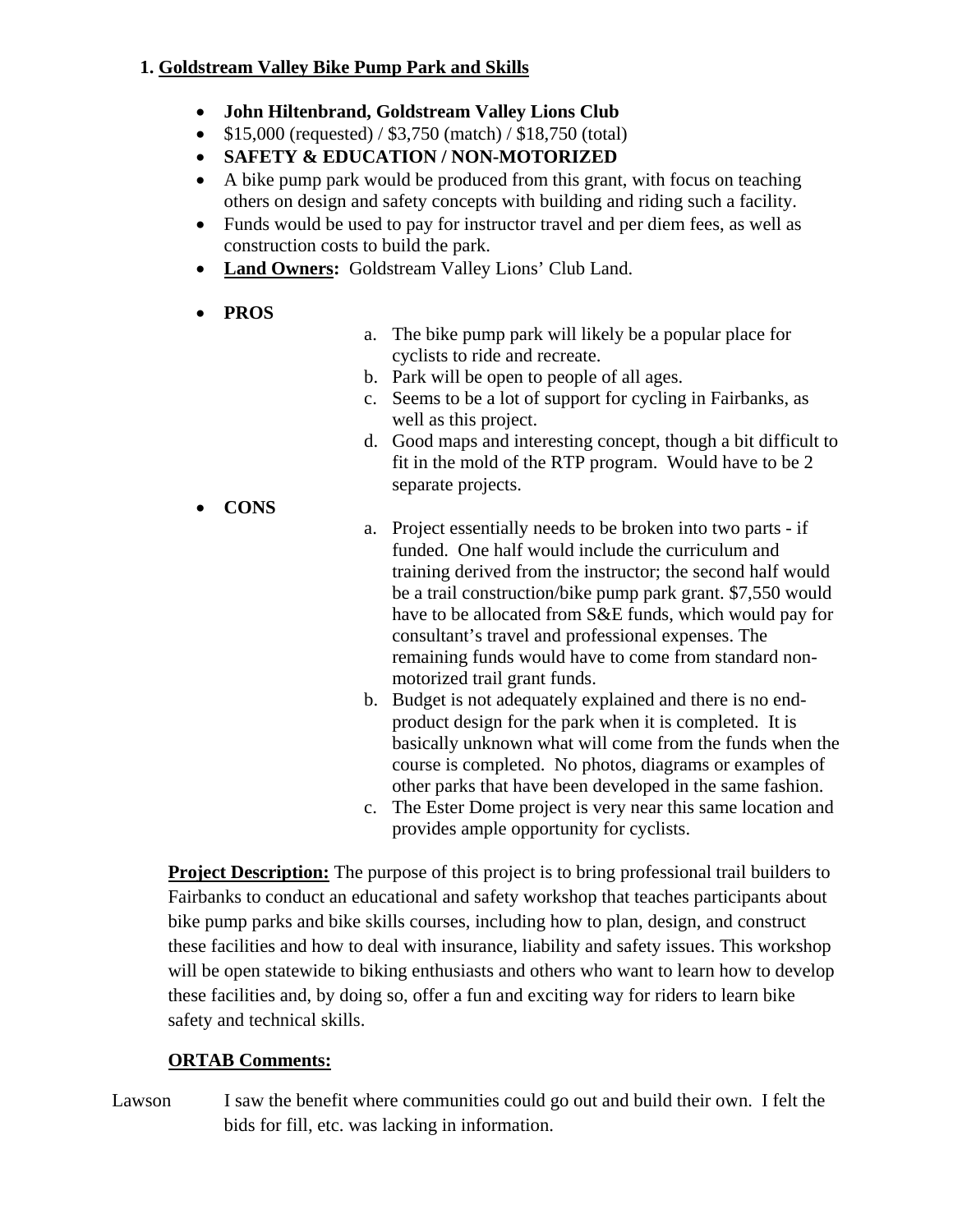Kohout We are not getting enough information and detail for the construction.

Luck The project like this would have to be split according to Washington, D.C. One part would have to be construction and the second part would need to be safety and education.

Taylor In my job with the Municipality of Fairbanks I work with this organization and they have created a great park and have developed a good concept for its development.

ORTAB Vote: YES\_5\_\_ NO\_\_\_\_ Approved <sup>2</sup> Not Approved **Approved** 

Funding of this project is contingent on the availability of additional funds being awarded to the Recreational Trail Grant Program. Votes were not cast by Steve Taylor (due to a conflict of interest) and Andy Morrison since he was not able to review all applications.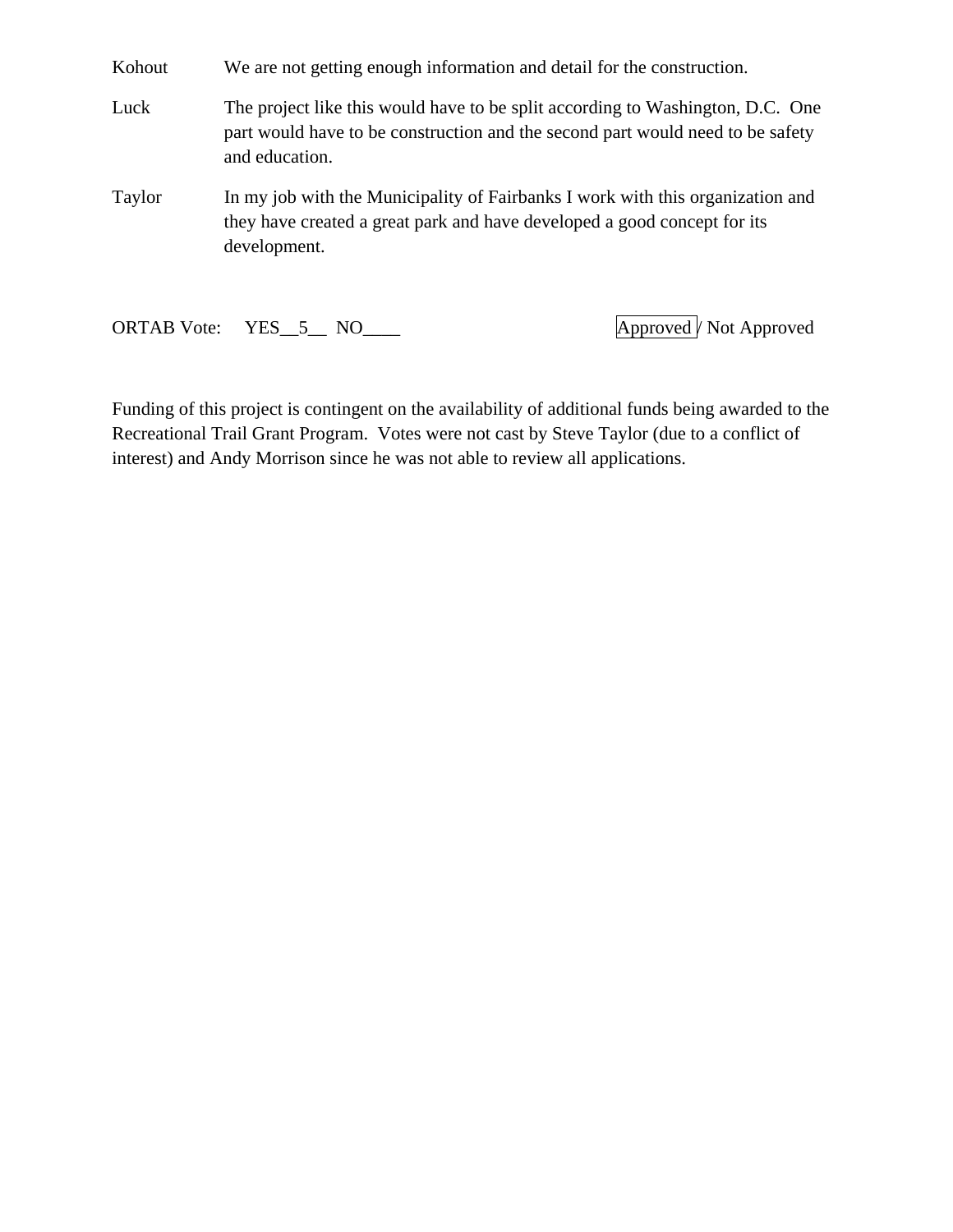#### **2. Trails Newsletter**

- **Geoff Orth, Alaska Trails**
- $\bullet$  \$8,640 (requested) / \$2,160 (match) / \$10,800 (total)
- **SAFETY & EDUCATION**
- Funding will be used to pay the wages for the author and production costs asscoviated with the Alaska Trails Newsletter.
- **PROS**
- a. Funding of the project would continue to keep the trail community informed of upcoming and current trail events, training opportunities, initiatives, construction and maintenance projects, and collective action needed to ensure proper stewardship of trail resources statewide.
- b. The product is free to the trails community all that is required to receive the newsletter is to get on the mailing list.
- c. The author, Eric Troyer, has volunteered his time and effort for this project for a number of years and has a strong passion for trails in general.
- d. Annually, Alaska State Trails Program news is provided in this publication, including specific grant awards made by the Division. ORTAB members have also been recruited through the newsletter.
- **CONS**
- a. The application did not provide much detail for an individual that is not familiar with the newsletter. More information could have been provided concerning who the newsletter is distributed to, additional information about the content, etc.
- b. Minimal effort was applied to the grant application, but the newsletter is an extremely valuable resource to the trail community and is the "premier" document for trail news in the state.
- c. Timeline should at least show the approximate dates the newsletters are released.

**Project Description:** Funding for this project would be used to help produce the Alaska Trails Quarterly Newsletter, which contains news about trails from across the state. The newsletter comes out 4 times a year with smaller "Action Updates" coming out most months in between the quarterlies. The newsletter contains no advertising and is distributed free by Alaska Trails to over 500 individuals statewide.

- Taylor As a consumer of this newsletter I find it provides lots of valuable information. I do have a problem with pre-funding before publication.
- Westlien It is an important communication tool for a small number of subscribers. I don't feel that this should be ORTAB funded.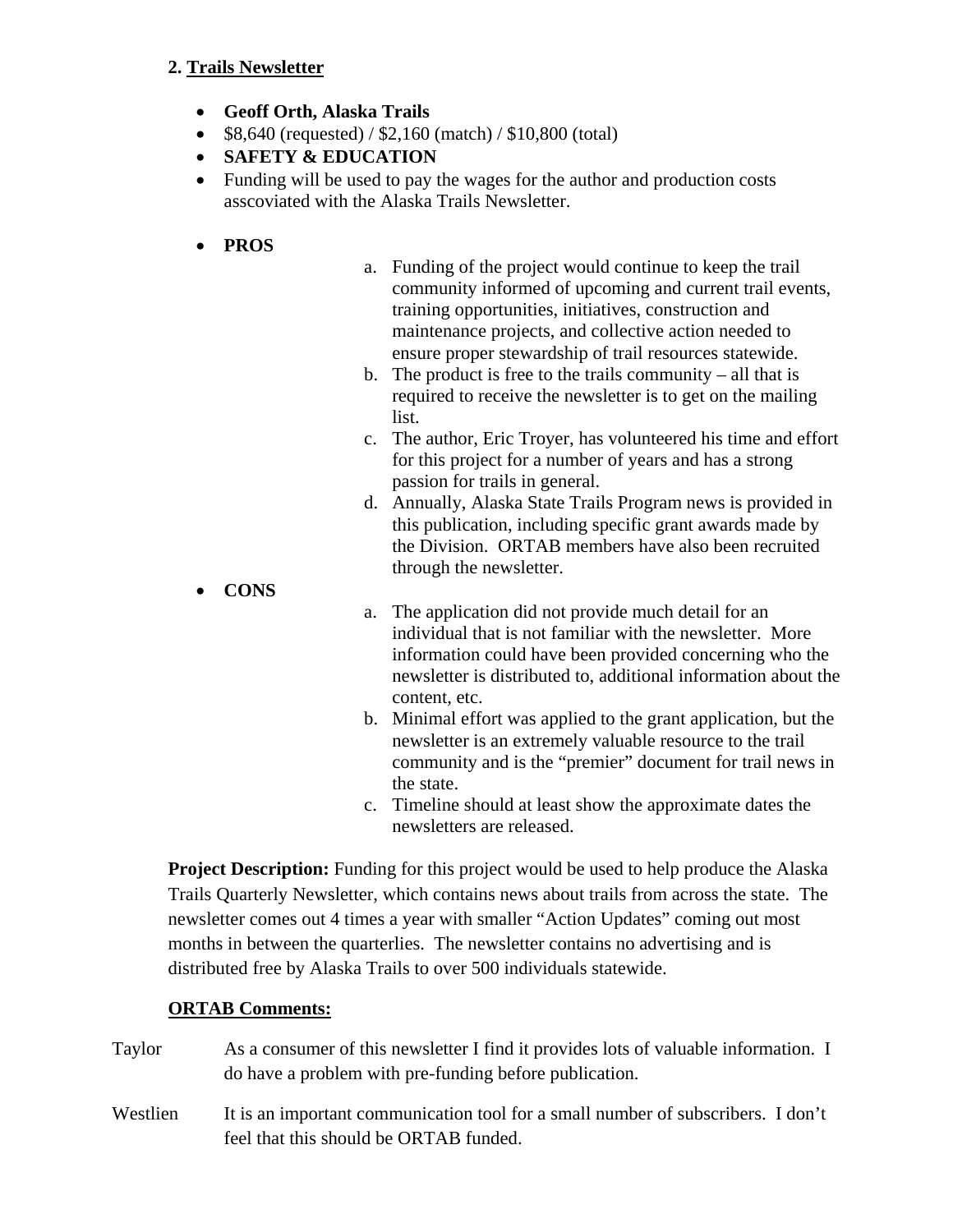| Lawson             | Can we say it can be funded with more requirements?                                                                                                                                                        |
|--------------------|------------------------------------------------------------------------------------------------------------------------------------------------------------------------------------------------------------|
| Luck               | Yes.                                                                                                                                                                                                       |
| Kohout             | We need a commitment from the applicant on the dates when the newsletter will<br>be published.                                                                                                             |
| Westlien           | Are recipients of this newsletter member of AK Trails?                                                                                                                                                     |
| Kohout             | It is word-of-mouth because it is a free newsletter. The applicant needs to provide<br>print dates. I suggest let them know that they can be eligible for funding when<br>further information is provided. |
| <b>ORTAB</b> Vote: | Approved / Not Approved<br>$YES\_6$ NO                                                                                                                                                                     |

Funding of this project is contingent on the availability of additional funds being awarded to the Recreational Trail Grant Program. Only 6 members voted on this project since Andy Morrison was unable to review all grants.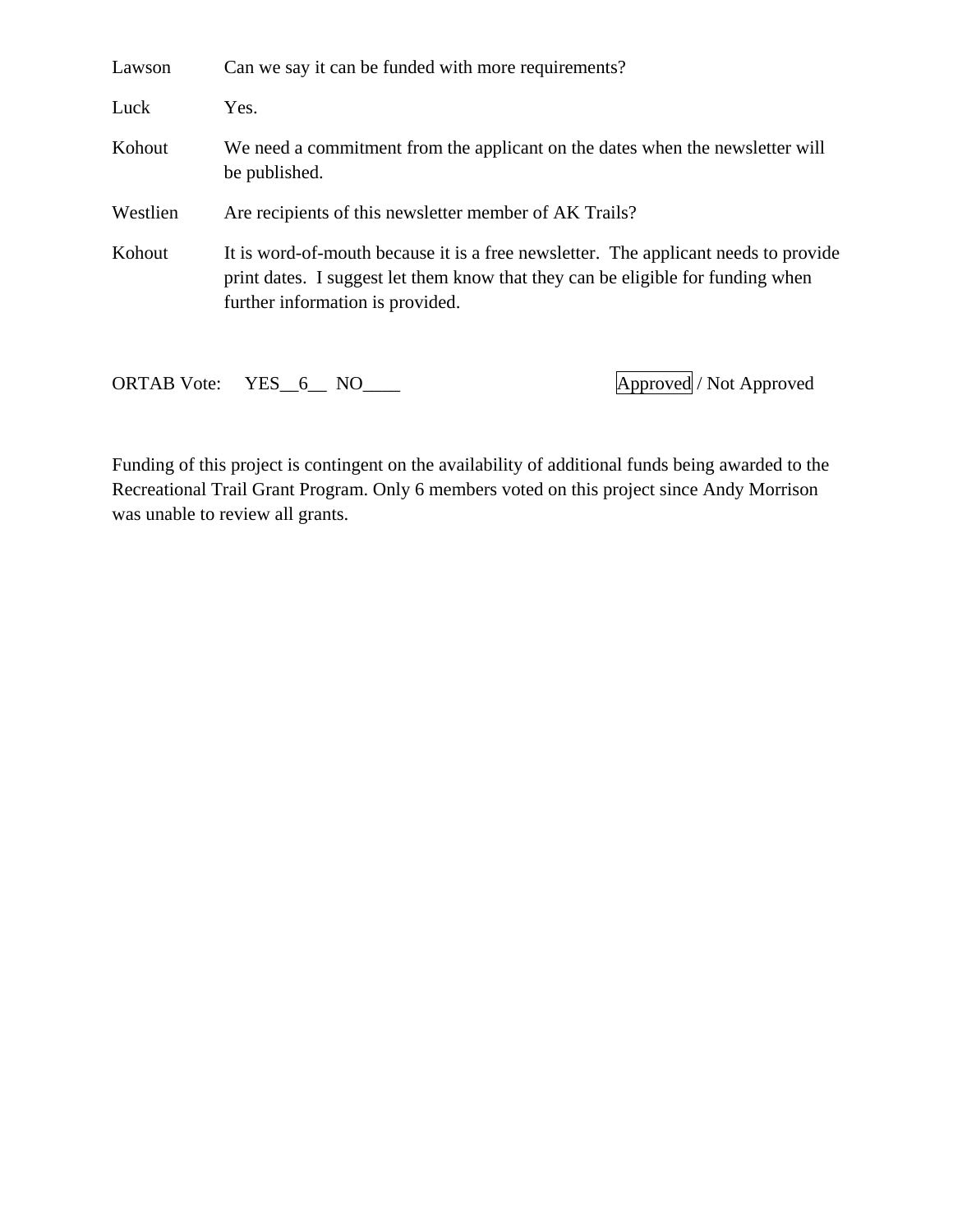#### **3. Rainbird Trailhead Development**

- **Wendy Gierard, University of Alaska, Souteast (Ketchikan)**
- $\bullet$  \$25,000 (requested) / \$6,250 (match) / \$31,250 (total)
- **SAFETY & EDUCATION**
- Funds will be used to upgrade a steep section of trail with a stone staircase. 10 signs, 3 types of brochures, and 2 trail counters will also be purchased.
- **Land Owners:** University of Alaska lands and Ketchikan Borough

#### **PROS**

- a. Safety issues with the steepness of the trail will be addressed.
- b. Educational materials will be designed and distributed to heavily visited areas of the city.
- c. Nice drawings/schematic of the staircase is provided.
- d. Sample brochures are provided and look reasonable.
- e. Strong letters of support. Trail appears to get a lot of use and is a priority for the city and local organizations.
- **CONS**
- a. The main problem with brochures is that people tend to use them once, if at all, and then throw them away. On trails they often times become litter. While these are reasonable for their practical use – perhaps it would have been better to design a brochure with more appeal.
- b. There isn't much information to understand the extent of the safety hazards with the trail. For the amount of money being requested, the budget isn't itemized very well for the cost of the construction.
- c. It would helpful to see photos of safety issues… staircase.
- d. Not sure if the attachments are the brochures or what will be part of the signage? No detail on what the signage will entail.

**Project Description:** The UAS Ketchikan Rainbird Trailhead Safety & Educational Grant will provide educational signage on the trail itself, describing the history of the trail, the local and cultural uses of the trail. The grant will provide funding for improvements to the end of the trail to increase safety for users. Additionally, the project will create general educational materials to distribute to the community and visitors about the Rainbird trail location, access and history.

### **ORTAB Comments:**

Rowe This application should have been in the construction funding and not classified as safety and education by the applicant. Taylor There is substantial construction that doesn't belong in this category. Luck The applicant may have broken the project up to get more funding. This application should have been a construction project.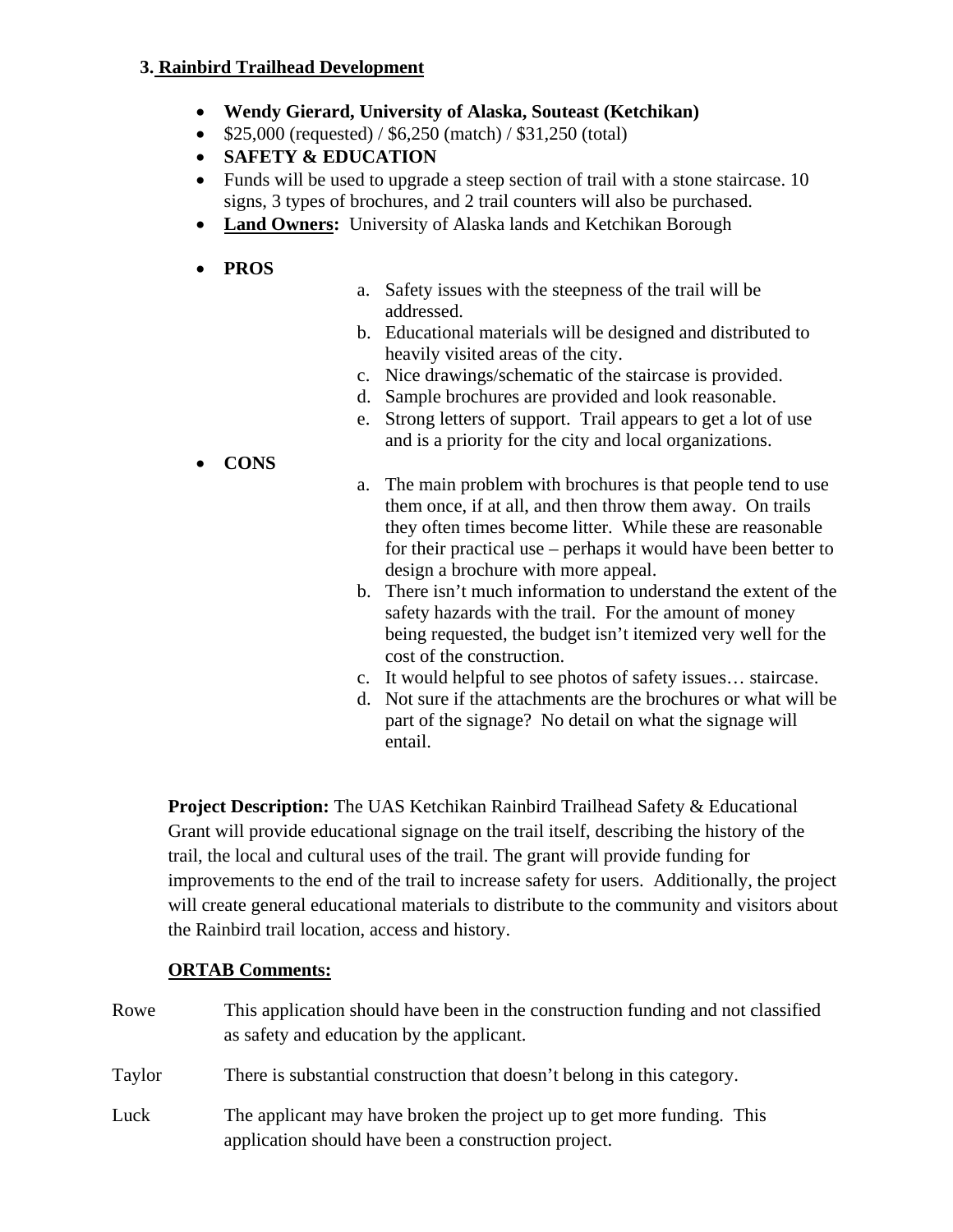| Westlien  | I too was very confused. It definitely should have been split into a construction<br>application and the remaining into a safety and education application.                                                                 |
|-----------|-----------------------------------------------------------------------------------------------------------------------------------------------------------------------------------------------------------------------------|
| Kohout    | If we tell applicants that the education cap for funding is \$15,000, we need to<br>have them stay within that limit.                                                                                                       |
| Holzapfel | If the cap is \$15,000, it this the match and state funds combined? The \$15,000<br>cap is not clear in the grant application.                                                                                              |
| Kohout    | The brochures and mock-ups in this application on the educational materials<br>seemed more promotional than educational.                                                                                                    |
| Taylor    | I don't want to fund any construction costs under and educational grant.                                                                                                                                                    |
| Kohout    | I agree. I suggest we support only the funding of the educational brochures.                                                                                                                                                |
|           | *Note: There is no funding cap for Safety and Education projects under the<br>Recreational Trail Grant Program. The 15% stipulation was confused with the<br>15% cap that the Snowmobile Trail Grant Program is limited by. |

ORTAB Vote: YES\_6\_ NO\_\_\_\_ Approved / Not Approved

Funding of this project is contingent on the availability of additional funds being awarded to the Recreational Trail Grant Program. Only 6 members voted on this project since Andy Morrison was unable to review all grants.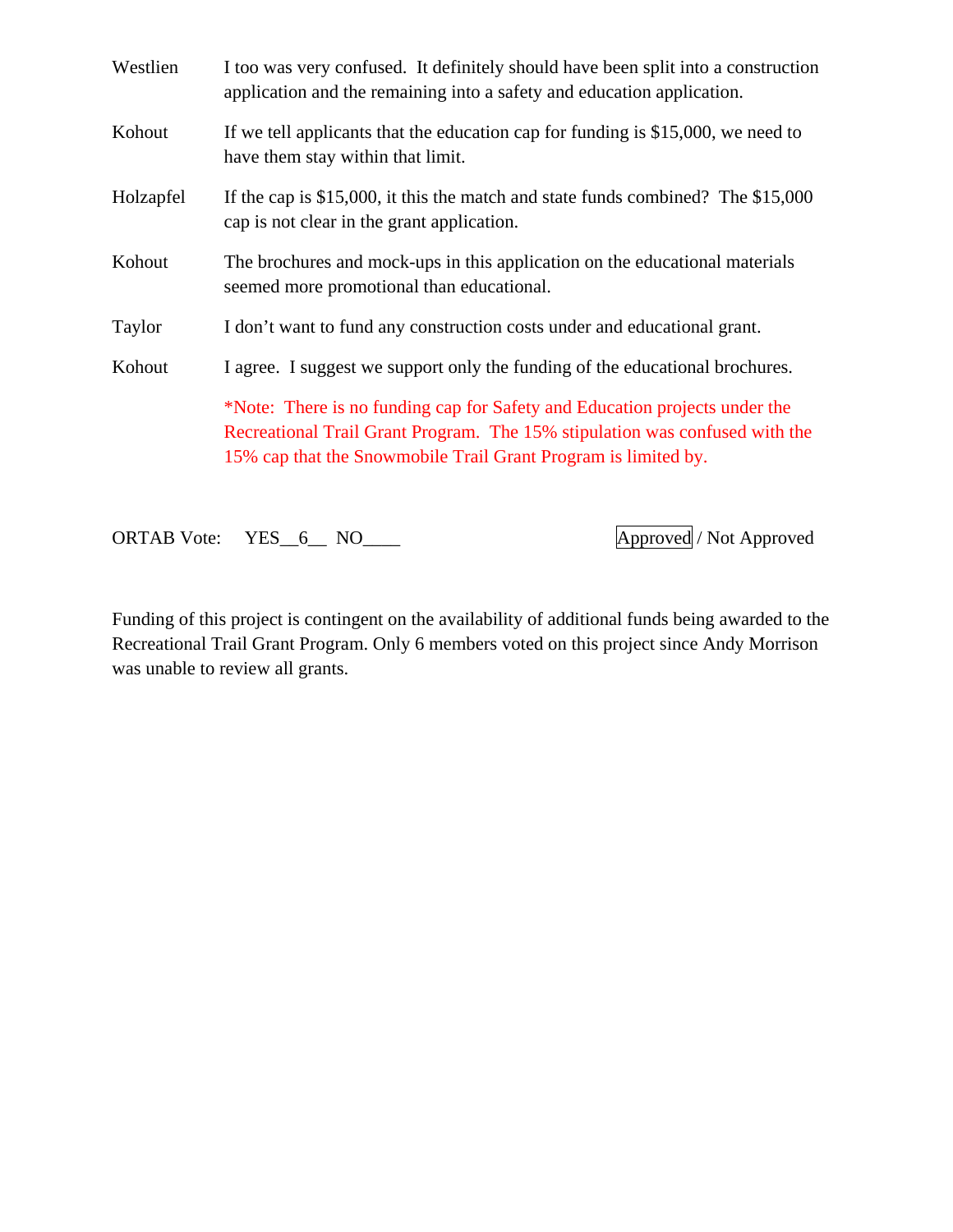- **Max Gruner, Alaska Trails**
- $$29,997$  (requested) /  $$7,499$  (match) /  $$37,496$  (total)
- **SAFETY & EDUCATION**
- Funds will be used to pay for two cost calculating trainers / trail professionals to travel from California and provide 13 days of instruction. Other fees include educational materials and administrative overhead.
- **Land Owners:** State of Alaska Chugach State Park
- **PROS**
- a. Revenue generated from the course will be reused to hold a similar training at a later date.
- b. During the training, an Alaskan trails specialist will be trained to provide this training in-state.
- c. Good partnering agencies working in collaboration on this project.
- d. As seen through countless applications submitted to the Recreational Trail Grant Program and the Alaska Trails Initiative, there are many agencies and organizations that could benefit from an in-depth seminar on trail cost estimates - our program included
- **CONS**
- a. 18 months seems to be a long time before having another class - considering there will only be 18 people per course. It would affect more managers to offer the course annually. Annual trainings would also help with retaining knowledge - for both instructors and students.
- b. Cost for the California instructors seems very high for 13 days of work.

**Project Description:** One of the biggest shortcomings of any trail program is the development of appropriate funding to complete the project within scope and time allotments. Participants will learn trail construction cost estimating that is inventory based with construction production rates, material costs and logistics worked in. This type of estimating can be applied to developing accurate budgets. This information will be valuable to the agency trail manager, the biding trail contractor, the project implementing trail crew supervisor and others. At the end of the training, participants will take away software templates that can be used for future projects.

### **ORTAB Comments:**

Budd I think this was a good idea.

Taylor Great idea and it would be useful. The funding requested was above the limits for safety and education.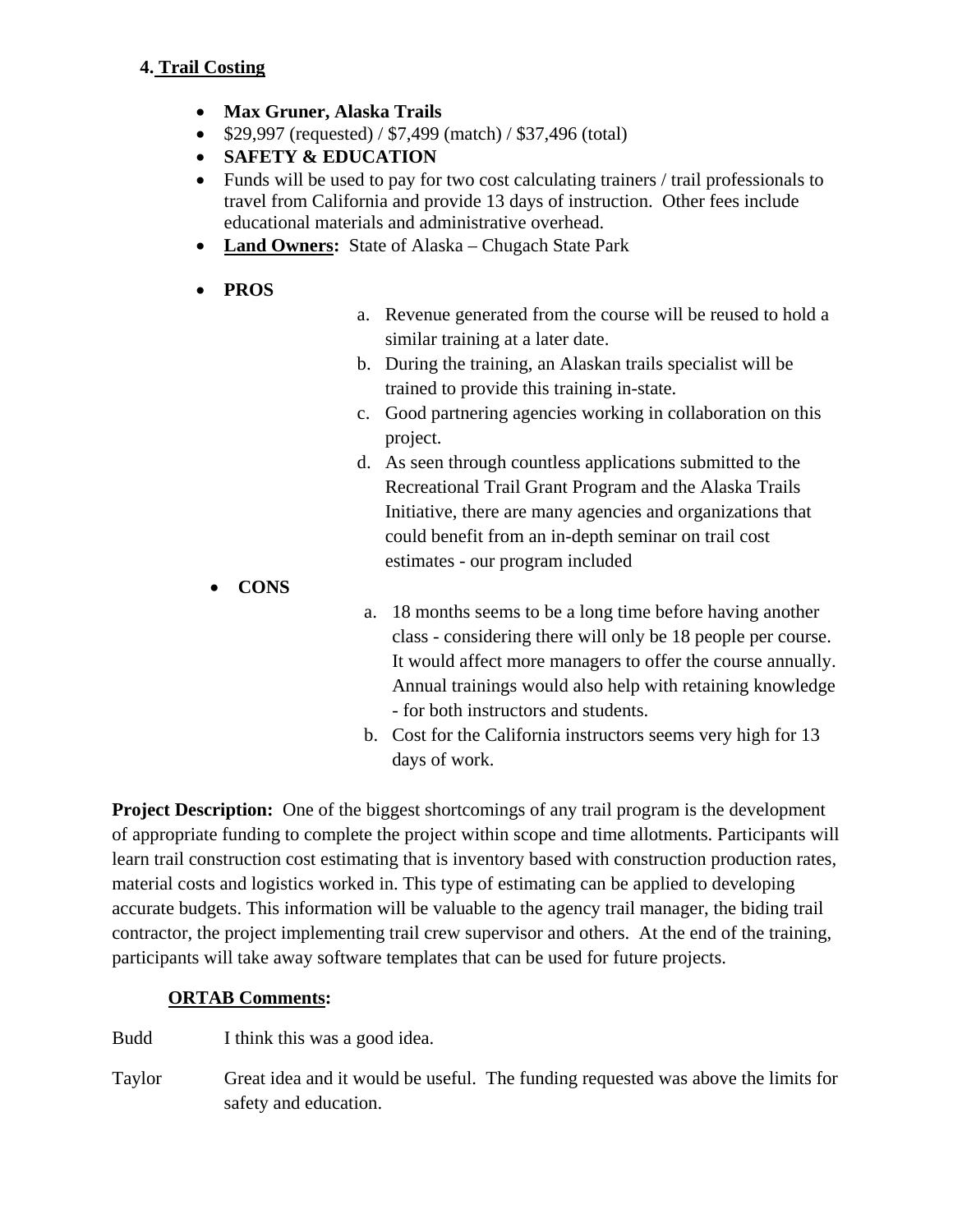| Rowe     | I think the class is good. Should this be split into construction and then safety and<br>education?                                                                                                                         |
|----------|-----------------------------------------------------------------------------------------------------------------------------------------------------------------------------------------------------------------------------|
| Luck     | It is a bit high because of the instructors. It is more educational than construction.<br>This application is teaching a class on how to construct a trail and not actual trail<br>construction.                            |
| Westlien | I am less likely to move this project into the construction section because this is a<br>great educational class to learn trail constructing.                                                                               |
| Gruner   | I just looked up the \$15,000 educational cap and it is under the SnowTrak board<br>exclusively. There is no cap stated on the application for the Recreational Trail<br>Grant Program.                                     |
| Kohout   | On the written application it does state "snow trail--\$15,000".                                                                                                                                                            |
| Gruner   | I want it noted that there is no educational cap stated on the trails application for<br>the Recreational Trail Grant Program.                                                                                              |
| Kohout   | We all agree there is no cap.                                                                                                                                                                                               |
|          | *Note: There is no funding cap for Safety and Education projects under the<br>Recreational Trail Grant Program. The 15% stipulation was confused with the<br>15% cap that the Snowmobile Trail Grant Program is limited by. |

ORTAB Vote: YES\_6\_ NO\_\_\_\_ Approved / Not Approved

Only 6 members voted on this project since Andy Morrison was unable to review all grants.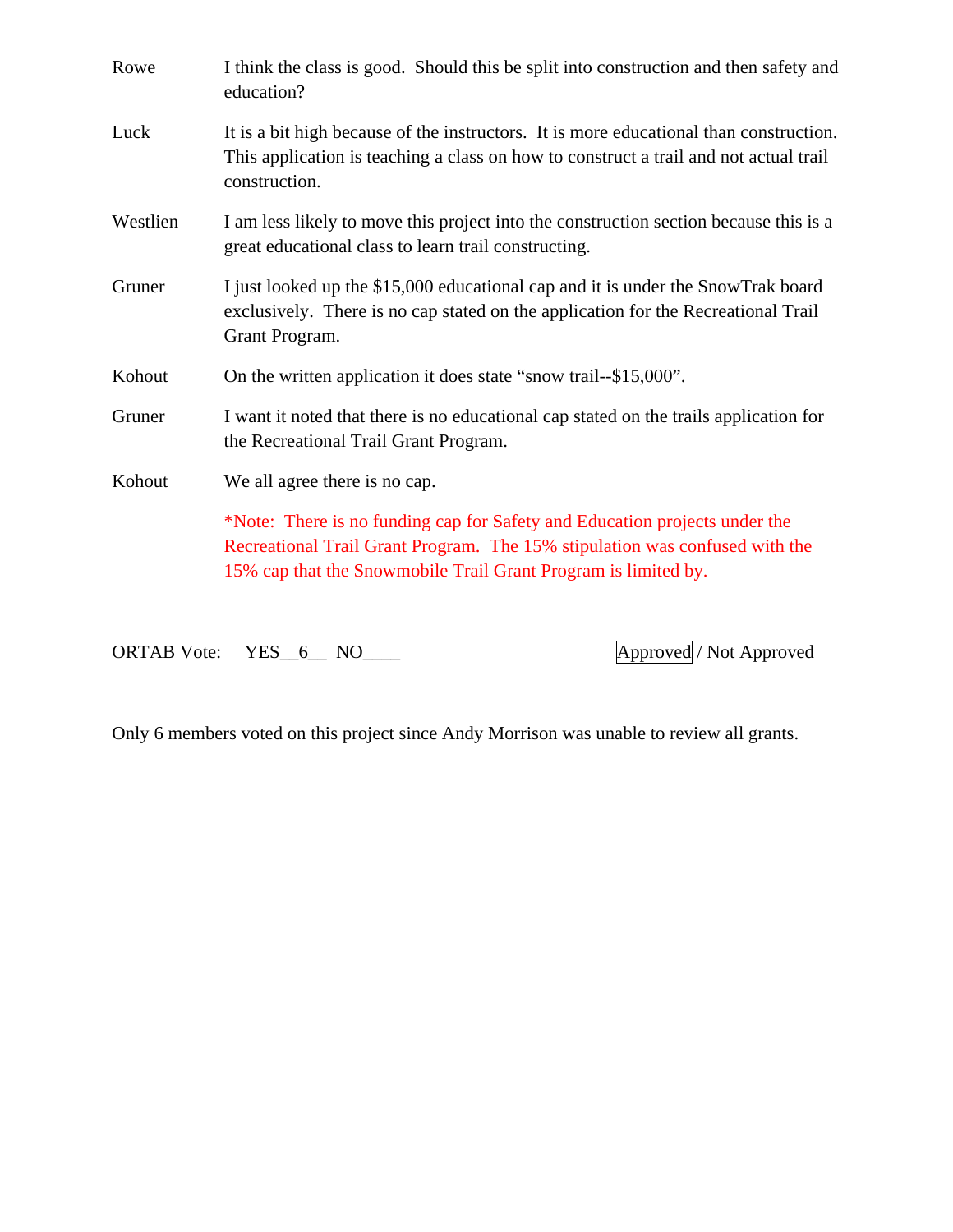#### **5. Trail Mapper**

- **Geoff Orth, Alaska Trails**
- $\bullet$  \$12,480 (requested) / \$3,120 (match) / \$15,600 (total)
- **SAFETY & EDUCATION**
- Funds will be used to pay for contractual services with Tom Clark to develop a Trail Mapping website.
- **PROS**
- a. Good product to have produced for the northern region (not sure about trails statewide). Alaska Trails would be a good facilitator for this project.
- b. Tom Clark has already begun project with his own resources and initiative.
- c. Excellent organization to manage the website with extensive grant history and statewide reach.
- d. Reasonable amount of support from the local community
- **CONS**
- a. Application was very hastily put together with minimal information
- b. A similar interactive website is currently being constructed by the Alaska State Trails Office, but only for State trails.

**Project Description:** Funding to help produce an interactive internet application to allow trail users to find trails statewide.

#### **ORTAB Comments:**

Taylor I like this idea. I spend a lot of time trying to find trail information and this would help. I am a bit concerned about posting trails that don't have easements and all the safety issues associated with it. Kohout We need more information on the trail expansion and phases. Luck Our state interns are mapping and locating state trails. Andre can show the board some of the work being done.

ORTAB Vote: YES\_6\_ NO\_\_\_\_ Approved / Not Approved / Not Approved / Not Approved / Not Approved / Not Approved  $\sqrt{P}$ 

Funding of this project is contingent on the availability of additional funds being awarded to the Recreational Trail Grant Program. Only 6 members voted on this project since Andy Morrison was unable to review all grants.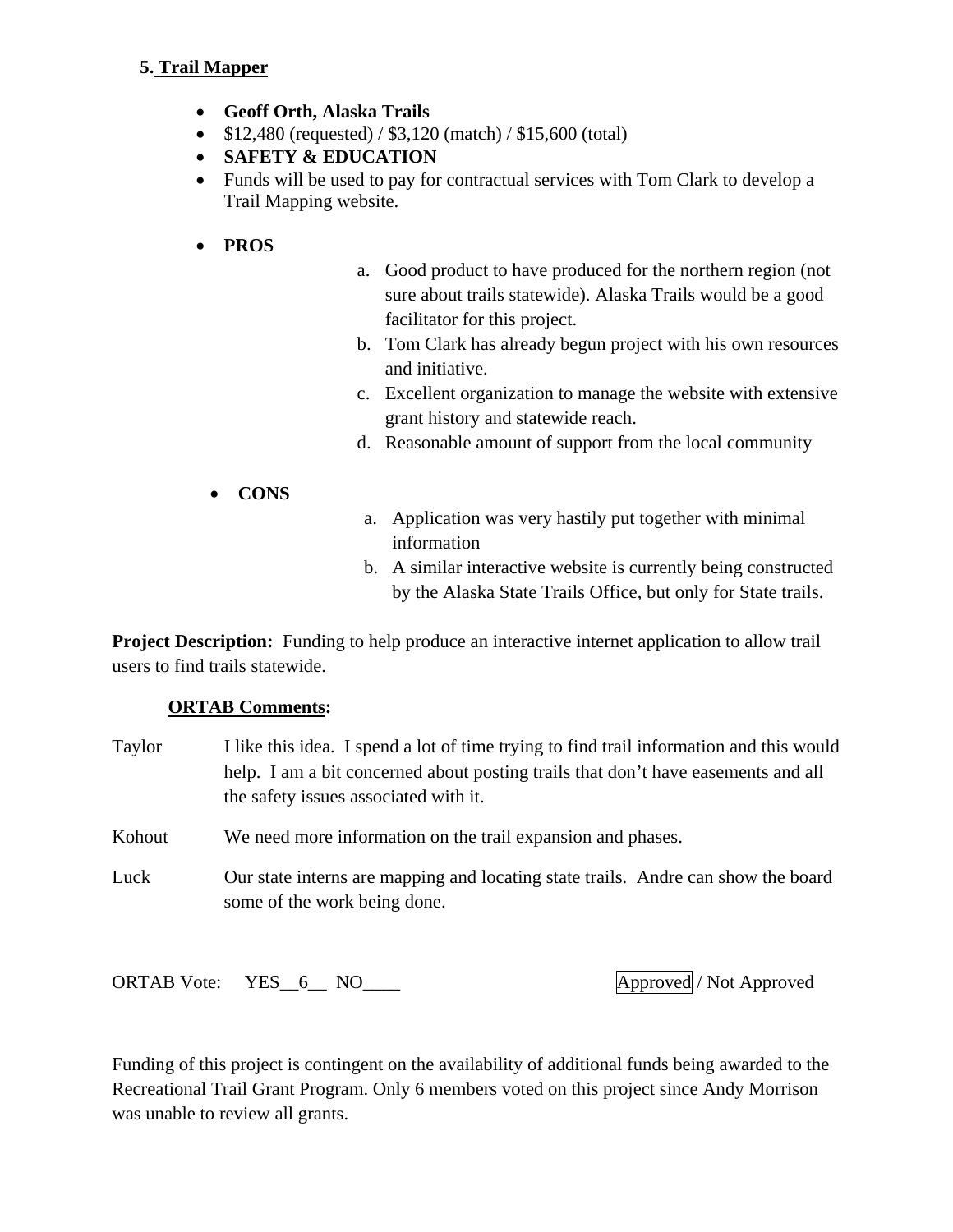#### **6. Trail Rendezvous**

- **Max Gruner, Alaska Trails**
- $\bullet$  \$11,200 (requested) / \$2,800 (match) / \$14,000 (total)
- **SAFETY & EDUCATION**
- Funds will be used to pay for speakers and presenter fees, educational materials, marketing, reception space, transportation, and administrative overhead.
- **PROS**
- a. Strong support for this gathering in alternation with the annual Alaska State Trails Symposium.
- b. Excellent organizational background with assembling/facilitating trainings such as this.
- c. Excellent grant history.
- d. Applicant has the appropriate connections to bring good speakers and attract the various agencies that would attend such an event.
- e. An overall good idea to keep the trail community involved and proactive to maintain the ethics of sustainable trail constuction
- **CONS**
- a. Many of the budget items are vague not broken down adequately.
- b. Unsure from which agencies the match would come from.

**Project Description:** Alaska Trails would like to provide trail users and the wider public an opportunity for training and networking. It is our belief that such an opportunity for a rendezvous would ultimately lead to more trails (planned, developed, and maintained in sustainable ways), would lead to more opportunities for healthy recreation, provide the potential of connecting youth to the outdoors; an opportunity for networking and training such as this would benefit all trail users in Alaska as well as all other agencies, organizations, and individuals who are concerned with sustainable land management, trail use, and education of the public.

| Westlien    | I didn't have any problems with this project. I feel it is an innovative idea that is<br>needed in the state. |
|-------------|---------------------------------------------------------------------------------------------------------------|
| <b>Budd</b> | I liked that it had youth involvement.                                                                        |
| Kohout      | I would have liked to see a timeline reflected in the budget.                                                 |
| Gruner      | Clearly grantees have to start the application process earlier than the money is<br>available.                |
| Westlien    | Should this project go forward it is an opportunity for motorized users to get<br>involved.                   |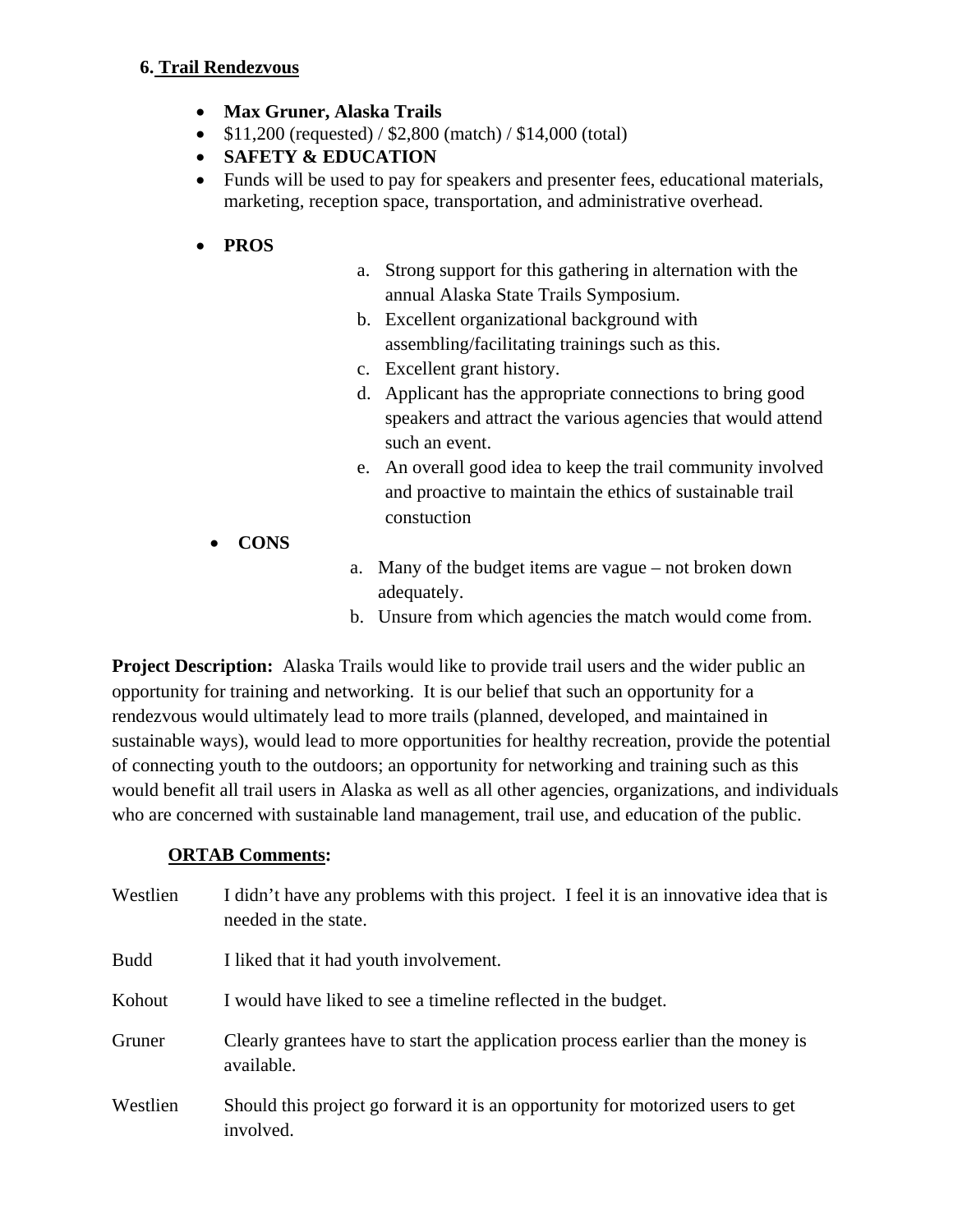Morrison We have been having this discussion with SnowTRAC.

ORTAB Vote: YES\_6\_ NO\_\_\_\_ Approved / Not Approved

Full funding of this project is contingent on the availability of additional funds being awarded to the Recreational Trail Grant Program. Currently only \$6,394 is available from remaining Safety and Education project dollars.

Only 6 members voted on this project since Andy Morrison was unable to review all grants.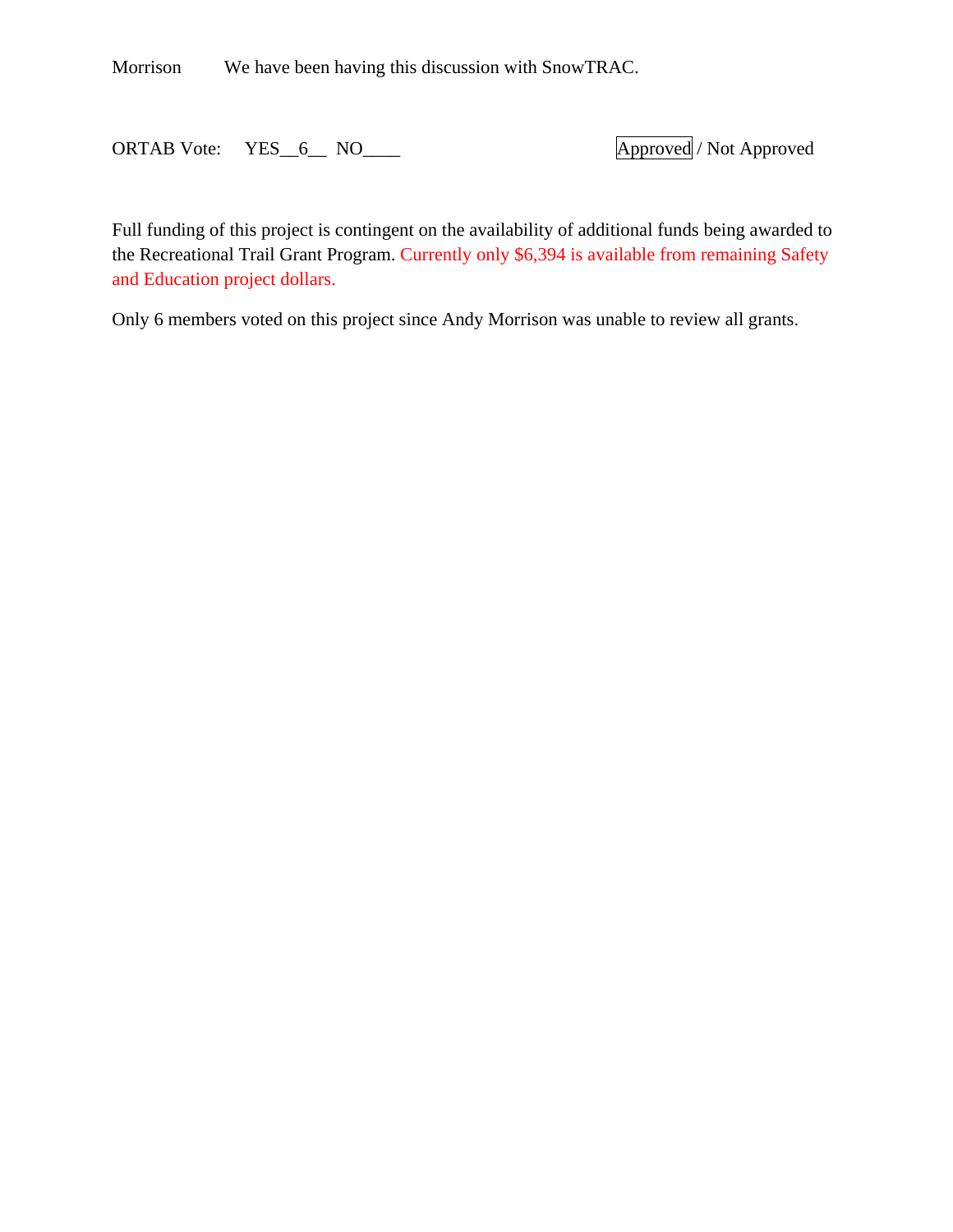# **GENERAL DISCUSSION:**

### **Geographic Representation**

Kohout Southeast was heavily represented for funding this year.

- Luck We should have more board representation from the Northwestern area. The Fairbanks area is represented by two board members due to the fact that it is difficult to recruit representation for that region.
- Rowe We have enough latitude to make sure that we are granting funds all around the state.
- Kohout I would like the grant application to say grant experience instead of trail grant experience. There are a lot of outlying areas that may not apply because of the wording on the application. I know that the smaller communities have grant experience and are not applying for funds because of the application wording.

### **Application Process**

- Budd I am not fond of the electronic application scoring process. I would like to see a hard copy.
- Rowe I didn't mind the electronic format. I would like more space available. We need to standardize how we are going to organize the support letters we receive. I would like to log-in to a website to read the letters instead of downloading all of them onto my computer.
- Lawson A jump drive with all of the information works for me because some of us live in areas with slow internet.
- Taylor I would like to see the application sections streamlined. There are repetitive questions. The Safety and Education application needs more narrative space.
- Morrison I would like to see the score sheet integrated with the application so comments can be made right on the application.
- Luck I will look into seeing if we can make a feature for the reviewer to make remarks with each question. Maybe we can do some of the modification internally.
- Kohout The budget boxes are too small.

Luck We also need to have an attachment that could include photos.

Budd I would also like to see separating the agency letters from the public letters.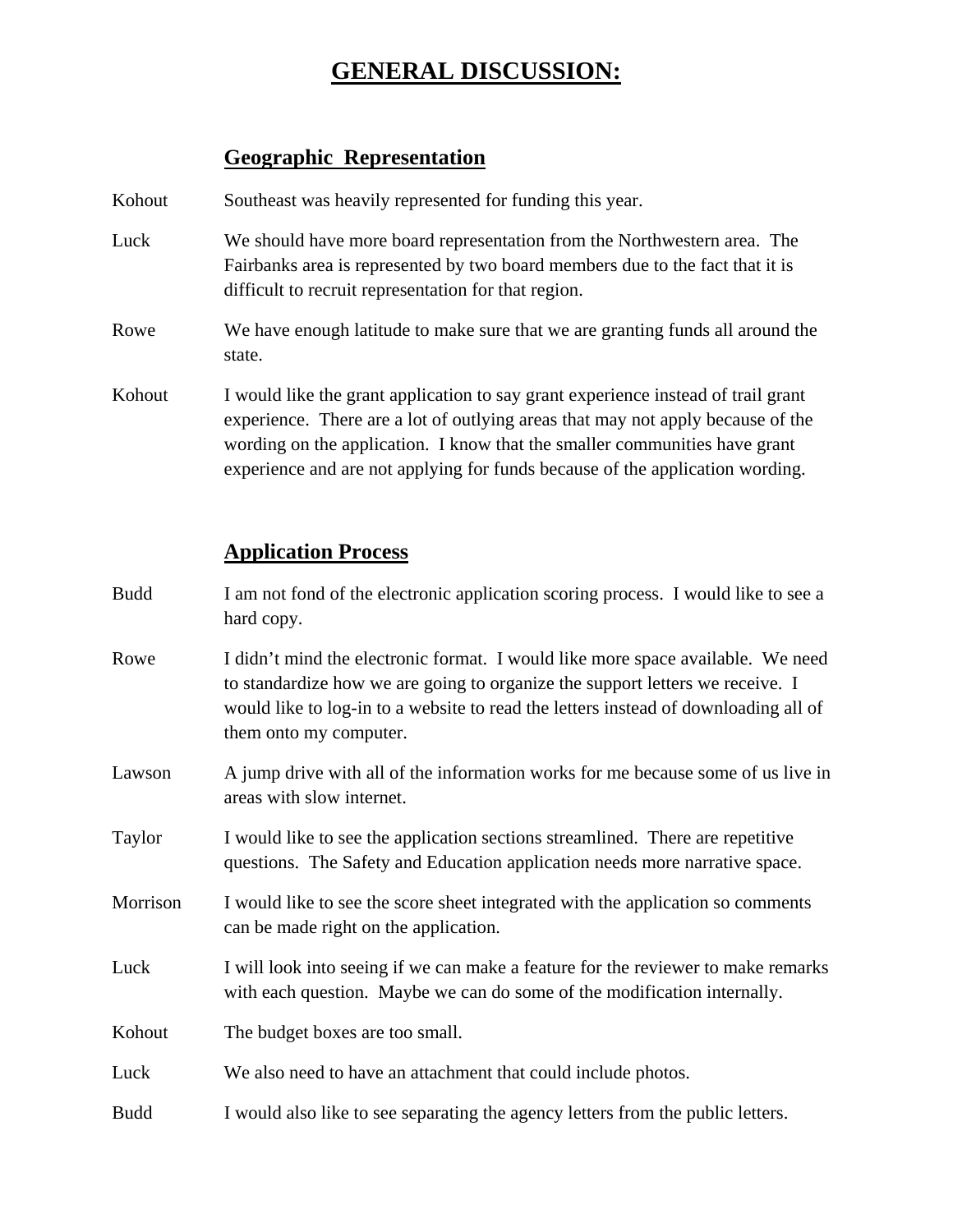| Gruner<br>There are no guidelines for ADA in the wilderness. |  |
|--------------------------------------------------------------|--|
|--------------------------------------------------------------|--|

- Morrison Change the ADA wording on the application and the scoring of the youth corps.
- Taylor It is up to all of us to interpret and be judicious with the bonus points.
- Morrison I would like to see change the high score system from 110 points to the basic 100 points.

### **Public Participation**

- Morrison It seems reasonable for small points of clarification from the public participation. If they can't make it to the meeting they can call the conference line. Everyone has access to a telephone for communication.
- Lawson It is hard to find a balance with participation with the smaller communities that can't come to the meetings for application clarification questions.
- Rowe I like the idea of a 10 minute presentation from applicants.
- Morrison I am more in favor of the board asking questions if it is needed because of your time limitations in approving the applications.
- Gruner When a grant applicant applies for funding, the application is their presentation to tell the board what their project is all about. The application process should be completed as stated in the guidelines. Then it is up to the Chair to ask applicants questions for specific clarification on the application.
- Taylor In the next meeting we should start our process with the conference callers so they don't have to stay on the telephone for hours.

### **Easement and Planning Funding**

- Rowe We need more planning and easement aquistitons funding. We need guidelines on what can and can't be funded. Smaller communities need funds to help with design work and easement and planning.
- Kohout Yes, those things can be part of a project. On the grant, what would the percentage for these funds.
- Rowe I propose up to \$10,000 of the overall grant can be used for planning and design.
- Taylor In our application guidelines it doesn't say where we can allow for that.
- Morrison We need to see what the federal guidelines are before we make any decisions.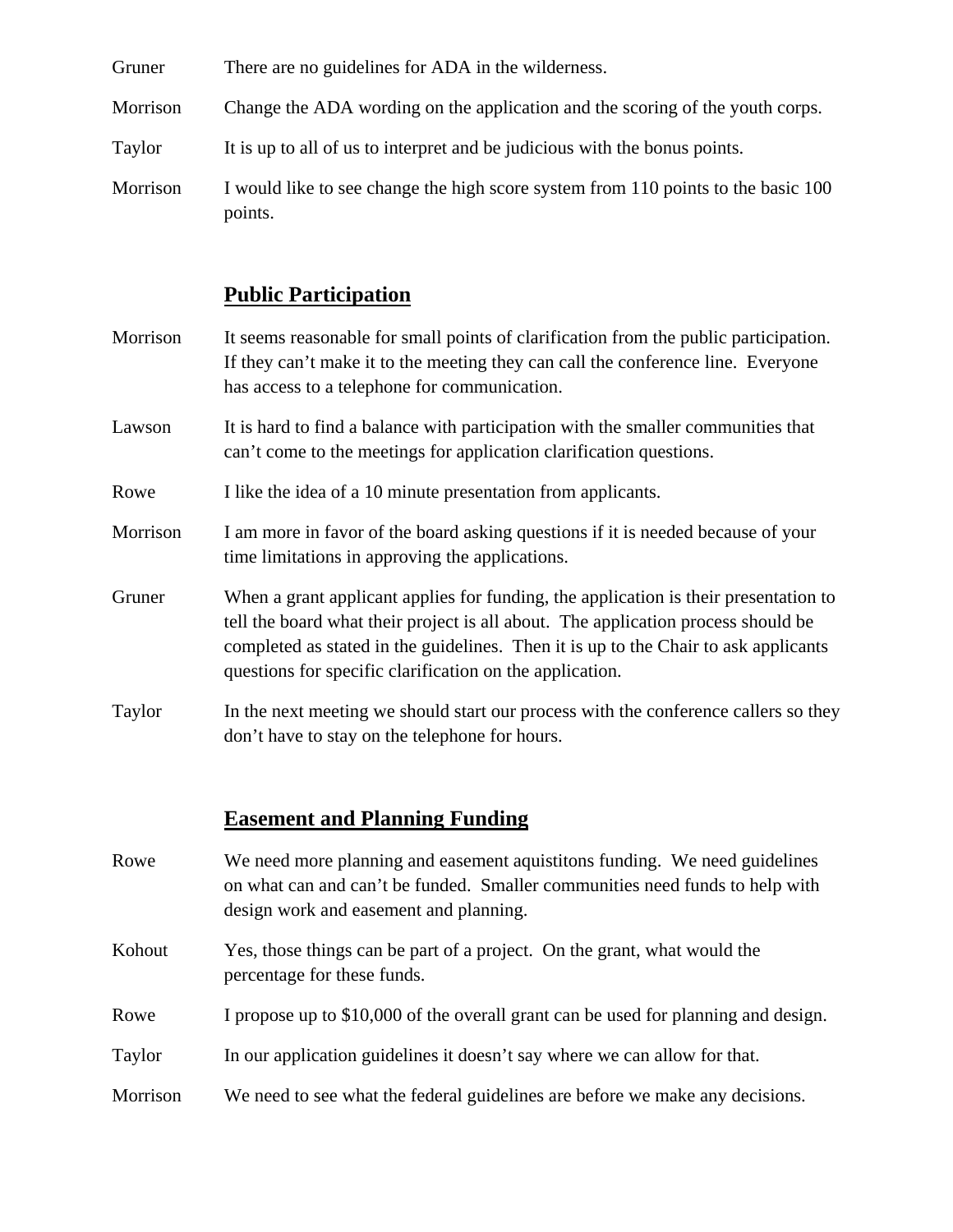- Luck Our money comes from the Federal Highway Administration. For the most part we need to see tangible work for this money. Some money can be used for planning and design but we are limited by national standards and guidelines for the Recreational Trail Grant Program as a whole.
- Rowe Then, can the applicant use their planning and design expenses as the match?
- Luck Yes, if it is occurring concurrently with the project while under grant agreement.

Meeting adjourned at 4:30pm.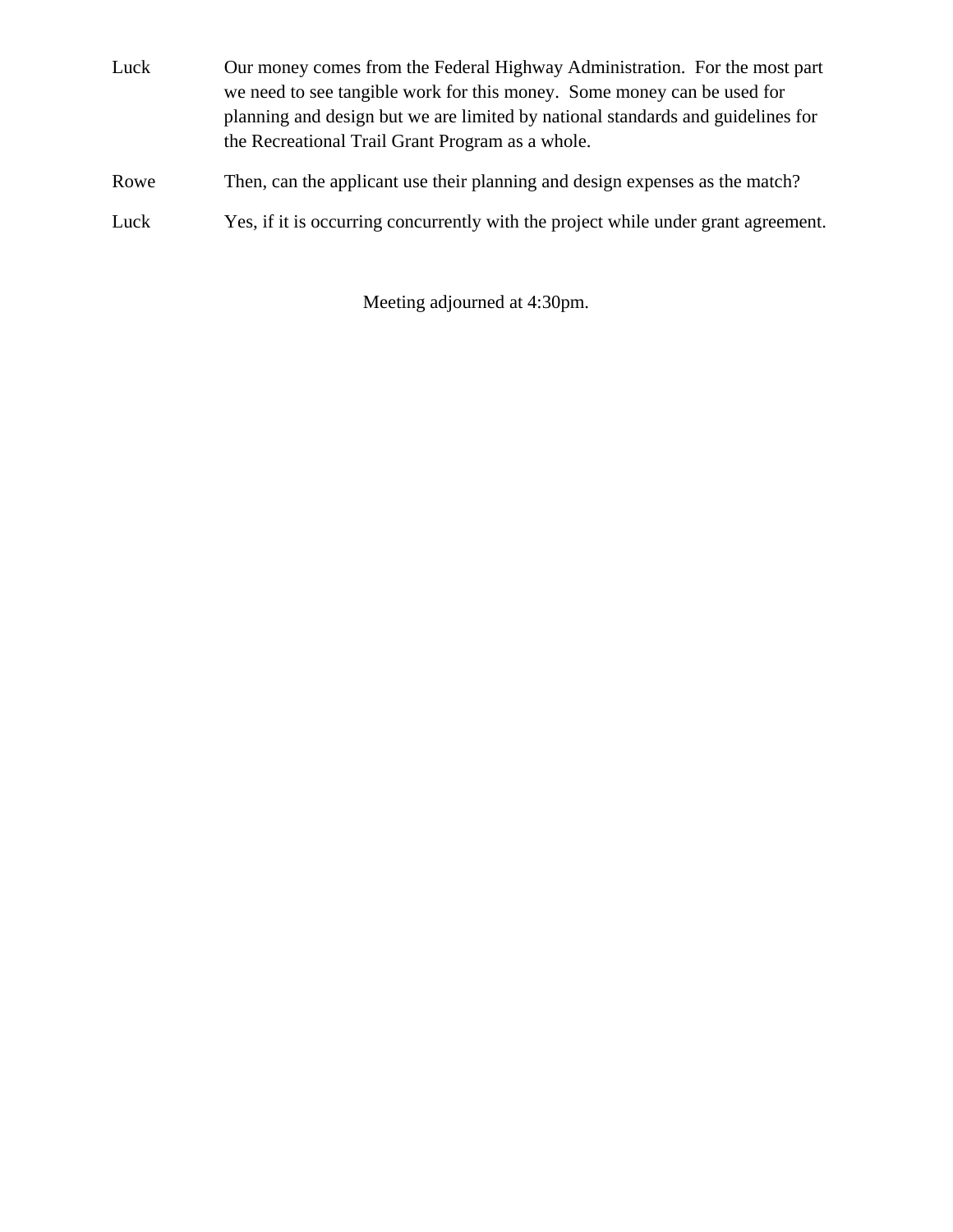|                 | Recreation Trails Program Grants - 2010                      |                           |    |                          |      |                |      |                       |      |      |              |             |      |                         |                             |         |                      |                          |
|-----------------|--------------------------------------------------------------|---------------------------|----|--------------------------|------|----------------|------|-----------------------|------|------|--------------|-------------|------|-------------------------|-----------------------------|---------|----------------------|--------------------------|
|                 | <b>Scores</b>                                                |                           |    |                          |      |                |      |                       |      |      |              |             |      |                         |                             |         |                      |                          |
| Ref.#           | <b>Project Name</b>                                          | Submitted by              |    | <b>Funding Request</b>   | J.K. | E.W.           | J.B. | A.M.                  | S.T. | J.R. | K.W.         | <b>S.L.</b> | M.C. | <b>ORTAB</b><br>Approve | <b>Trail Classification</b> | Average | <b>Cumulative \$</b> |                          |
| 28              | Refuge Cove Trails (Non-<br>Motorized)                       | <b>DPOR - Southeast</b>   | \$ | 26,011.00                | 105  | 107            | 110  | <b>NS</b>             | 105  | 89   | $\mathsf{C}$ | 108         |      | <b>YES</b>              | Non-Motorized               | 104.00  | 26,011.00            |                          |
| 24              | <b>Pratt Museum Forest Trails Project</b><br>(Non-Motorized) | <b>Pratt Museum</b>       | \$ | 50,000.00                | 90   | 102            | 92   | <b>NS</b>             | 100  | 96   | 105          | 106         |      | <b>YES</b>              | Non-Motorized               | 98.71   | 76,011.00            |                          |
| 6               | <b>Cooper Landing Trail Grooming</b><br>(Non-Motorized)      | Cooper Landing Comm. Club | \$ | 18,782.00                | 91   | $\overline{?}$ | 88   | $\boldsymbol{\gamma}$ | 97   |      | 97           | 94          |      | <b>YES</b>              | Non-Motorized               | 93.40   | 94,793.00            |                          |
| $26*$           | <b>Reed Lakes Trail Reconstruction</b><br>(NMD)              | DPOR - Mat-Su Area        | \$ | 41,499.00                | 95   | 102            | 86   | <b>NS</b>             | 88   | 90   | 99           | 91          |      | <b>YES</b>              | Non-Motorized               | 93.00   | 136,292.00           |                          |
| $8**$           | <b>Upper-Dewey Lakes Phase II</b><br>(NMD)                   | Municipality of Skagway   | \$ |                          | 90   | 93             | 91   | 94                    | 87   | 93   | 93           | 89          |      | <b>NO</b>               | Non-Motorized               | 91.25   | 136,292.00           |                          |
| 20              | Mount Juneau Trail Re-route (Non<br>Motorized)               | Trail Mix, Inc.           | \$ | 48,041.00                | 84   | 89             | 79   | <b>NS</b>             | 93   | 90   | $\mathsf{C}$ | 92          |      | <b>YES</b>              | Non-Motorized               | 87.83   | 184,333.00           | Current<br>Funding limit |
| $21*$           | Mount Roberts Trail Re-route<br>(NMD)                        | Trail Mix, Inc.           | \$ | 44,207.00                | 87   | 85             | 78   | 86                    | 91   | 83   | $\mathsf{C}$ | 88          |      | <b>YES</b>              | Non-Motorized               | 85.43   | 228,540.00           |                          |
| $29*$           | Sheep Creek Trail Re-route (NMD)                             | Trail Mix. Inc.           | \$ | 31,914.00                | 63   | 77             | 73   | 79                    | 88   | 85   | $\mathsf{C}$ | 82          |      | <b>YES</b>              | Non-Motorized               | 78.14   | 260,454.00           |                          |
| 25              | <b>Rainbird Trailhead Improvement</b>                        | University of Alaska, SE  | \$ | 50,000.00                | 78   | 81             | 55   | 82                    | 70   | 85   | 81           | 84          |      | <b>YES</b>              | Non-Motorized               | 77.00   | 310,454.00           |                          |
| 15 <sub>1</sub> | Juneau Ski Trail Equip. (Non-<br>Motorized)                  | Juneau Nordic Ski Club    | \$ | $\overline{\phantom{a}}$ | 60   | 67             | 47   | 70                    | 69   | 61   | 65           | 68          |      | <b>NO</b>               | Non-Motorized               | 63.38   | 310,454.00           |                          |
|                 |                                                              | $Total =$                 |    | 310,454.00               |      |                |      |                       |      |      |              |             |      |                         |                             |         | 310,454.00           |                          |
|                 |                                                              |                           |    | 184,333.00               |      |                |      |                       |      |      |              |             |      |                         |                             |         |                      |                          |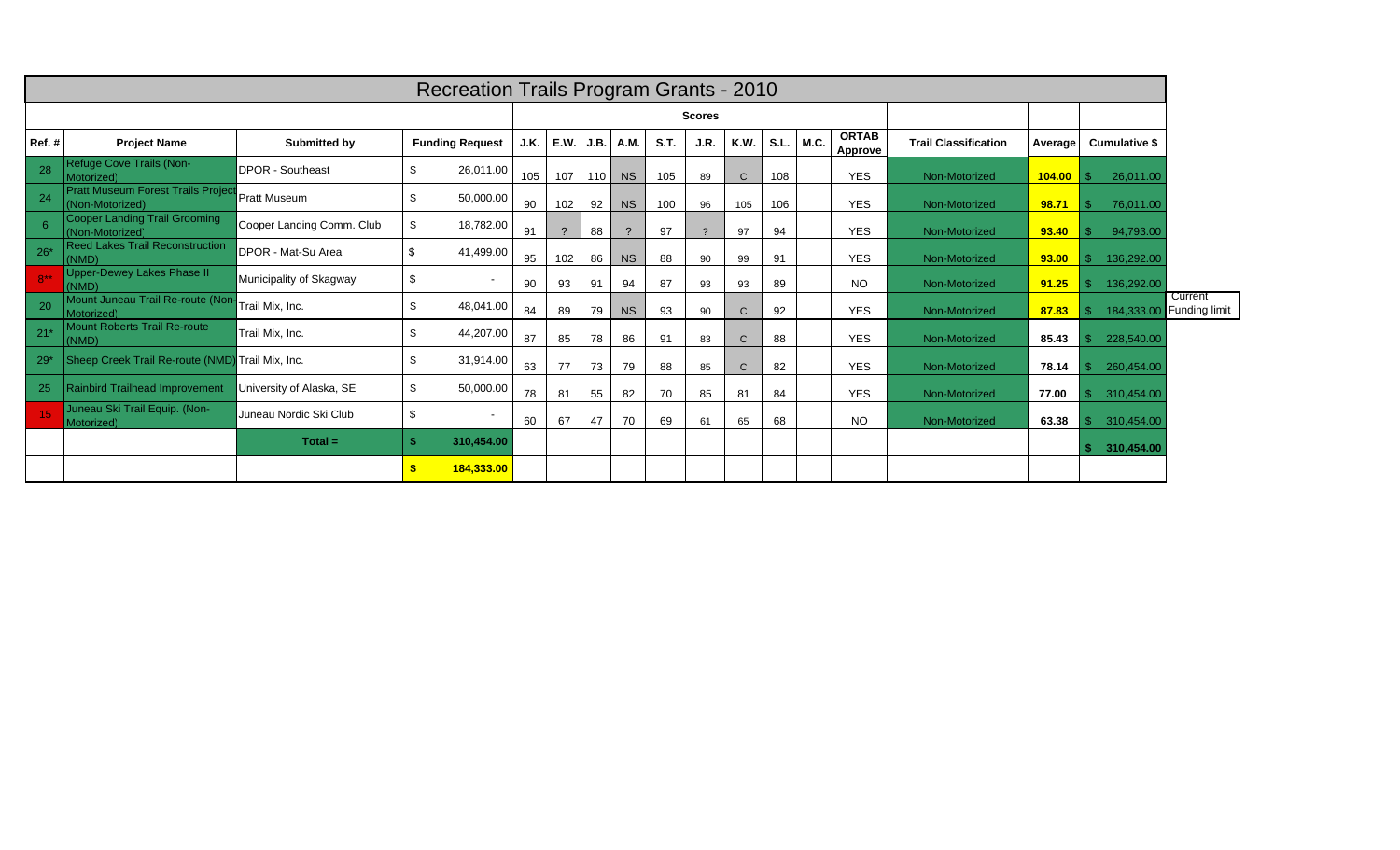| Ref.# | <b>Project Name</b>                                       | Submitted by                  |      | <b>Funding Request</b>   | J.K. | E.W. | J.B. | A.M          | S.T. | J.R. | <b>K.W.</b>  | <b>S.L.</b> | M.C. | <b>ORTAB</b><br>Approve | <b>Trail Classification</b> | Average | Cumulative \$ |                                 |
|-------|-----------------------------------------------------------|-------------------------------|------|--------------------------|------|------|------|--------------|------|------|--------------|-------------|------|-------------------------|-----------------------------|---------|---------------|---------------------------------|
| $13*$ | <b>Happy Valley Trail Construction</b><br>(NMD)           | Alaska Trails                 | \$.  | 50,000.00                | 95   | 94   | 90   | 97           | 95   | 103  | 98           | 94          |      | <b>YES</b>              | <b>Diversified</b>          | 95.75   | 50,000.00     |                                 |
| $27*$ | Reflections Lake Interp. Trail<br>(NMD)                   | Alaskans for Palmer Hay Flats | \$   | 50,000.00                | 92   | 103  | 82   | 89           | 97   | 80   | 103          | 89          |      | <b>YES</b>              | <b>Diversified</b>          | 91.88   | 100,000.00    |                                 |
| $23*$ | Point Higgins - Phase II (NMD)                            | Ketchikan Gateway Borough     | \$   | 50,000.00                | 92   | 88   | 95   | 82           | 91   | 94   | 89           | 92          |      | <b>YES</b>              | <b>Diversified</b>          | 90.38   | 150,000.00    |                                 |
|       | <b>Chicken Lake Cross Park</b><br>(Diversified)           | DPOR - Mat-Su Area            | - \$ | 22,368.00                | 88   | 88   | 85   | 90           | 76   | 90   | 97           | 90          |      | <b>YES</b>              | <b>Diversified</b>          | 88.00   | 172,368.00    |                                 |
| 10*   | Girdwood Nordic Ski Trails (NMD) Girdwood Nordic Ski Club |                               | \$   | 50,000.00                | 85   | 84   | 87   | $\mathsf{C}$ | 92   | 97   | 77           | 85          |      | <b>YES</b>              | <b>Diversified</b>          | 86.71   | 222,368.00    |                                 |
| $16*$ | Lookout Mountain (NMD)                                    | Kacemak Nordic Ski Club       | \$   | $\overline{\phantom{a}}$ | 86   | 93   | 74   | <b>NS</b>    | 86   | 89   | 94           | 79          |      | YES - ATI               | <b>Diversified</b>          | 85.86   | 222,368.00    |                                 |
|       | <b>CSP Trail Crew Equipment</b><br>(Diversified)          | Chugach State Park            | \$   | 23,300.00                | 80   | 94   | 84   | 90           | 84   | 75   | 94           | 85          |      | <b>YES</b>              | <b>Diversified</b>          | 85.75   | 245,668.00    | Current<br><b>Funding limit</b> |
| 14    | <b>Iktua Bay Trailhead Facility</b><br>(Diversified)      | Chenega IRA Council           |      | 44,653.00                | 83   | 78   | 72   | <b>NS</b>    | 93   | 87   | 92           | 95          |      | <b>YES</b>              | <b>Diversified</b>          | 85.71   | 290,321.00    |                                 |
| $19*$ | Moose Ridge Trail Loop (NMD)                              | Anchorage Park Foundation     |      | 50,000.00                | 86   | 95   | 57   | 84           | 63   | 72   | 93           | 84          |      | <b>YES</b>              | <b>Diversified</b>          | 79.25   | 371,321.00    |                                 |
|       | Canycom S160 Carrier<br>(Diversified)                     | Trail Mix, Inc.               | - \$ | 31,000.00                | 88   | 64   | 97   | 67           | 90   | 67   | $\mathsf{C}$ | 78          |      | <b>YES</b>              | <b>Diversified</b>          | 78.71   | 371,321.00    |                                 |
|       |                                                           | $Total =$                     |      | 371,321.00               |      |      |      |              |      |      |              |             |      |                         |                             |         | 371,321.00    |                                 |
|       |                                                           |                               |      | 245,668.00               |      |      |      |              |      |      |              |             |      |                         |                             |         |               |                                 |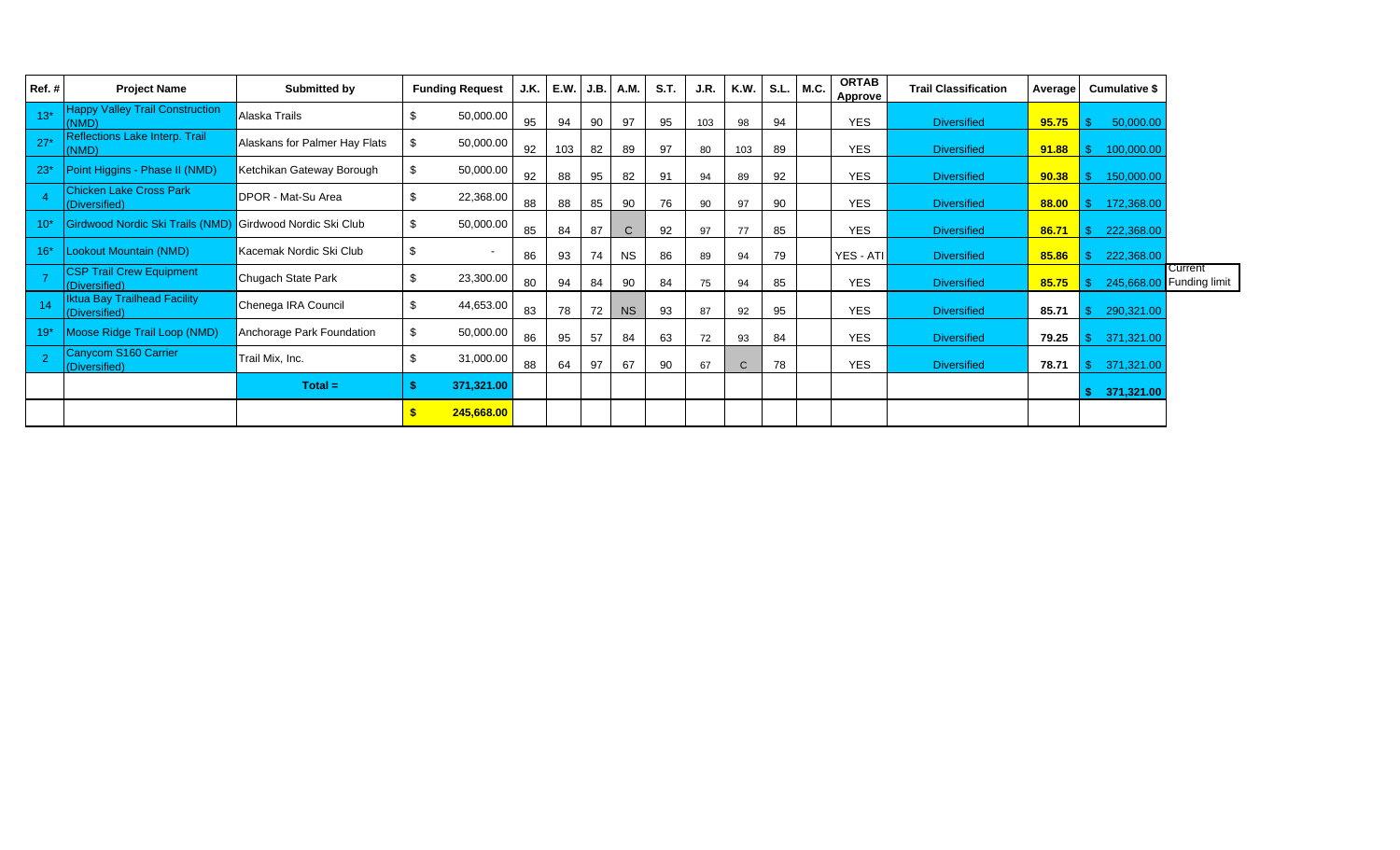| Ref.# | <b>Project Name</b>                                               | Submitted by                       |     | <b>Funding Request</b>   | J.K. | E.W. | J.B.            | A.M.      | <b>S.T.</b>  | J.R.      | K.W. |    | $S.L.$ M.C. | <b>ORTAB</b><br>Approve | <b>Trail Classification</b> | Average |      | <b>Cumulative \$</b> |                                     |
|-------|-------------------------------------------------------------------|------------------------------------|-----|--------------------------|------|------|-----------------|-----------|--------------|-----------|------|----|-------------|-------------------------|-----------------------------|---------|------|----------------------|-------------------------------------|
|       | <b>CHRS Trail Safety and Maint.</b><br>(Motorized)                | <b>FNSB Parks and Recreation</b>   | -\$ | 50,000.00                | 96   | 101  | 80              | <b>NS</b> | $\mathsf{C}$ | 99        | 95   | 95 |             |                         | Motorized                   | 94.33   |      | 50,000.00            |                                     |
|       | Big Lake Trail Survey (Motorized) Matanuska-Susitna Borough       |                                    | \$  | 32,477.00                | 97   | 74   | 74              | 101       | 83           | 83        | 98   | 86 |             |                         | Motorized                   | 87.00   |      | 82,477.00            |                                     |
|       | Eska Trail Remediation (Motorized) Mat-Su Trails Council (No SAR) |                                    | \$  | $\overline{\phantom{a}}$ | 66   | 94   | 79              | 104       | 76           | 99        | 95   | 72 |             |                         | Motorized                   | 85.63   |      | 82,477.00            |                                     |
| 30    | Watermelon Trail (Motorized)                                      | <b>HSWCD (Tentatively Awarded)</b> | \$  | 14,325.00                | 83   | 85   | 84              | <b>NS</b> | 81           | 96        | 87   | 82 |             |                         | Motorized                   | 85.43   |      | 96,802.00            |                                     |
| 22    | OHV Obstacle Course (Motorized) Mat-Su Trails Council             |                                    | -\$ | 6,250.00                 | 59   | 84   | 95              | <b>NS</b> | 94           | 94        | 93   | 75 |             |                         | Motorized                   | 84.86   |      | 103,052.00           |                                     |
| 17    | Shelter Cabin at New Igloo<br>(Motorized Diverse)                 | Native Village of Mary's Igloo     | -\$ | 21,449.00                | 79   | 82   | 74              | 95        | 86           | 80        | 77   | 84 |             |                         | Motorized                   | 82.13   | - \$ | 124,501.00           |                                     |
|       | Caribou Hills Trail and Trailhead<br>(Motorized)                  | Snomads, Inc. (less \$9,000)       | -\$ | 41,000.00                | 71   | 103  | 78              | 97        | 57           | 85        | 79   | 79 |             |                         | Motorized                   | 81.13   | -\$  | 165,501.00           |                                     |
| $18*$ | Moose Range Trails (Diversified)                                  | Mat-Su Trails Council              |     | 23,050.00                | 77   |      | $\mathcal{P}$   | <b>NS</b> | 7'           |           | 85   | 81 |             |                         | Motorized                   | 78.50   | -\$  |                      | Current<br>188,551.00 Funding limit |
|       |                                                                   | $Total =$                          | -5  | 188,551.00               |      |      |                 |           |              |           |      |    |             |                         |                             |         |      | 188,551.00           |                                     |
|       |                                                                   | <b>Grand Total =</b>               |     | 870,326.00               |      |      | Available (30%) |           |              | \$195,000 |      |    |             | $Total =$               | 184,333.00                  |         |      |                      | (10,667.00) Under Budget            |
|       |                                                                   |                                    |     | 188,551.00               |      |      | Available (40%) |           |              | \$260,000 |      |    |             | $Total =$               | 245,668.00                  |         |      |                      | (14,332.00) Under Budget            |
|       | $C =$ Conflict of Interest                                        |                                    |     |                          |      |      | Available (30%) |           |              | \$195,000 |      |    |             | $Total =$               | 188,551.00                  |         |      |                      | (6,449.00) Under Budget             |
|       | $NS = No Score$                                                   |                                    |     |                          |      |      | $Total =$       |           |              | \$650,000 |      |    |             | $Total =$               | 618,552.00                  |         | -\$  |                      | (31,448.00) Under Budget            |

**? =** Missing Files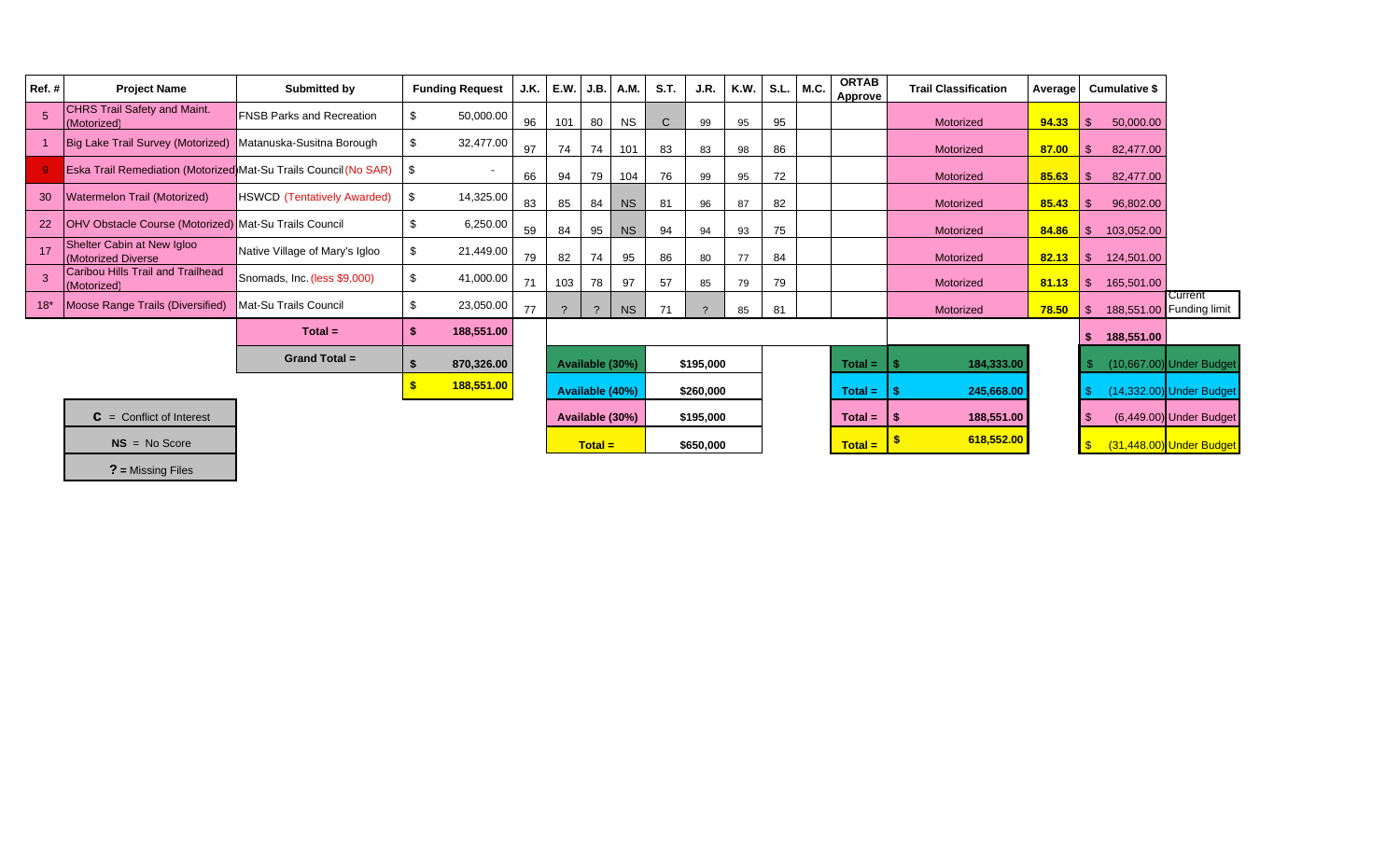| Ref.# | <b>Project Name</b>                            | Submitted by                 | <b>Funding Request</b> | J.K. | E.W.   J.B.   A.M. |    |           | S.T.         | J.R. | <b>K.W.</b> | S.L. M.C. | <b>ORTAB</b><br>Approve | <b>Trail Classification</b> | Average        | <b>Cumulative \$</b> |                                    |
|-------|------------------------------------------------|------------------------------|------------------------|------|--------------------|----|-----------|--------------|------|-------------|-----------|-------------------------|-----------------------------|----------------|----------------------|------------------------------------|
|       | <b>Trail Costing Class</b>                     | Alaska Trails                | 29,997.00              | 92   | 95                 | 86 | <b>NS</b> | 97           | 94   | 91          | 87        |                         | <b>Safety and Education</b> | $91.7143$ \$   |                      | Current<br>29,997.00 Funding Limit |
| 6     | <b>Trail Rendezvous</b>                        | Alaska Trails                | 11,200.00              | 75   | 100                | 87 | <b>NS</b> | 97           | 82   | 87          | 86        |                         | <b>Safety and Education</b> | $87.7143$ \$   | 41,197.00            |                                    |
|       | Goldstream Valley Bike Pump Park<br>and Skills | Goldstream Valley Lions Club | 15,000.00              | 75   | 97                 | 74 | <b>NS</b> | $\mathsf{C}$ | 84   | 86          | 91        |                         | <b>Safety and Education</b> | 84.5           | 56,197.00            |                                    |
|       | <b>Trail Mapper</b>                            | Alaska Trails                | 12,480.00              | 67   | 82                 | 71 | <b>NS</b> | 94           | 87   | 89          | 80        |                         | <b>Safety and Education</b> |                | 68,677.00            |                                    |
|       | Rainbird Trailhead Development                 | University of Alaska, SE     | 10,000.00              | 69   | 96                 | 72 | <b>NS</b> | 74           | 74   | 94          | 84        |                         | Safety and Education        | $80.4286$ \$   | 78,677.00            |                                    |
|       | <b>Trails Newsletter</b>                       | Alaska Trails                | 8,640.00               | 73   | 70                 | 73 | <b>NS</b> | 93           | 89   | 82          | 77        |                         | Safety and Education        | $79.5714$ \ \$ | 87,317.00            |                                    |
|       |                                                | $Total =$                    | 87,317.00              |      |                    |    |           |              |      |             |           |                         |                             |                | 87,317.00            |                                    |
|       |                                                | Grand, Grand Total =         | 957,643.00             |      |                    |    |           |              |      |             |           |                         | Available $SAE = $36,931$   |                |                      |                                    |
|       |                                                |                              | 29,997.00              |      |                    |    |           |              |      |             |           |                         |                             |                |                      |                                    |

 $\label{eq:1.1} \sum_{\mathbf{a} \in \mathcal{A}} \mathbb{E} \left[ \mathbf{a} \left( \mathbf{a} \right) \mathbf{a} \right] = \mathbb{E} \left[ \mathbf{a} \left( \mathbf{a} \right) \mathbf{a} \right] = \mathbb{E} \left[ \mathbf{a} \left( \mathbf{a} \right) \mathbf{a} \right] = \mathbb{E} \left[ \mathbf{a} \right]$ 

UnderBudget = \$6,934